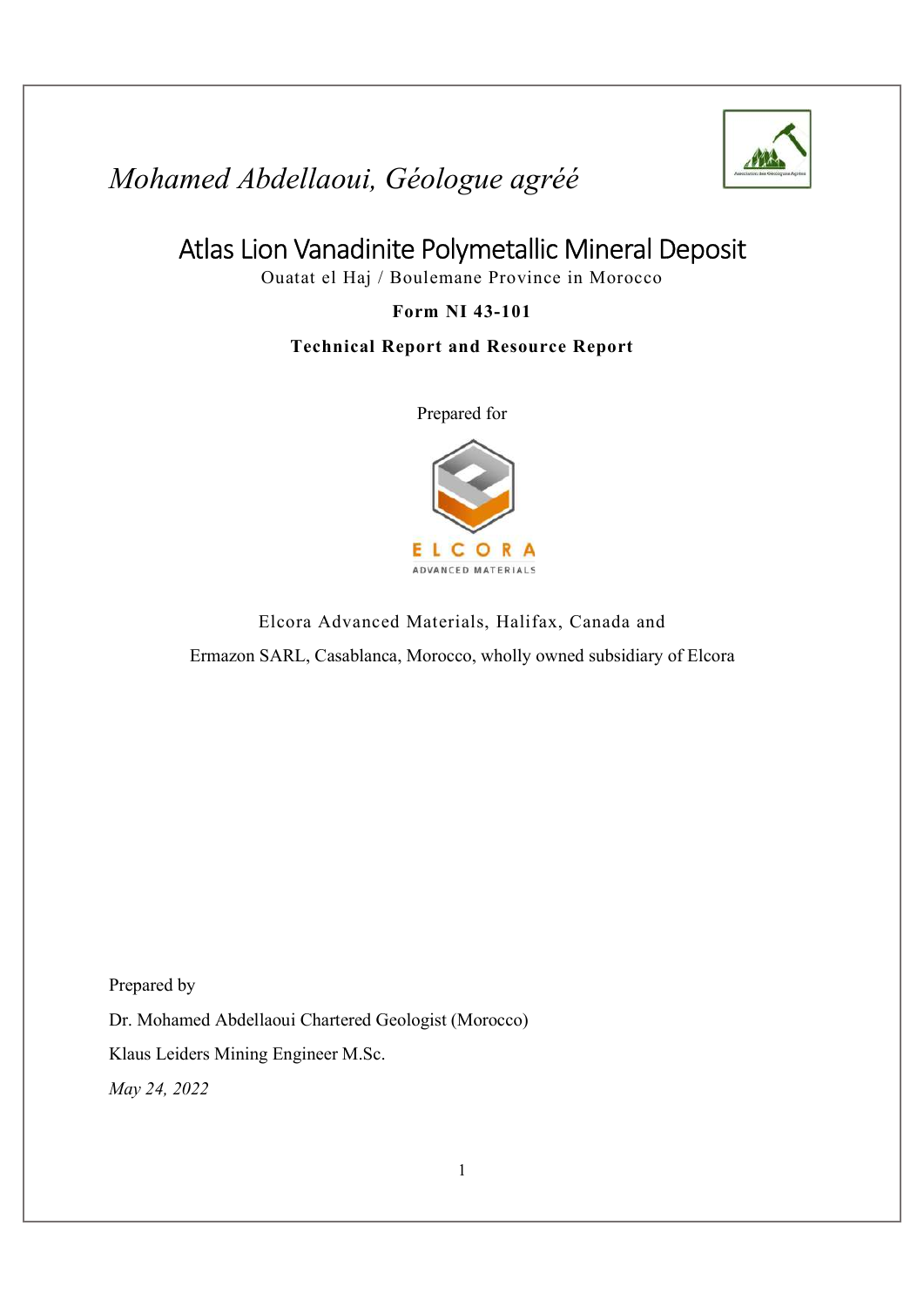

#### Signature Page

NI 43-101 Technical Report and First Resource Report for the Atlas Lion Vanadinite Polymetallic Deposit of Ermazon SARL, a wholly owned subsidiary of Elcora Advanced Materials Inc, Halifax, Canada

#### Location of Research Finds

Exploration License No. 3338367 Latitude: 679.273 Longitude: 309.571 Exploration License No. 3338363 Latitude: 684.273 Longitude: 307.821

QC.a

Mohamed Abdellaoui, Geo. agréé Signed at Casablanca, March 30, 2022

Klaus Leiders, Mining Engineer M.Sc. Signed at Casablanca, March 30, 2022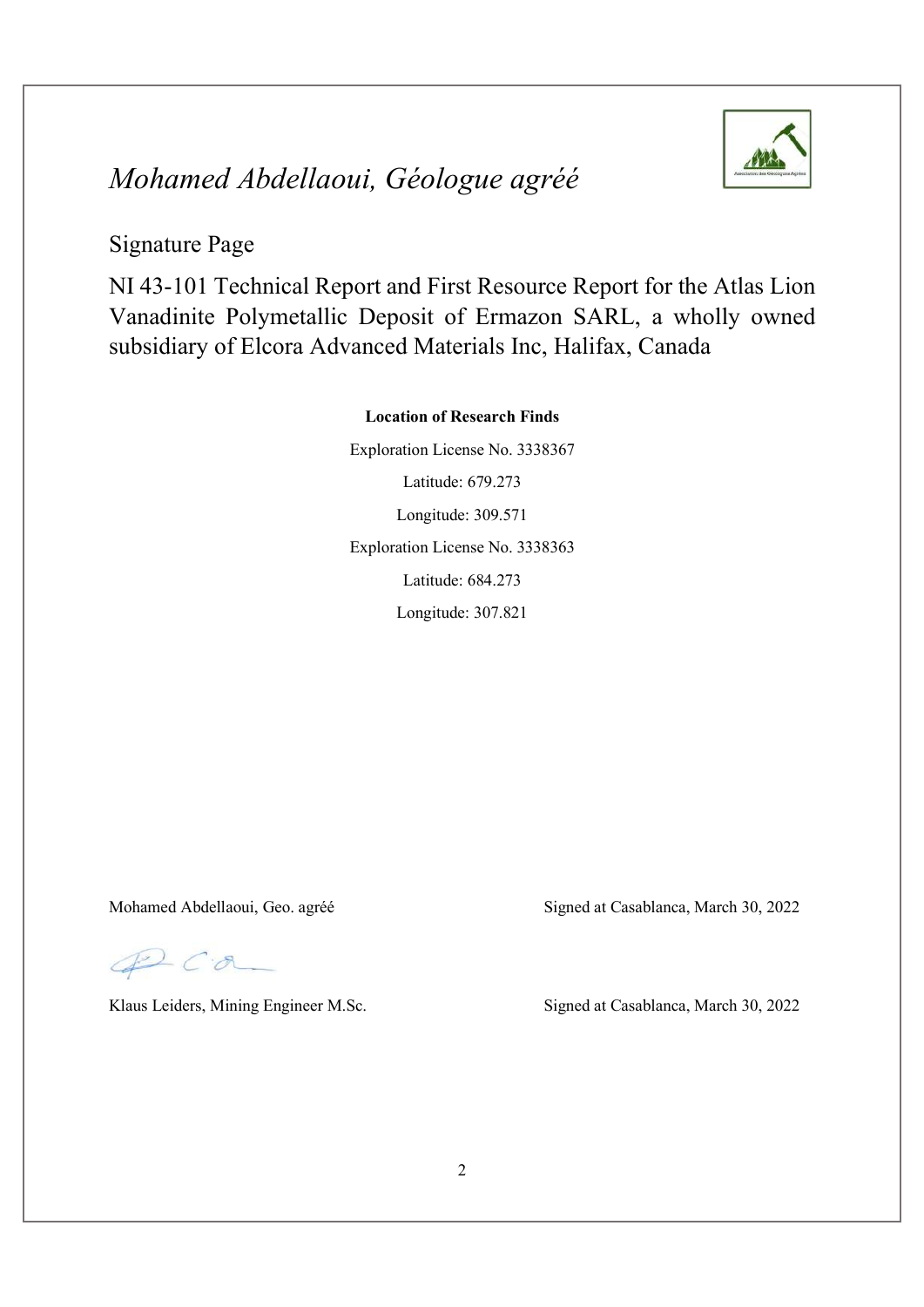

#### Certificate of Author

I, Mohamed Abdellaoui, M.Sc. Geo., do hereby certify that:

1) I am the President of the Associacion des Geologues Agreés since 2005. This certificate applies to the technical report titled "NI 43-101 Technical Report and First Resource Estimate on the Atlas Lion Vanadinite Polymetallic Deposit (the "Technical Report") dated January 31, 2022 with an effective date of December 31, 2021 and a signing date of March 30, 2021.

2) I graduated with a M.Sc. in Geology of the University of in Marrakesh

3) I am a Member of the Associacion des Geologues Agreés since

4) I have worked as a Geologist for a total of 20 years since graduating from university

5) I have read the definition of "qualified person" set out in National Instrument 43-101 ("NI 43-101") and certify that by reason of my education, affiliation with a professional association (as defined in NI 43- 101) and past relevant work experience, I fulfill the requirements to be a "qualified person" for the purposes of NI 43-101.

6) I have visited the Atlas Lion Project from October 2021 to December 2021 and have inspected the surface ore finds and reviewed all data collection and sampling procedures.

7) I am a co-author of the technical report entitled "Mineral Resource Estimate of the Atlas Lion Vanadinite Deposit". I am responsible for Sections 4, 6, 7, 8, 9 and10 together with Mr. Klaus Leiders of the Technical Report.

8) I am independent of the issuer applying the test set out in Section 3 of NI 43-101.

9) Other than as indicated, I have had no prior involvement with the Atlas Lion Project. I have read NI 43- 101 and Form 43-101F1 and the Report has been prepared in compliance therewith.

10) As of the effective date of this report, to the best of my knowledge, information and belief, the Technical Report contains all scientific and technical information that is required to be disclosed to make the Technical Report not misleading.

11) I consent to the filing of the Atlas Lion Mineral Resource Estimate with any regulatory authority and any publication by them, including electronic publication in the public company files on their websites accessible by the public, of the Technical Report.

Effective Date: December 31, 2021

Signed Date: March 30, 2021

Mohamed Abdellaoui Associacion des Geologues Agreés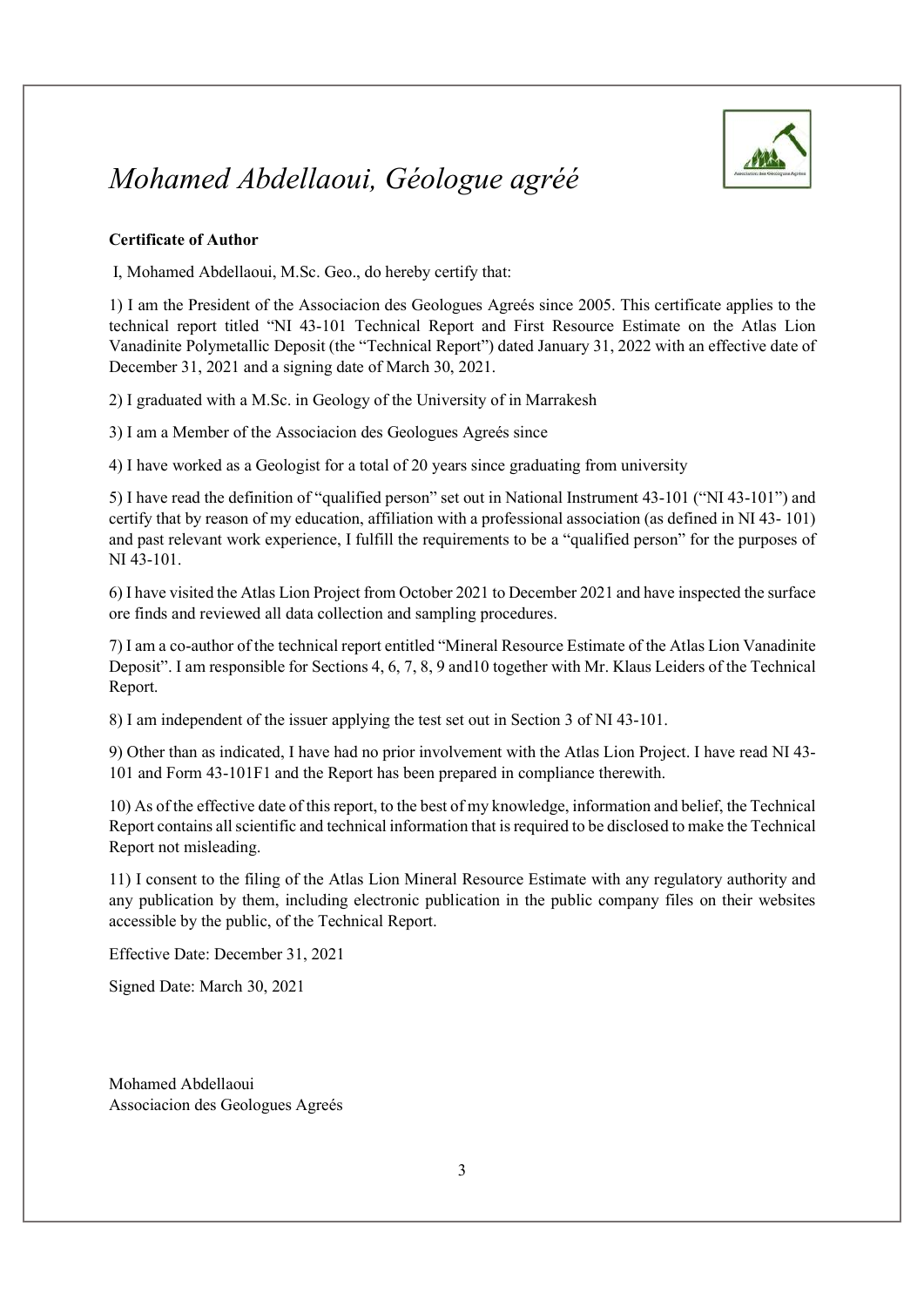

#### Certificate of Author

I, Klaus Leiders, M.Sc. Mining, do hereby certify that:

1) I work as an independent consulting engineer since January 2020. This certificate applies to the technical report titled "NI 43-101 Technical Report and First Resource Estimate on the Atlas Lion Vanadinite Polymetallic Deposit (the "Technical Report") dated January 31, 2022 with an effective date of December 31, 2021 and a signing date of March 30, 2022.

2) I graduated with a M.Sc. for Mining Engineering, from the Rheinisch-Westfälische Technische Hochschule in Aachen, North-Rhine Westfalia, Germany in 1987.

3) I am a Member of the Prospectors and Developers Association of Canada and Member of the Academy of Mining Science in Moscow/Russia.

4) I have worked as a Mining Engineer for a total of 35 years since graduating from university and have worked at Lead/Zinc, Graphite, Coal, Gold, Talc, Salt and Hard Rock mines in Germany, USA, Dominican Republic, Guyana, Puerto Rico, Romania, North Korea, China, Kyrgyzstan, Vietnam, Malaysia, Philippines, Russia, Sri Lanka, Guatemala, Finland, Mexico and Morocco in engineering, development, commissioning and production positions. I have held senior management roles since 1992.

5) I have read the definition of "qualified person" set out in National Instrument 43-101 ("NI 43-101") and certify that by reason of my education, affiliation with a professional association (as defined in NI 43- 101) and past relevant work experience, I fulfill the requirements to be a "qualified person" for the purposes of NI 43-101.

6) I have visited the Atlas Lion Project from October 2021 through March 2022 and have inspected the surface ore finds and reviewed all data collection and sampling procedures.

7) I am a co-author of the technical report entitled "Mineral Resource Estimate of the Atlas Lion Vanadinite Deposit". I am responsible for Sections 1, 2, 3, 11, 12, 13, 14, 15 and 16; jointly responsible with Mr. Mohamed Abdellaoui for Sections 4, 6, 7, 8, 9, 10.

8) I am independent of the issuer applying the test set out in Section 3 of NI 43-101.

9) Other than as indicated, I have had no prior involvement with the Atlas Lion Project. I have read NI 43-101 and Form 43-101F1 and the Report has been prepared in compliance therewith.

10) As of the effective date of this report, to the best of my knowledge, information and belief, the Technical Report contains all scientific and technical information that is required to be disclosed to make the Technical Report not misleading.

11) I consent to the filing of the Atlas Lion Mineral Resource Estimate with any regulatory authority and any publication by them, including electronic publication in the public company files on their websites accessible by the public, of the Technical Report.

Effective Date: December 31, 2022

Signed Date: March 30, 2022

Klaus Leiders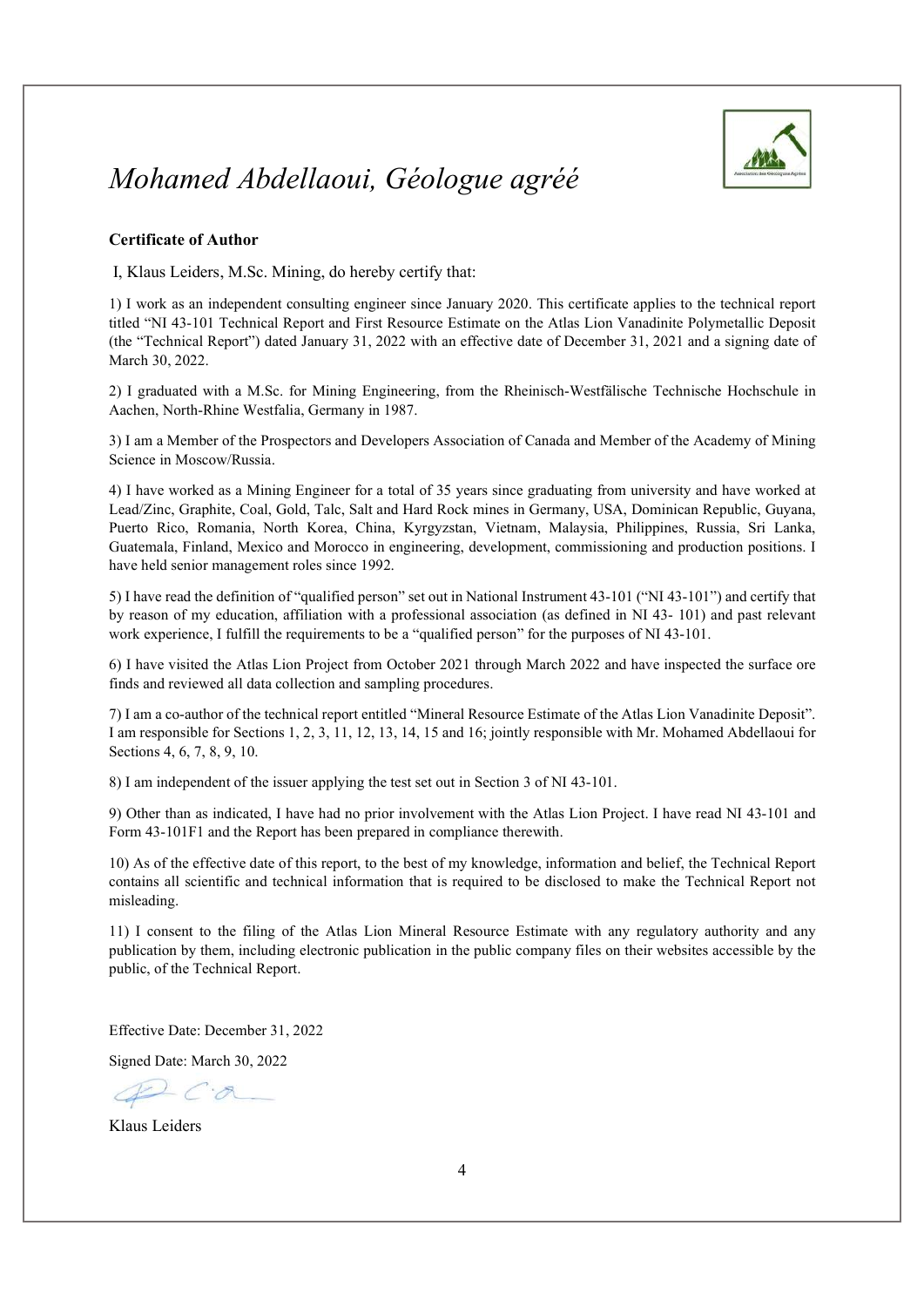

### Table of Content

| 1.<br>Summary      |                                                                        | 7              |
|--------------------|------------------------------------------------------------------------|----------------|
| 1.1 Introduction   |                                                                        | $\overline{7}$ |
|                    | 1.2 Purpose of Tech Report and First Resource Report                   | 8              |
|                    | 1.3 Property Description and Ownership                                 | 8              |
|                    | 1.4 Accessibility, Climate, Local Resources and Infrastructure         | 8              |
|                    | 1.5 Geology and Mineralization                                         | 9              |
|                    | 1.6 Sampling, Methodology and Analysis                                 | 10             |
|                    | 1.7 Mineral Resource Estimate                                          | 10             |
|                    | 1.8 Interpretations and Conclusions                                    | 10             |
|                    | 1.9 Recommendations                                                    | 11             |
| 2.                 | Introduction                                                           | 12             |
| 2.1 Issuer         |                                                                        | 12             |
|                    | 2.2 Terms of Reference                                                 | 12             |
|                    | 2.3 Principal Source of Information                                    | 13             |
|                    | 2.4 Qualified Persons                                                  | 14             |
| 2.5 Site Visit     |                                                                        | 15             |
| 2.6 Close-out Date |                                                                        | 15             |
|                    | 2.7 Abbreviations, Units and Currencies                                | 15             |
| 3.                 | Reliance on other Experts                                              | 17             |
| 4.                 | Property description and Location, Mining Rights                       | 17             |
|                    | 4.1 Property description                                               | 17             |
| 4.2 Location       |                                                                        | 17             |
|                    | 4.3 Mining rights in Morocco                                           | 20             |
| 4.3.1              | State Ownership of Minerals                                            | 21             |
| 4.3.2              | Mining titles under the former regime                                  | 21             |
| 4.3.3              | Mining titles under the New Mining Code                                | 22             |
| 4.3.4              | Transition from the former mining regime to the new mining regime      | 24             |
| 4.3.5              | Foreign investors' rights                                              | 24             |
| 4.3.6              | Indigenous population, training and other social obligations           | 25             |
| 4.3.7              | Fees, taxes, duties and royalties                                      | 25             |
| 4.3.8              | Financial capacity of the investors                                    | 26             |
| 4.3.9              | Protection of the environment                                          | 26             |
| 4.3.10             | <b>Enforcement Regime</b>                                              | 26             |
| 5.                 | Accessibility, Climate, Local Resources, Infrastructure & Physiography | 27             |
| 5.1                | Accessibility                                                          | 27             |
| 5.2                | Climate                                                                | 27             |
| 5.3                | <b>Local Resources</b>                                                 | 27             |
| 5.4                | Infrastructure                                                         | 28             |
| 5.5                | Physiography                                                           | $28\,$         |
| 6.                 | History                                                                | 29             |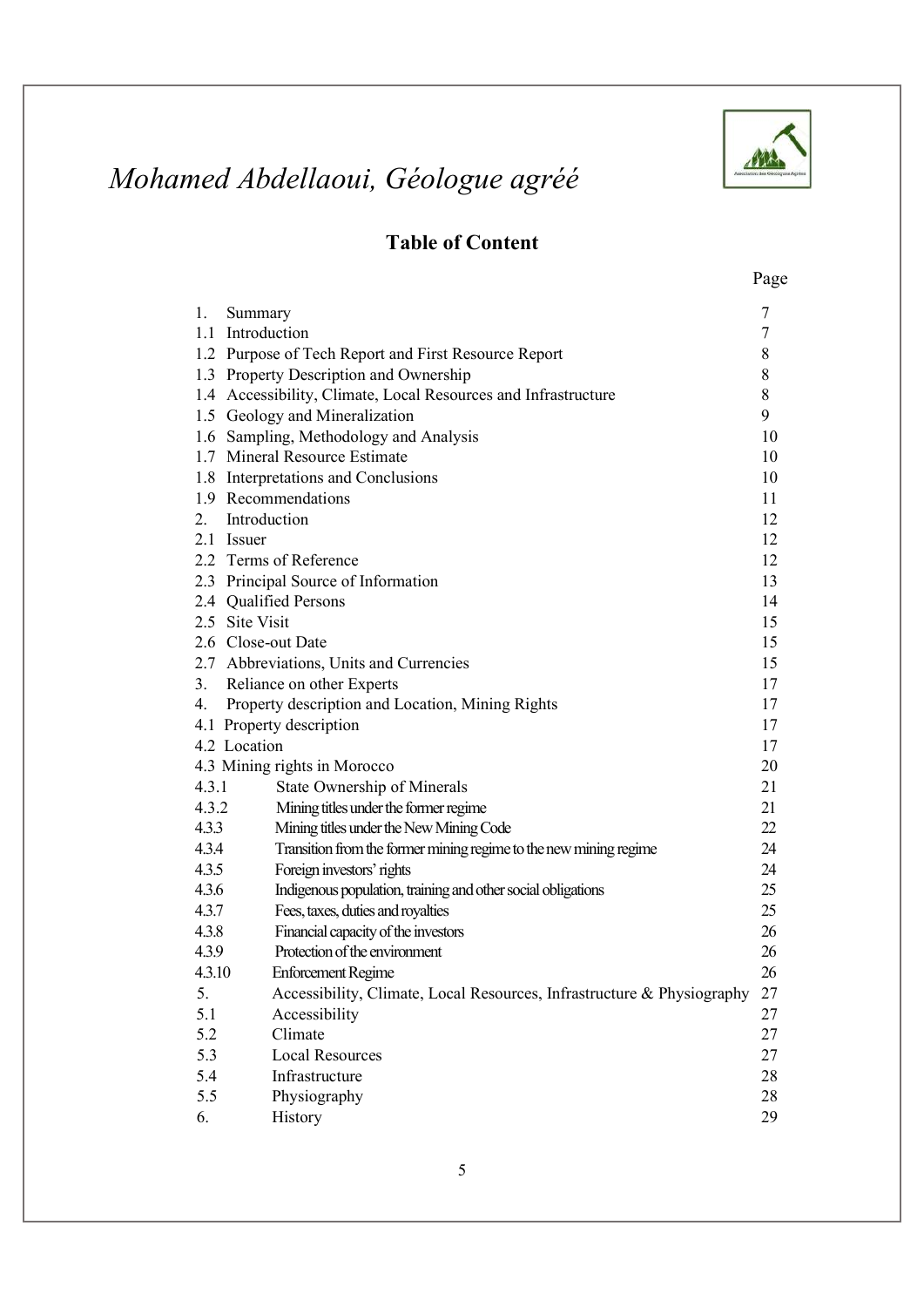

| 7.   | Geological Setting and Mineralization                            | 29 |
|------|------------------------------------------------------------------|----|
| 7.1  | Vanadinite Mineral                                               | 29 |
| 7.2  | Geology                                                          | 30 |
| 73   | Mineralization                                                   | 34 |
| 8.   | Deposit Types                                                    | 36 |
| 9.   | Exploration                                                      | 36 |
| 10.  | <b>Drilling</b>                                                  | 38 |
| 11.  | Samples preparation, Analyses and Security                       | 38 |
| 11.1 | Sampling and Sample preparation                                  | 38 |
| 11.2 | Analysis                                                         | 41 |
| 11.3 | Interpretation of the Analysis                                   | 43 |
| 11.4 | Security                                                         | 44 |
| 12.  | Data Verification                                                | 44 |
| 13.  | Mineral Processing and Metallurgical Test-work                   | 44 |
| 14.  | Mineral Resource Estimate                                        | 45 |
| 15.  | <b>Mineral Reserve Estimates</b>                                 | 45 |
| 16.  | Mining Methods                                                   | 45 |
| 17.  | Recovery Methods                                                 | 46 |
| 18.  | Project Infrastructure                                           | 47 |
| 19.  | Market Studies and Contracts                                     | 47 |
| 20.  | Environmental Studies, Permitting and Social or Community Impact | 48 |
| 21.  | Capital and Operating Costs                                      | 48 |
| 22.  | Economic Analysis                                                | 48 |
| 23.  | <b>Adjacent Properties</b>                                       | 48 |
| 24.  | Other Relevant Data and Information                              | 49 |
| 25.  | Interpretation and Conclusions                                   | 50 |
| 26.  | Recommendations                                                  | 50 |
| 27.  | References                                                       | 52 |
|      |                                                                  |    |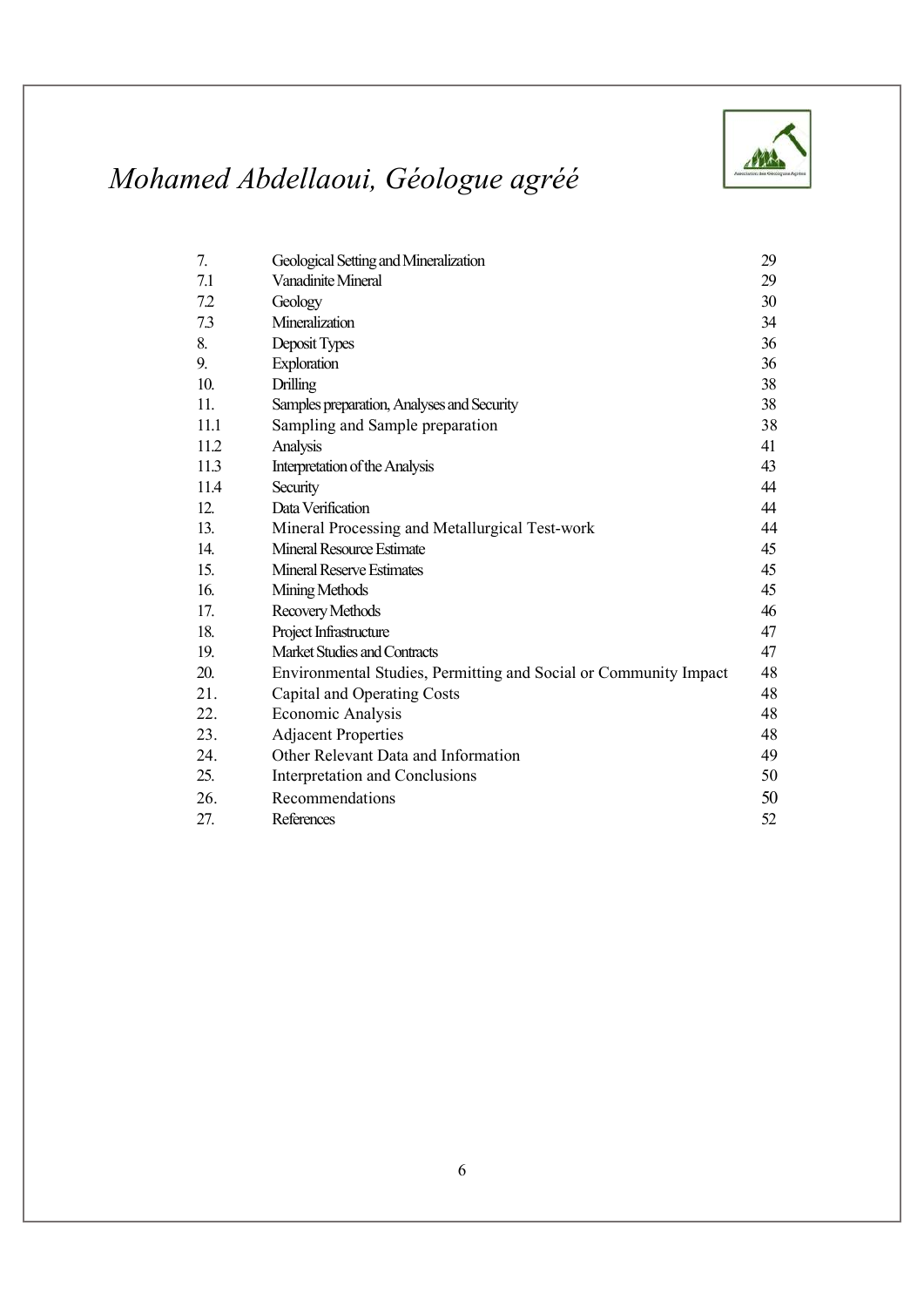

#### 1. Summary

#### 1.1 Introduction

Mohamed Abdellaoui was retained by Ermazon SARL, wholly owned subsidiary of Elcora Advanced Materials, to prepare a first resource estimate for the Atlas Lion Vanadinite Polymetallic Deposit including information leading to a future full Technical Report in accordance with Canadian Securities Administrators' National Instrument 43-101 respecting standards of disclosure for mineral projects ("NI 43-101" or "43-101") and its related form 43-101F1. The mandate was assigned by Mr. Denis Choquette, Chairman of the Board of Elcora Advanced Materials Inc. ("Elcora"), parent company of Ermazon SARL ("Ermazon").

Mohammed Abdellaoui is an experienced Geologist from Morocco and President of the Associacion des Geologues Agreés. Mr. Abdellaoui is considered independent of the issuer for the purpose of section 1.5 of NI 43-101.

Mr. Klaus Leiders was retained by Ermazon SARL, wholly owned subsidiary of Elcora Advanced Materials, to prepare a first resource estimate for the Atlas Lion Vanadinite Polymetallic Deposit including information and assessments leading to a future full Technical Report in accordance with Canadian Securities Administrators' National Instrument 43-101 respecting standards of disclosure for mineral projects ("NI 43-101" or "43-101") and its related form 43-101F1. The mandate was assigned by Mr. Denis Choquette, Chairman of the Board of Elcora Advanced Materials Inc. ("Elcora"), parent company of Ermazon SARL ("Ermazon").

Mr. Klaus Leiders is an experienced Mining, Mineral Processing and Mechanical Engineer from Germany and Member of the Academy of Mining Science in Moscow, Russia. Mr. Leiders is considered independent of the issuer for the purpose of section 1.5 of NI 43-101.

By virtue of their technical review of the Project, the QPs affirm that the recommended work program herein is appropriate for the Project's current level of advancement and conforms to NI 43-101 requirements and CIM Definition Standards for Mineral Resources and Mineral Reserves ("CIM Definition Standards").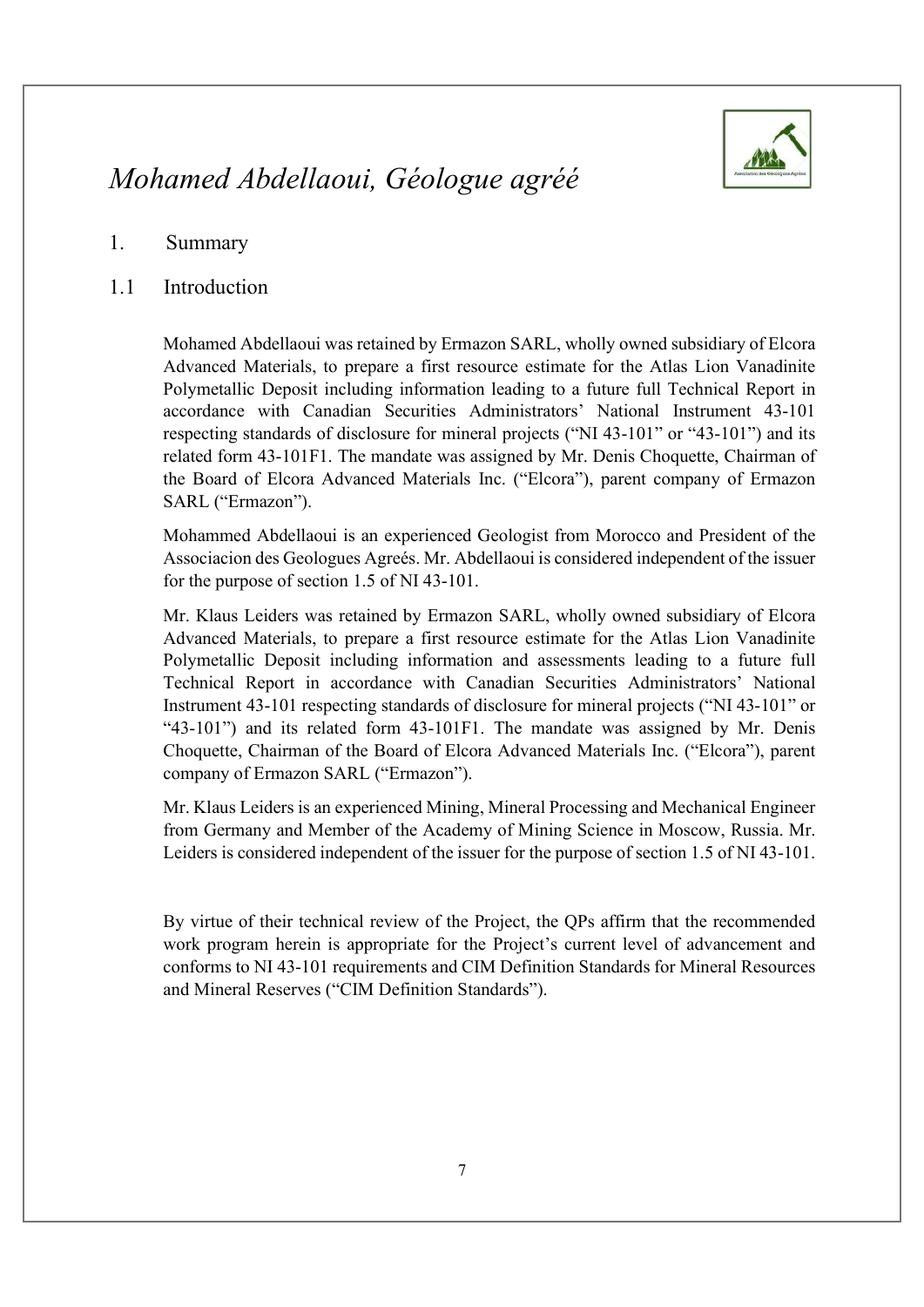

#### 1.2 Purpose of Provisional Tech Report and First Resource Report

Elcora has purchased Ermazon with the intention to develop the Vanadinite polymetallic deposit to a fully operating mining, processing and refining operation which will produce high-grade Lead and Vanadium concentrates.

The purpose of this first exploration effort and consequential provisional Tech Report and First Resource Report is to justify investment into mining equipment and to start mining operation once the Moroccan government has issued the mandatory exploitation license.

Elcora will commence a large-scale exploration campaign once its own core drill machine, an Atlas Copco track mounted U7, has arrived in Morocco.

#### 1.3 Property Description and Ownership

The research licenses, the Moroccan legal term for mining exploration licenses, are situated in Boulemane Province. The center of the licensed area is ca. 28km Northeast of the town of Outat El Haj. Elcora had initially acquired 9 contiguous research licenses and 1 license ca 20km off to the West of the center of the licenses with the purchase of Ermazon for 500.000US\$ plus 4.5 Million common shares and retained key partners in this project for a monthly fee for the next 3 years.

The successful acquisition of further seven research licenses for Ermazon resulted in a combined area of 15 contiguous Vanadinite research licenses which cover an area of 24.000 Hectares.

Elcora Advanced Materials Inc. is focused on the global battery value chain, The company is a vertically integrated miner, processor and technology developer of Battery Metals and their applications with the goal to develop and implement them into proprietary energy storage applications. Elcora's headquarters are in Halifax, NS, Canada. Its subsidiary Ermazon has its headquarters in Midelt, Morocco.

#### 1.4 Accessibility, Climate, Local Resources and Infrastructure

The route to the Vanadinite licenses leads from Outat El Haj via national route N4 to the road forking East to the village of Tissaf. From the village a gravel road is heading East for about 20km to the sample location on license Nr. 3338367.

The district's climate is Mediterranean with an average annual temperature of 18.1° C and an average precipitation of 517.2 mm. Summer temperatures can exceed  $40^{\circ}$  C and Winter temperatures drop well below freezing point.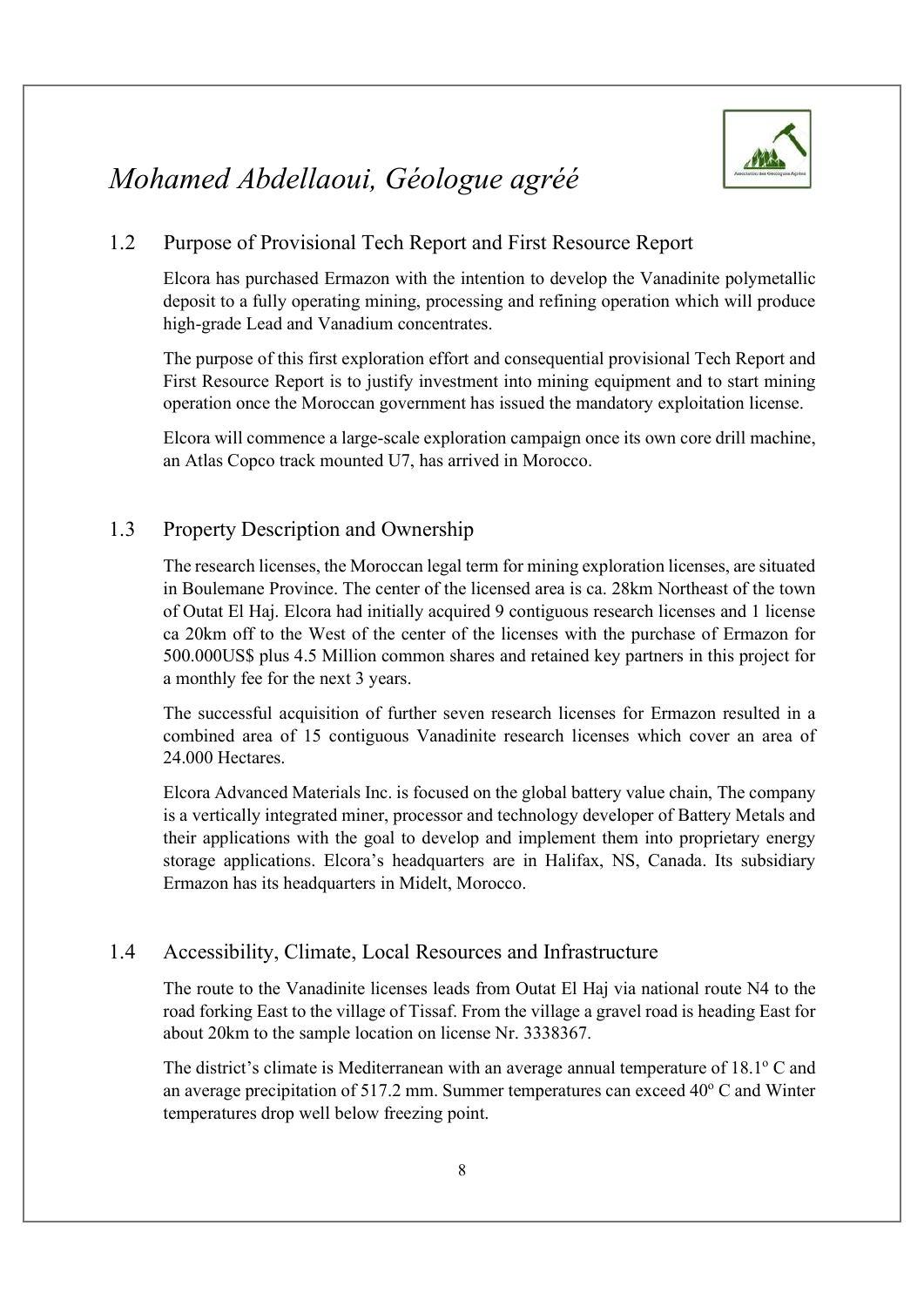

Finding qualified labor for the mining industry is comparable to other remote, predominantly farmed areas. Human resource efforts can tap on a motivated and dedicated local workforce. Mechanical skills and skills necessary for mining are available and at reasonable cost.

Fuel, Tools and Supplies are available at Outat El Haj and Food and Drinking water can be purchased in Tissaf. Process water for mineral processing has to be searched for by welldrilling as close as possible to the mine site. Locals informed that drilling in Wadi (dry river bed) is highly successful in the entire area.

There is no high-voltage power grid anywhere near the licensed area so all electrical power has to be generated with diesel generator or with solar and/or wind power generation. There are no buildings in close vicinity to the licensed area so setting up a container-camp with dorms, sanitary, kitchen and socializing containers is necessary. Cell phone service shows weak signal so the installation of a repeater mast is mandatory. There is no emergency service like fire fighter or ambulance within a 2-hour range, so keeping an ambulance at work site is also mandatory.

#### 1.5 Geology and Mineralization

The Geology of the licensed area is named the middle Moulouya which stratigraphically belongs to the Meseta Oranaise. The Meseta Oranaise stretches from Mid-Morocco well into Algeria. It is the area between the Tellian basin to the North and the Atlantic Basin to the South. The Northern Meseta Oranaise is characterized by fault systems and folding.

Stratigraphically the area is characterized by at times reduced sedimentary layers which consist of clastic and carbonatic deposits (Silurian to Tertiary ages). The formations exist since the Palaeozoic aera and the entire Moulouya river area, of which the licensed middle-Moulouya area is a part of, contains the Rif, Middle and High Atlas Mountain ridges plus the Palaezoic Horsts.

The middle Moulouya area is limited to the north and west by the Middle Atlas, to the East by the High Moulouya plateaus and to the south by the High Atlas. The outcropping rock formations are varied in nature and date from the Paleozoic to the Plio-Quaternary.

The Vanadinite layers dip and strike equi-angular to all other rock formations. Dip is between 6 and 10 degrees towards the South, Strike dips at various angles due local tectonic events.

Mineralogically Vanadinite belongs to the Apatite Group of Minerals. Its Crystals are hexagonal. Vanadinite is a secondary Lead-Chlorovanadate with the formula  $Pb<sub>5</sub>(VO<sub>4</sub>)<sub>3</sub>Cl$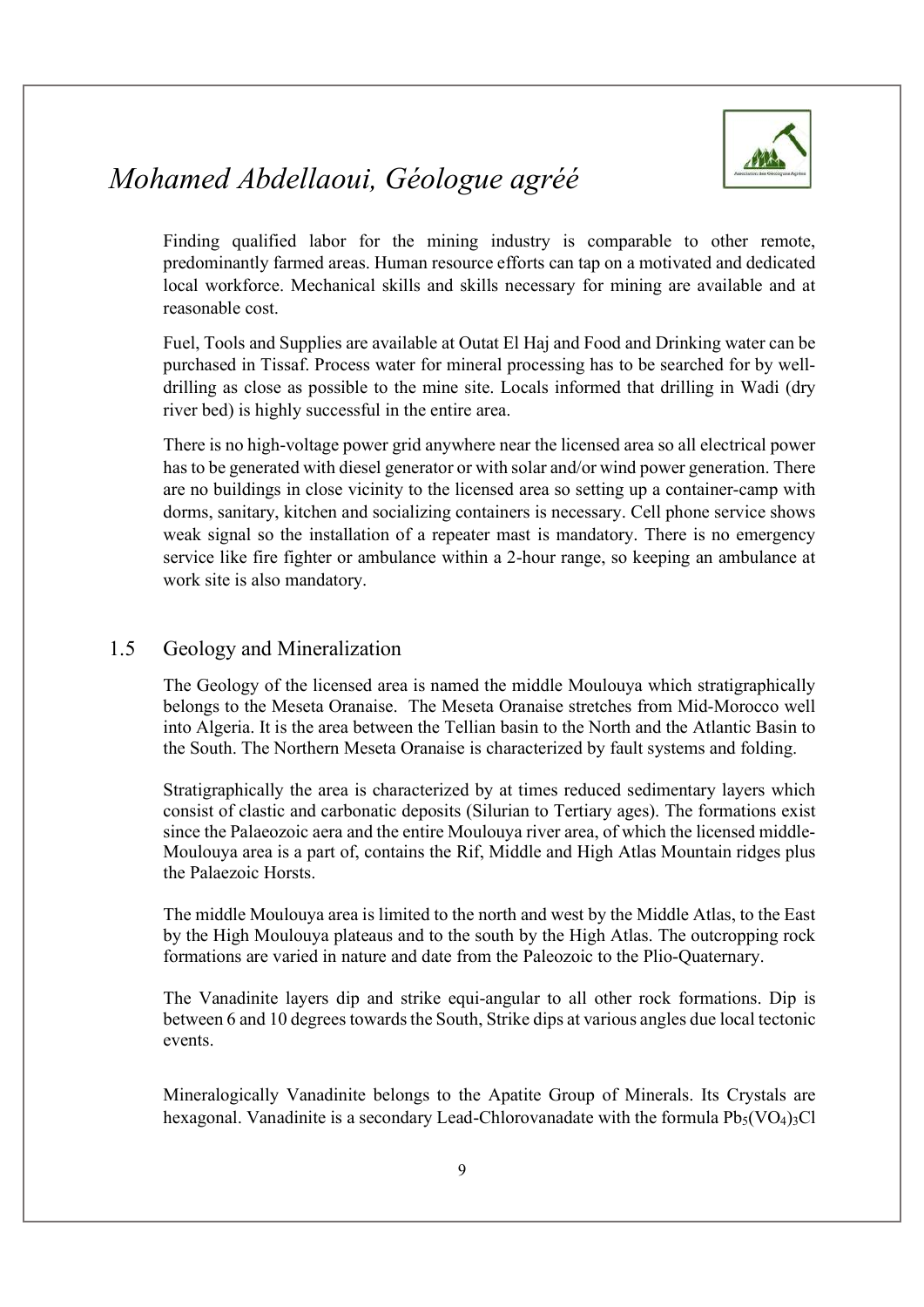



with a specific gravity of 6.88 and a hardness of 2.5 to 3 on the Mohs scale. The mineral shows colours of red, red-brown, yellow and colorless.

#### 1.6 Sampling, Methodology and Analysis

The explored area in license 3338367, South-Eastern part, is a typical Horst type formation in which the mineral crops out at more than a dozen locations and is covered between a few deca-centimeters up to a maximum of 12m to 15m of overburden. It was decided to sample from the outcrops which showed an even mineralization and low carbonate interference. Hand-held Screw type drilling and Pick & Shovel down to the bedrock of the ore layer was the applied sampling method.

Due to the easy access and the evenness of the mineralization all samples were piled and then mixed to form a uniform mass. All sample locations are mapped and easily accessible. A representative amount of the mineral then was sent to the SGS-certified African Laboratory for Mining and Environment (AFRILAB). Lead and Vanadium masses tested at 45,1% and 6,14% respectively.

In a second exploration campaign 14 trench samples were taken and analyzed. The results averaged 36,52%Pb and 4,125% V.

#### 1.7 Mineral Resource Estimate

The Resource Estimate was calculated utilizing the length of the mineralized structures, average thickness of the Vanadinite seam and the width of exposed Vanadinite mineral structures. Ore density was determined as 4.

Three structures were identified over a length of 2.5km representing a total of 772.000 t of Mineral of which 463.000 t account as indicated resources and 309.000 t of inferred resources according to National Instrument 43-101.

It has to be stated that this is one of at least a dozen prospected and partially explored sites. Further exploration, especially at depth, is mandatory to determine the full scale of the licensed deposit.

#### 1.8 Interpretations and Conclusions

The main objective of this NI 43-101 Tech Report and First Resource Report is to prove the existence of sufficient amounts of indicated resources to start a test raw-ore production over a limited time until the first exploration campaign with Elcora's core drill will have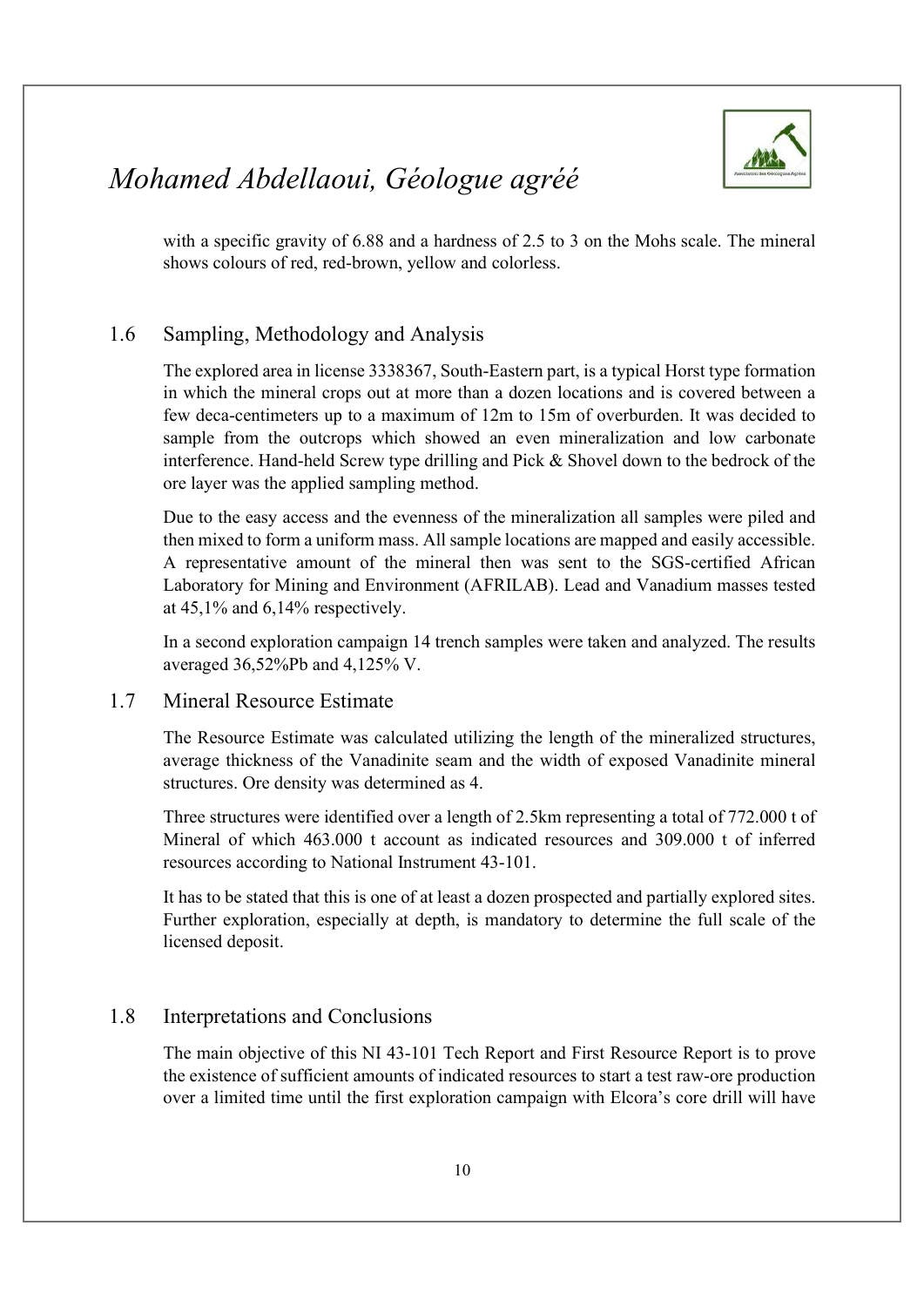

produced substantial amounts of measured resources to justify the construction of a concentrator and then consequentially a Lead/Vanadium separator.

The mineralogical Interpretations on license 3338367 indicate that there are at least 3 main Vanadinite veins in a 40m thick rock formation, interpolating these findings with the typical Vanadinite formations at Mibladen and Zaida strongly indicates that more veins may be found at depth.

Main conclusion of the described ore findings is that this vast deposit requires a multi year exploration program while allowing to start ore production in this or other areas of exposed mineral.

#### 1.9 Recommendations

The existing indicated resource amounts justify the start of a small-scale raw ore mining operation to generate cash flow.

It is strongly recommended to invest into a concentrator as soon as possible, particularly into a semi-mobile one due to the large consumption of area. This would generate higher prices for the Lead concentrate and either a premium for the Vanadium content or the resale of the foundry's lead slag to hydrometallurgical plants.

The exploration program should contain rather shallow core holes at the corner of each quadrant combined with a center-located hole drilled to maximum depth of 700 to 800m to explore the existence of feeder structures and other mineral veins.

Although open pit mining obviously appears to be the mining method to start with, it is recommended to investigate overburden to mineral vein ratios to determine whether some of the deposit should be mined underground.

Separation of Lead and Vanadium is recommended as a hydrometallurgical process rather than a thermal one for reasons of energy consumption and low Carbon footprint. It is recommended to test the hydrometallurgical process under laboratory conditions.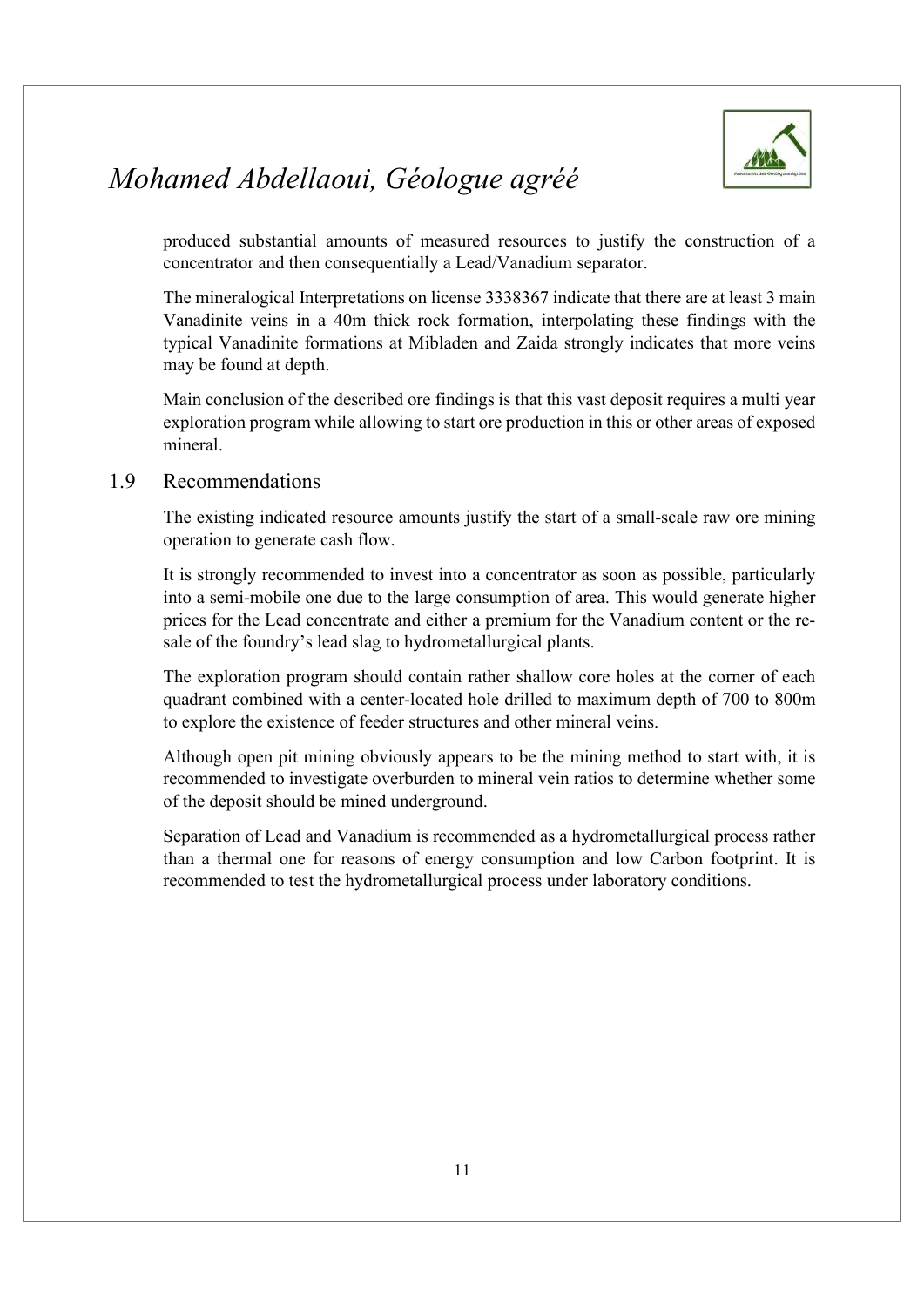

#### 2. Introduction

Mohamed Abdellaoui was retained by Ermazon SARL, wholly owned subsidiary of Elcora Advanced Materials Inc of Halifax, Nova Scotia, Canada, to prepare a first resource estimate for the Atlas Lion Vanadinite Polymetallic Deposit including information leading to a supporting Technical Report in accordance with Canadian Securities Administrators' National Instrument 43-101 respecting standards of disclosure for mineral projects ("NI 43-101" or "43-101") and its related form 43-101F1. The mandate was assigned by Mr. Denis Choquette, Chairman of the Board of Elcora Advanced Materials Inc. ("Elcora"), parent company of Ermazon SARL ("Ermazon").

Mohamed Abdellaoui is an experienced exploration Geologist and President of the "Associacion de Geologues agrees" from Midelt, Morocco. He is considered independent of the issuer for purpose of section 5 of NI 43-101.

This Mineral Resource Estimate has an effective date of March 30, 2022.

#### 2.1 Issuer

Elcora Advanced Materials Inc is a Canadian battery metals exploration, mining and processing company. It has acquired Ermazon SARL from Midelt, Morocco which holds several licenses in Vanadinite (Lead/Vanadium), Copper and Manganese.

The corporate headquarter of the issuer is at Suite 10, 275 Rocky Lake Drive, Bedford, Nueva Scotia, B4A 2T3, Canada. It can be contacted via Email: troy@elcoraresources.com Phone: +1 902-802-8847

The issuer is a Halifax-based public company trading on the Toronto stock exchange (TSX) under the symbol of ERA and the Frankfurt stock exchange (FRA) under the symbol of ELM.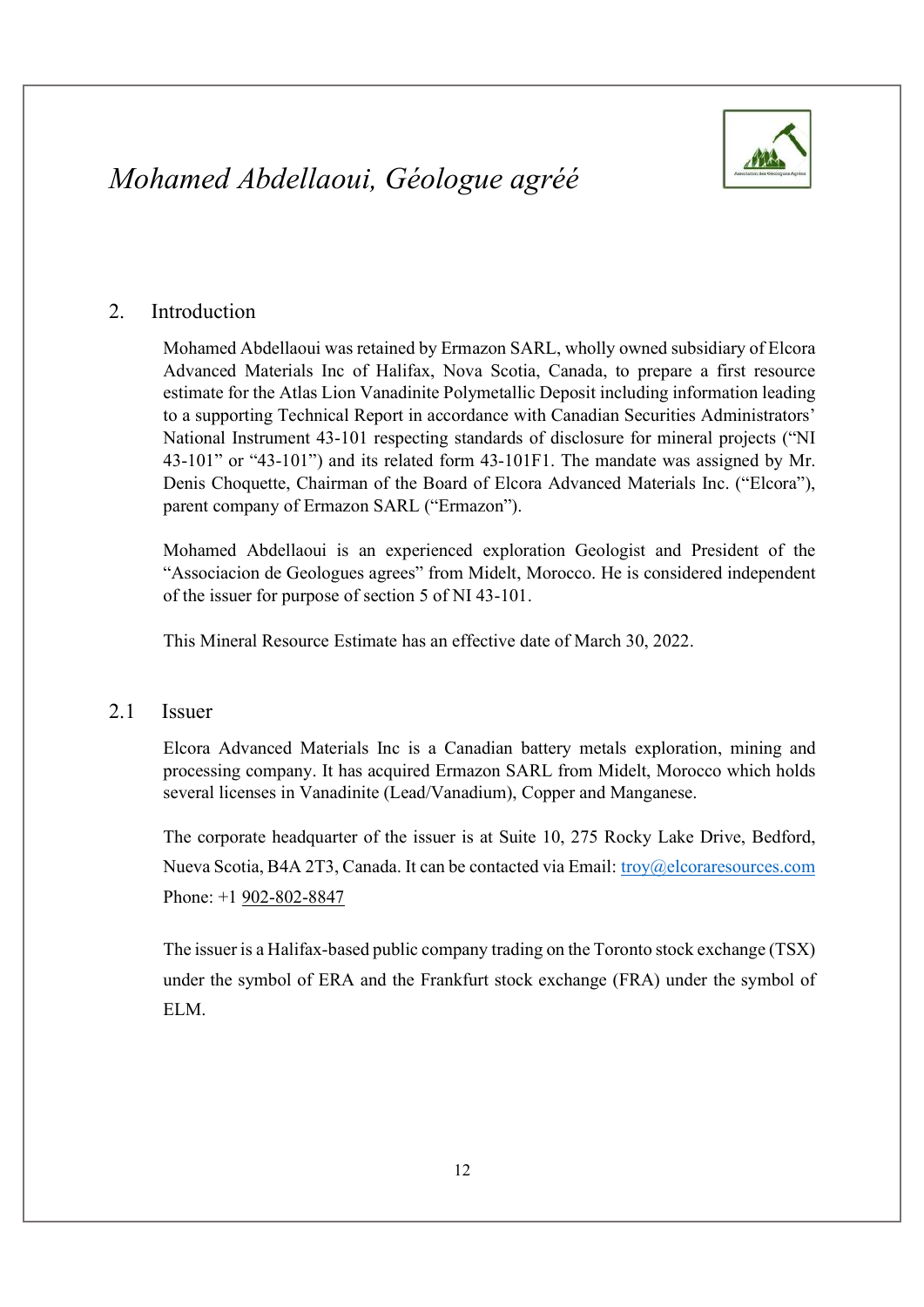

#### 2.2 Terms of Reference

The Atlas Lion Vanadinite Polymetallic Deposit is situated in North-Eastern Morocco in the Middle Moulouya region in Boulemane Province. It comprises of 16 adjacent research licenses (Moroccan term for mineral exploration) of 16 km<sup>2</sup> each. The Middle Moulouya basin is part of a geological system baring Vanadinite deposits which stretches NNE to SWS over a length of 180 km.

The main objective of the mandate is to produce a first resource estimate to justify further investment into exploration, mining and ore processing. This resource estimate refers solely to the license numbers 3338367 and 3338363. There is no previous resource estimate or tech report on this deposit.

#### 2.3 Principal Source of Information

The qualified persons ("QPs"), as defined by NI 43-101, have reviewed and appraised the information used to prepare the Technical Report and first Resource Estimate, including the conclusions and recommendations. The QPs believe the information for the Technical Report and First Resource Estimate is valid and appropriate considering the status of the project and the purpose for which the Technical Report and first Resource Estimate is

prepared.<br>The report is based on information obtained from site visits, governmental information from Morocco, public domain and reports listed in the collection at the end of this report.

Main sources of information of this report are:

- $\triangleright$  Discussions with Affiliates of Ermazon SARL
- Exploration and Sampling Data obtained by Ermazon SARL
- $\triangleright$  Sample Analysis obtained by Ermazon SARL
- $\triangleright$  Published information from public domain sources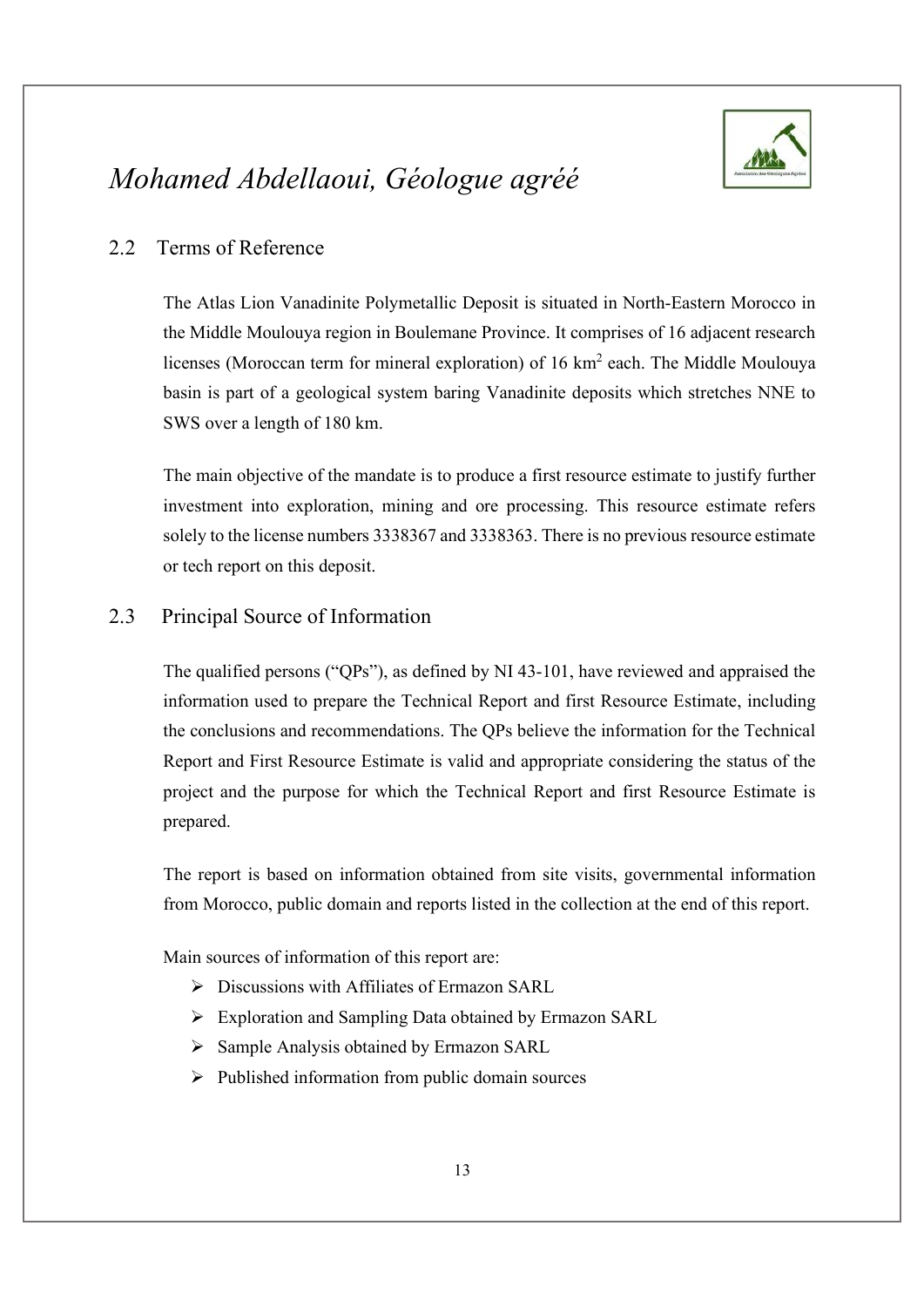

By virtue of their technical review of the Project, the QPs affirm that the recommended work program herein is appropriate for the Project's current level of advancement and conforms to NI 43-101 requirements and CIM Definition Standards for Mineral Resources and Mineral Reserves ("CIM Definition Standards").

None of the QPs involved in this Technical Report have or have previously had any material interest in the issuer or its related entities. The relationship with the issuer is solely a professional association between the issuer and the independent consultants. This Technical Report was prepared in return for fees based upon agreed commercial rates, and the payment of these fees is in no way contingent on the results of the Technical Report. None of the QPs involved in this Technical Report have or have previously had any material interest in the issuer or its related entities. The relationship with the issuer is solely a professional association between the issuer and the independent consultants. This Technical Report was prepared in return for fees based upon agreed commercial rates, and the payment of these fees is in no way contingent on the results of the Technical Report.

#### 2.4 Qualified Persons

Mohamed Abdellaoui is responsible for this Technical Report and First Resource Estimate. The list below presents the QPs for the Technical Report and the sections for which each is responsible:

- o Mohamed Abdellaoui, Geologist, President of the Associacion des Geologues Agrées
- o Klaus Leiders, Mining Engineer M.Sc., Member PDAC and Member of the Academy of Mining Science, Moscow

In addition to the QPs, the following people were involved in the preparation of this Technical Report: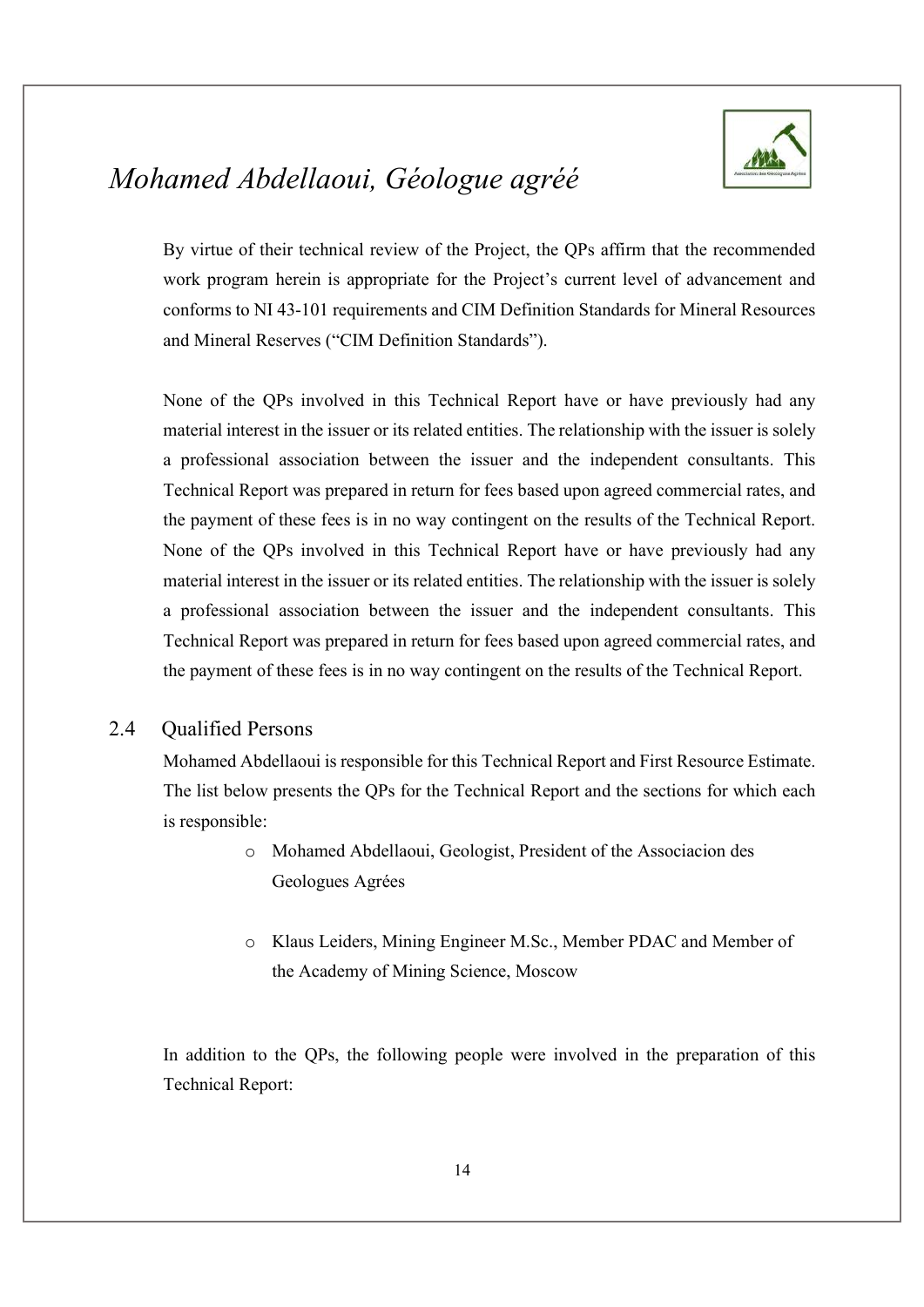

 Lahcen Jouak, Mechanical Engineer M.Sc., Specialist in Licensing and Permitting in Morocco

#### 2.5 Site Visit

The site visit was performed between October 12 and October 22, 2021. All three QPs who produced this report were present.

#### 2.6 Close-out Date

The close-out date of the sampling data is October 22, 2021 on both sampled licensed areas 3338363 and 3338367. The effective date of the mineral resource statement is January May 12, 2022. The effective date of the Technical Report is May 25, 2022.

#### 2.7 Abbreviations, Units and Currencies

A list of general abbreviations is provided in Table 2.1. The currency is Canadian dollars (\$, C\$, CAD), unless otherwise specified. Quantities are stated in metric units, as per standard Canadian and international practice, including metric tonnes (t) and kilograms (kg) for weight, kilometres (km) or metres (m) for distance, hectares (ha) for area, and gram per tonne (g/t) for metal grades. Wherever applicable, imperial units have been converted to the International System of Units (SI units) for consistency (Table 2.2).

| <b>Abbreviation or Symbol</b> | Unit or Term           |
|-------------------------------|------------------------|
| $\mathcal{S}$                 | Canadian dollar        |
| $\frac{s}{t}$                 | Dollars per metric ton |
| $\frac{0}{0}$                 | Percent                |
| $\circ$                       | Angular degree         |
| $\rm ^{\circ}C$               | Degree Celsius         |
|                               |                        |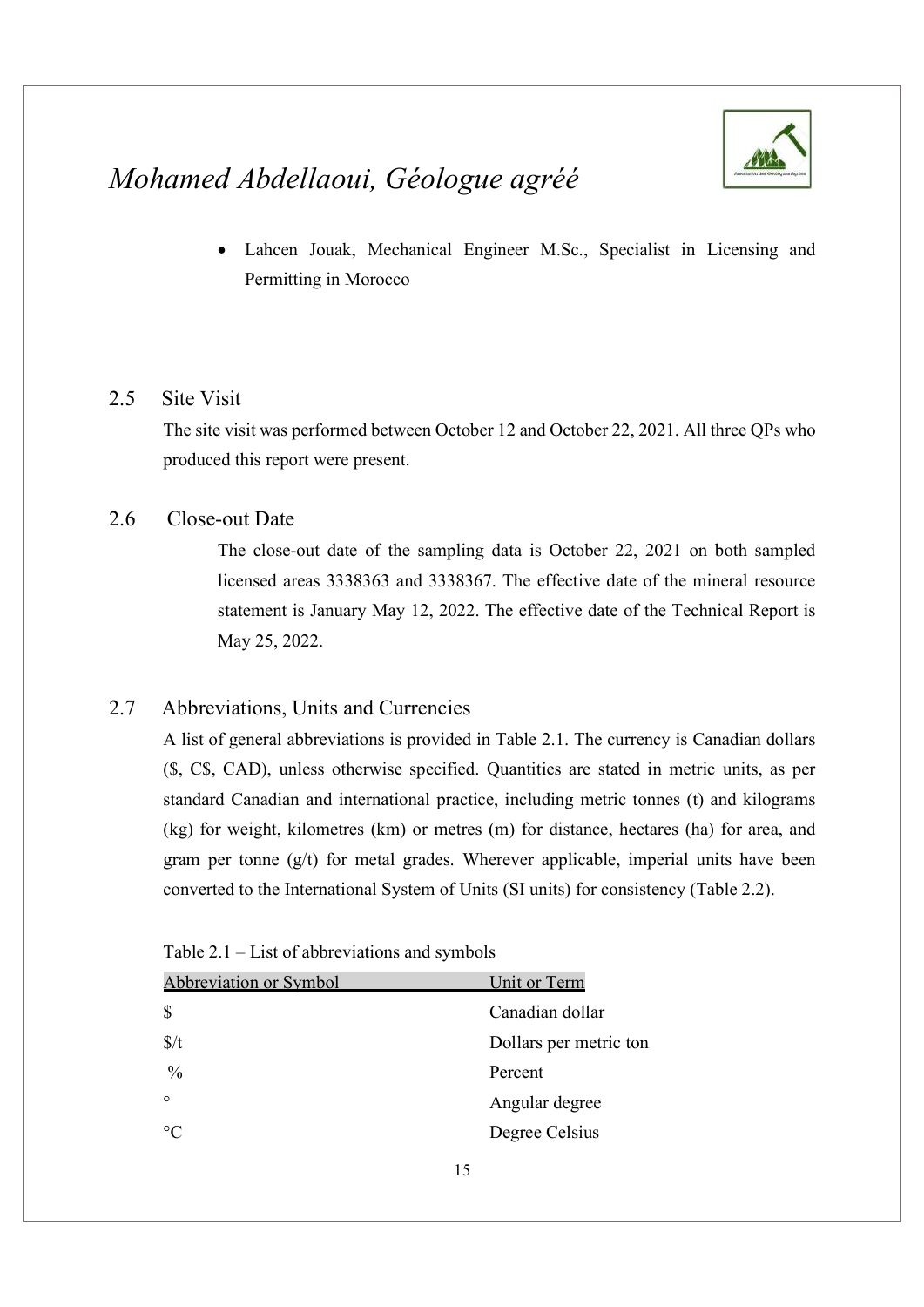

| μm                              | Micron (micrometre)                         |
|---------------------------------|---------------------------------------------|
| $43 - 101$                      | National Instrument $43-101$ – Standards of |
|                                 | Disclosure for Mineral Projects (Regulation |
|                                 | 43-101 in Québec)                           |
| Az                              | Azimuth                                     |
| $C\$                            | Canadian dollar                             |
| CAD                             | Canadian dollar                             |
| CAD:USD                         | Canadian-American exchange rate             |
| <b>CIM</b>                      | Canadian Institute of Mining, Metallurgy    |
|                                 | and Petroleum                               |
| <b>CIM Definition Standards</b> | <b>CIM Definition Standards for Mineral</b> |
|                                 | <b>Resources and Mineral Reserves</b>       |

#### 3. Reliance on other Experts

There are no additional experts overlooking this Technical Report and First Resources Report.

#### 4. Property Description and Location, Mining Rights

#### 4.1 Property Description

The licensed area described in this Tech Report and First Resource Report of Elcora's wholly owned subsidiary Ermazon consists of 16 licenses. Each has a size of 4x4 km or 16 km2 . Due to measurements of many decades ago, two licenses slightly overlap.

The gaps between some of the licenses are too small to grant a license, neither to Ermazon nor to any other applicant. However, these areas will be included in an exploitation license.

The hilly horst area is divided by numerous Wadis, dry river beds, which also serve as access to the licensed area. The Moroccan state remains property owner of the licensed area.

#### 4.2 Location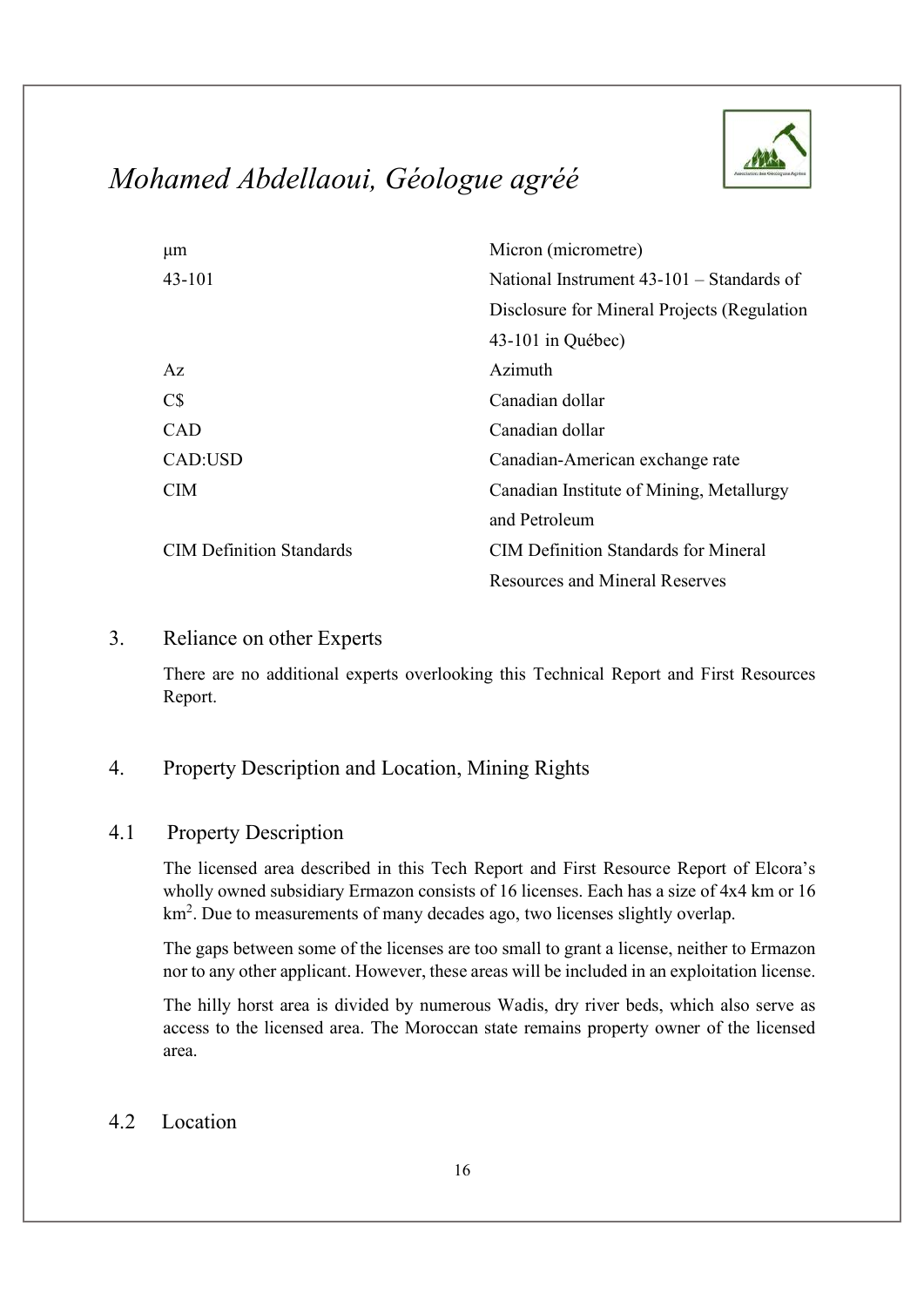

The area of Elcora's licenses is in the Boulemane province in Eastern Morocco. It is accessible from the city of Outat El Haj via National Road N4 in Northern direction, after 7km the route turns right onto an asphalted road to the village of Tissaf. From the village a gravel road heads East for 22km. The visited sites are ca.10 and ca. 17km as the crow flies to the East of the village of Tissaf. Area 1 is ca. 5km off a former Bedouin camp on foot, area 2 is accessible with off-road vehicles.



The picture on the left shows the location of the original 9 Vanadium licenses of Ermazon in the Tissaf area. License 338361 (in short "61", is not included in this report.

The picture below shows the picture below shows the picture below shows the picture of  $\mathcal{L}_\text{max}$ 



All contingent 16 Vanadium Licenses of Ermazon SARL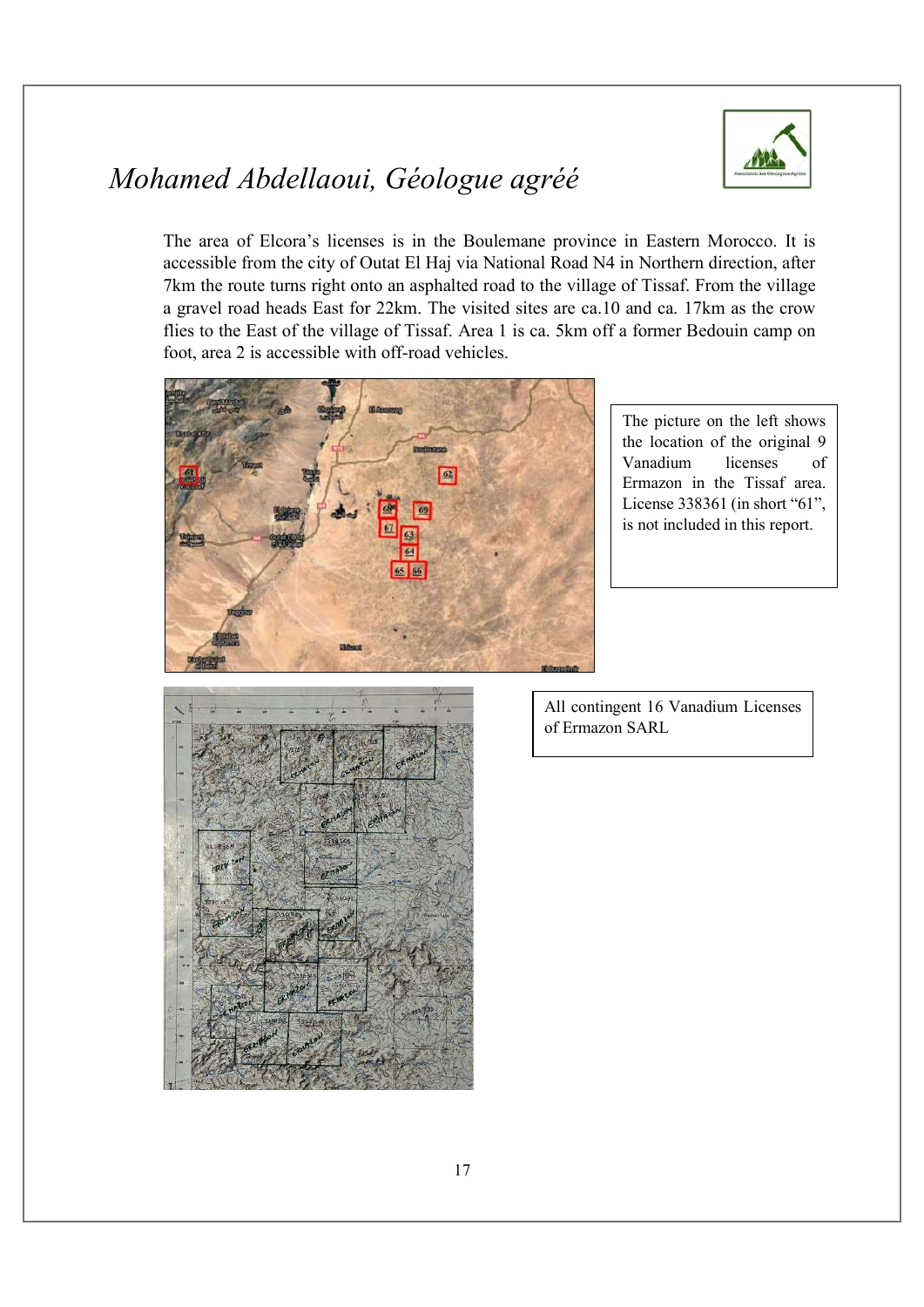

Elcora through its wholly owned subsidiary has purchased 16 licenses in the Tissaf area. It holds 1 further Vanadium license which is not subject to this Tech report. Nine licenses are part of the initial package which Elcora has acquired with Ermazon. The other seven licenses were purchase in addition in order to obtain one large licensed area without any threat that potential competitors may step in. This contingent licensed area now may transition into a single exploitation license for 16 research (exploration) licenses combined.

The original exploration licenses have an expiration date of August 4, 2024, the new licenses are valid until 2027.

The chart on the following page shows all sixteen Ermazon research (exploration) licenses with their official numbering and center-coordinates. There original nine licenses are valid from 06 August 2021 through to 04 August 2024.

Each of these exploration zones have an area of 1600 hectares for a total area of the sixteen areas of 25,600 hectares.

| <b>PERMIT</b> | X      | Y      |  |
|---------------|--------|--------|--|
|               |        |        |  |
| PR 3338361    | 631942 | 321133 |  |
| PR 3338362    | 693016 | 322004 |  |
| PR 3338363    | 684273 | 307821 |  |
| PR 3338364    | 684273 | 30387  |  |
| PR 3338365    | 682173 | 299921 |  |
| PR 3338366    | 686273 | 299921 |  |
| PR 3338367    | 679273 | 309571 |  |
| PR 3338368    | 679016 | 313804 |  |
| PR 3338369    | 687163 | 313619 |  |
| 33/267        |        |        |  |
| 33/268        |        |        |  |
| 33/269        |        |        |  |
| 33/270        |        |        |  |
| 33/271        |        |        |  |
| 33/272        |        |        |  |
| 33/273        |        |        |  |

There are several other licenses issued to other entities in the vicinity of the Atlas Lion Project. However, there is no activity associated with these licenses which mostly are situated to the East.

Ermazon is in process of application for the exploitation license. The findings of this Tech Report and First Resource Report are sufficient proof to the Moroccan mining authorities to accept the application for an exploitation license.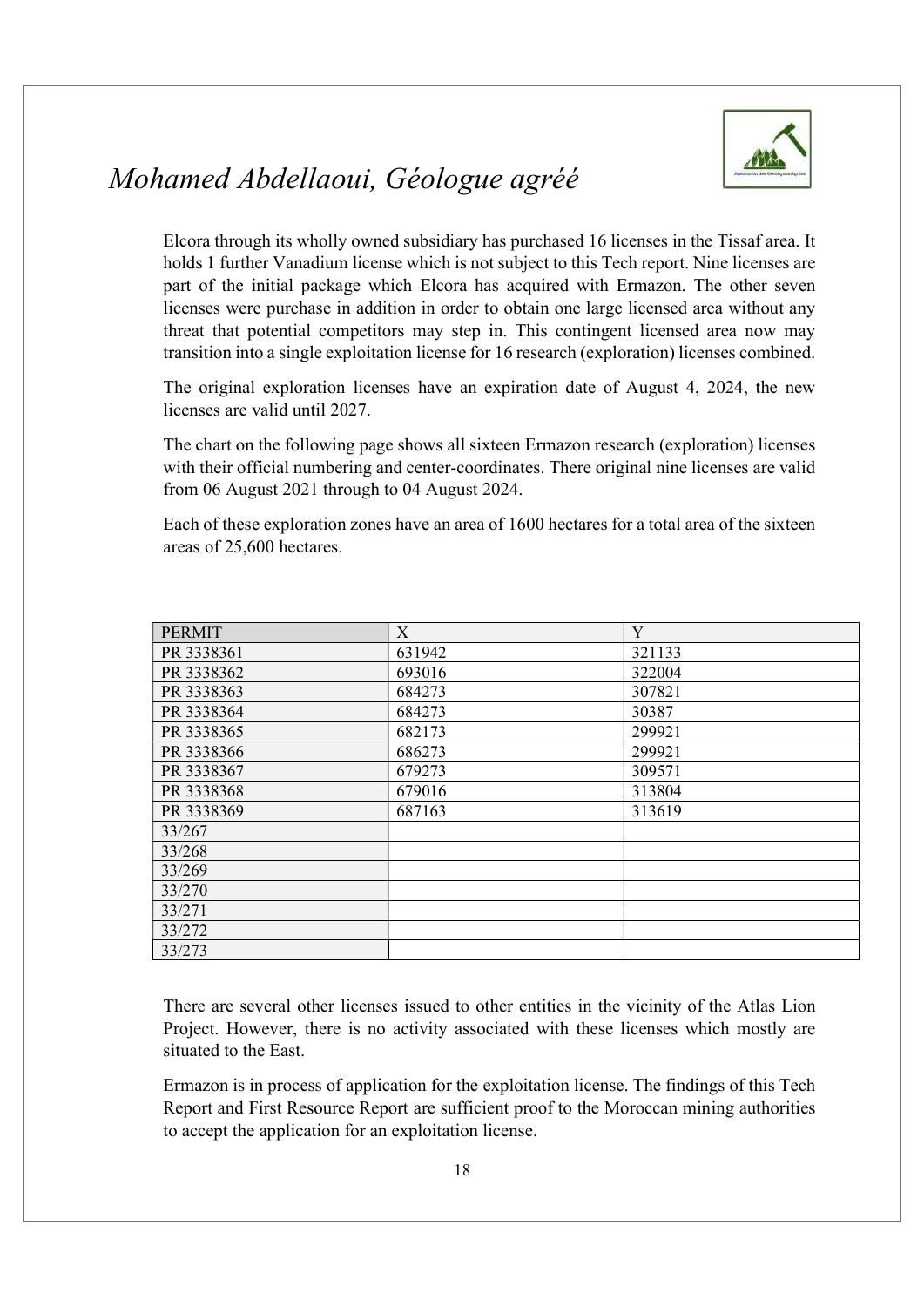

The current licensing status is that once the exploitation license is granted, it will be valid for 10 years. The company has to all mining related activities every quarter to the regional mining authority in Fes. Upon doing so and by maintaining all applicable Moroccan laws and regulations, the application for renewal of the exploitation license after 10 years will be renewed.



Location of the sampling areas in relation to Tissaf municipality

#### 4.3 Mining Rights in Morocco

The following article is a full assessment of the actual Moroccan mining law written by Godfroy LeMintier of global law firm Norton Rose Fullbright. Due to its completeness and comprehensiveness, there are no further comments made by the qualified persons.

Until 2016, the mining sector in Morocco was regulated by the Règlement Minier i.e. Dahir, dated 16 April 1951 (the "Dahir") completed by Decree no.2.57.1647 dated 17 December 1957 implementing the provisions of the Dahir and arrêté viziriel dated 21 April 1951 relating to the filing and registration of research permits (as subsequently modified by arrêté viziriel dated 1 January 1953).

A new mining regulation was introduced under law n°33-13 dated 1 July 2015 (enacted by Dahir n°1-15-76 dated 6 August 2015) (the "New Mining Code") and Decree-Law n°2-15- 807 dated 20 April 2016 (the "Decree"). Effective as from the publication in the Official Gazette of the Decree i.e. 21 July 2016, the New Mining Code incorporated some of the principles contained in the previous legislation and introduced new provisions, including: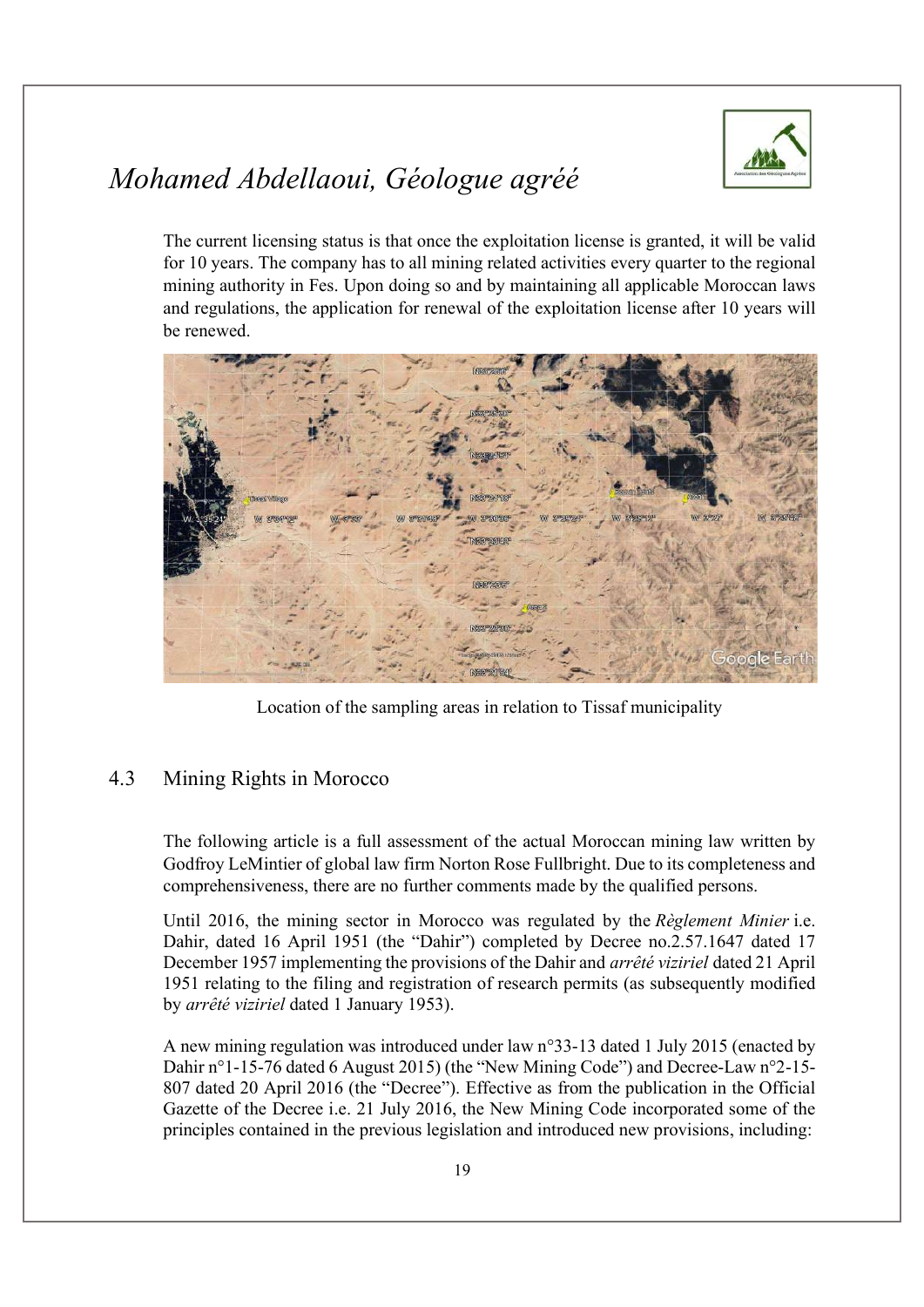

- Extending the provisions of the New Mining Code to all mineral substances used for industrial purposes with the exception of construction and civil engineering purposes;
- Abolishing categorisation of mines and restrictions of permits in respect of such categories;
- Abolishing concessions and introducing new mining authorisations including an exploration authorisation enabling the holder to carry out exploration programmes and giving priority to holders for applications for exploration permits;
- Altering the conditions for granting exploration permits and the renewal period (three years instead of four);
- Introducing committees to arbitrate between the authorities and the operators and simplifying administrative formalities; and
- Defining the statutes applicable to mining companies.

#### 4.3.1 State ownership of Minerals

The New Mining Code is applicable to all mineral substances including but not limited to:

- Solid fossil fuels, graphite as well as oil shale, limestone and oil sands
- Metallic substances
- Industrial rocks and minerals
- Phosphates
- Radioactive or non-radioactive substances that can be used in atomic energy
- Ornamental rocks and precious stones
- Carbon dioxide
- Dumps and slag heaps
- Groundwater

Mineral substances that can be used as materials for civil engineering or construction are not considered as mines. This applies in particular to sands and clays intended for civil engineering and construction, limestone intended for building stone or gravel, marbles and granites intended for coating, as well as ghassoul and clays intended for pottery, which are considered as quarries.

#### 4.3.2 Mining titles under the former regime

The Dahir provided for three different categories of mining titles: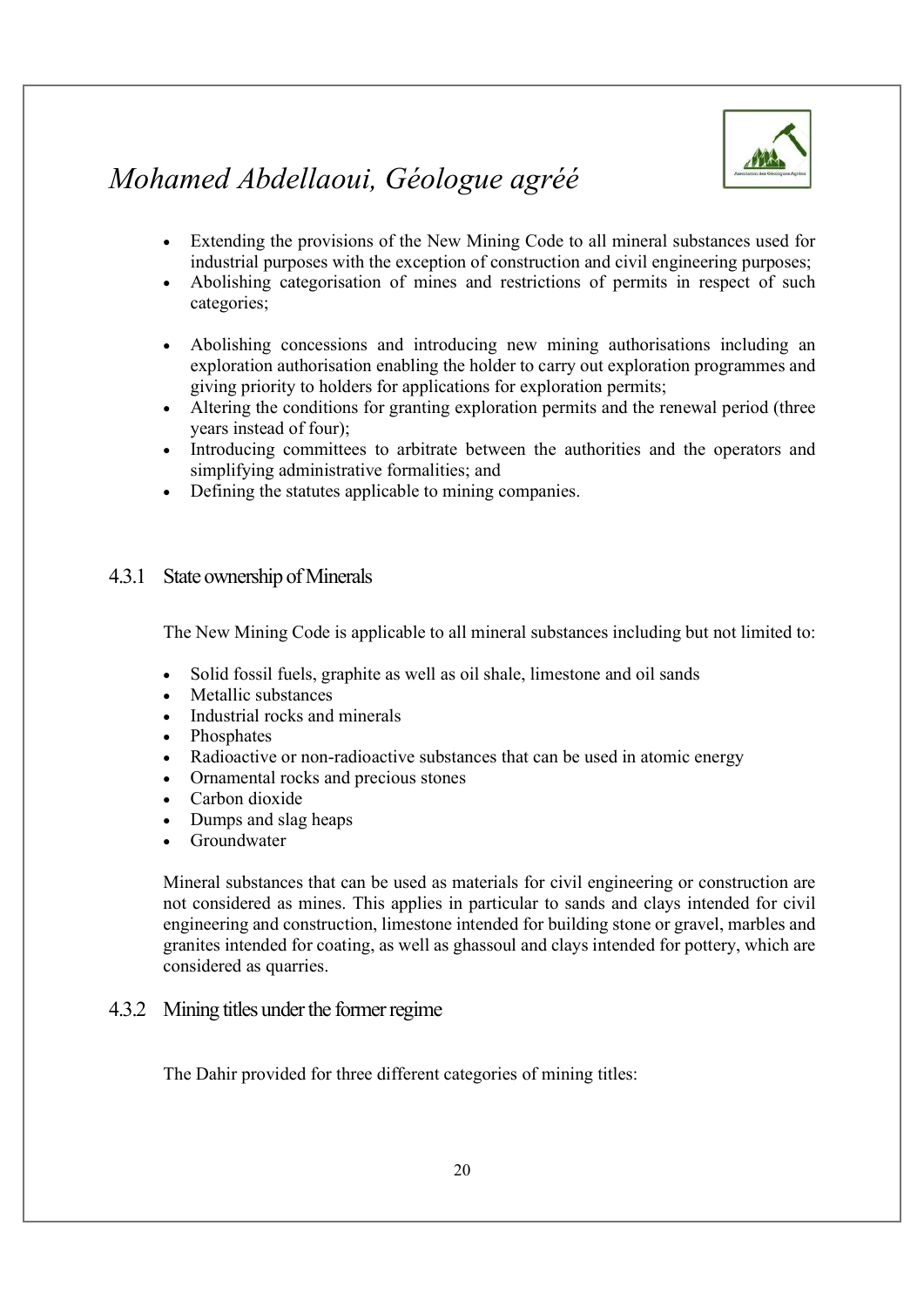

Exploration permit (Permis de recherche) Exploration permits gave an exclusive right to search for mineral substances of a given category within an area of 4 km by 4km. This permit, which was valid for a period of three years and was renewable for a second fouryear period, gave the holder the right as well as the obligation to explore for the substance classified in a given category.

Mining permit (Permis d'exploitation minière) If a workable deposit was discovered, and the applicant had fulfilled the conditions relating to the exploration permit (including carrying out the required exploration works), the exploration permit might be transformed into a mining permit. This new permit, which was issued for a period of four years and could be renewed three times, entitled the holder to work the deposit and dispose of the substances in the relevant category. After three renewals, an additional 12-year extension might be granted, where relevant. The granting of the mining permit rendered the exploration permit which enabled its constitution null and void, which meant that, since the exploration had produced results, the exploration permit was replaced by the mining permit. It must be noted that the applicant was at this stage also allowed to operate the discovered deposit. A mining permit might be transformed into a concession either at the owner's initiative or at the initiative of the Ministry of Mine and Energy, in cases where such measure was justified by the importance of the deposit (gisement).

Mining concession (Concession minière) A mining concession gave an exclusive right to exploit mineral substances for a given category within a given area. It was granted for a period of 50 or 75 years, depending on the category of mineral substance, which could be renewed for a 25-year period, if the results obtained by the activity performed under the former concession period were sufficient. Upon the expiry of the concession, the concession was returned to the State, free of any costs and encumbrances, including all of its ancillary immovable assets. The concessionaire might freely dispose of the mineral substances which were subject to the concession, subject to the requisition right that the State might exercise in the public interest (and which gave right to compensation, to be either agreed by the parties or fixed by court). Mining concessions were rare in practice (a few of them were granted decades ago) and have no longer been granted to investors under the New Mining Code.

#### 4.3.3 Mining titles under the New Mining Code

Mining licences are limited real estate rights that may be subject to mortgage but are distinct from the ownership of the land. Therefore, mining operators must always secure applicable occupancy rights separately from the applicable mining title.

Exploration permit (Autorisation d'exploration) It is valid for a period of two years and renewable once for a one-year period, for an area comprised between 100 km2 and 600 km2. Applicants must enter into a contract with the mining administration detailing the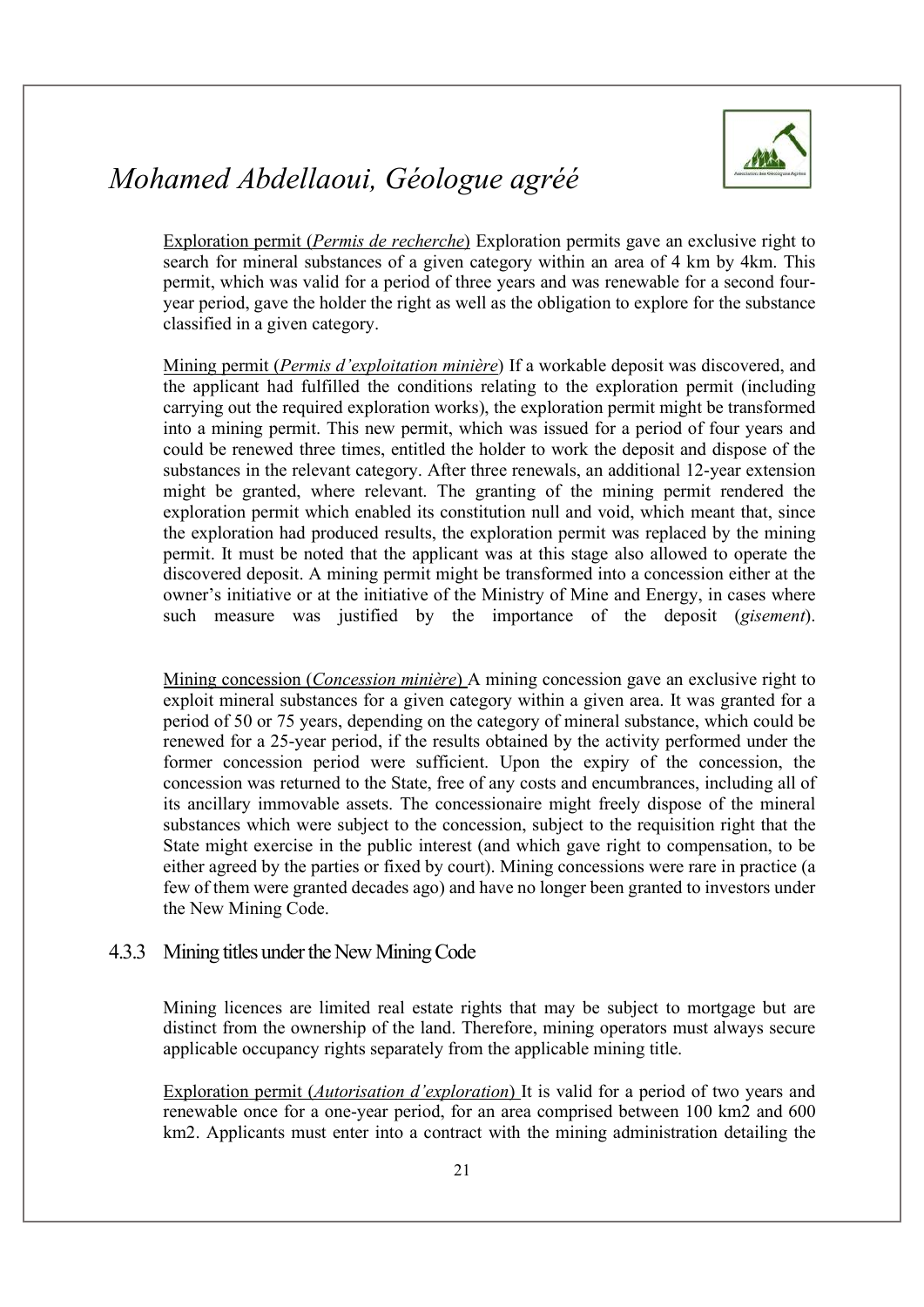

contemplated exploration and investment activities. An exploration permit can only be granted to a legal entity. The exploration area depends on the works programme and the investments contemplated by the applicant. It is not possible to hold more than four exploration permits.

Research permit (Permis de recherche) It is valid for a three-year term for a square area with sides of at least 4 km in length and is renewable once for four years, subject to a program detailing at least the contemplated expenditures and work. The research permit confers to its holder, under the conditions set out in the New Mining Code, the exclusive right to search for the products of mines found within the perimeter covered by such permit, including by carrying out geological, geochemical and geophysical studies and work, drilling holes and mining work, for the purpose of determining the existence of a deposit.

Mining licence *(Licence d'exploitation)* (i) The mining license grants its holder the exclusive right to extract and/or develop mining products from a deposit with a view to obtaining merchantable mining products, in particular by means of studies, preparatory work, exploitation work and/or enrichment and/or beneficiation operations of these products, as well as the realization of the infrastructure necessary for such work. (ii) It is valid for a term of ten years and successively renewable for ten years periods until the reserves are exhausted. Under the former regime, the license was only valid for four years. Furthermore, the granting of a mining licence will now revoke the research permit only for the area it covers. A second exploration permit will be granted for the area that is not covered by the same licence. (iii) The discovery of a deposit gives the holder of the research permit the exclusive right to apply for a mining license for the perimeter of the said discovery, the application having to be filed before the expiry of the permit. These provisions imply that an application for a license may be refused for reasons other than the failure to file the application within the validity period of the license. However, the New Mining Code does not provide for any guidance as to the reasons for such a refusal. (iv) Unlike exploration permits and research permits, which do not specify any constraint relating to the nationality of the holder, the beneficiary of a mining license must be a Moroccan law company.

#### 4.3.4 Transition from the former mining regime to the new mining regime

Mining concessions that are valid on the date of entry into force of the New Mining Code remain subject to the legal provisions in force at the time they were granted, but the New Mining Code will apply as soon as they are renewed.

They cannot be renewed as mining concessions per se. Within a period of one year before the expiry of a mining concession, the holder of the said concession may submit an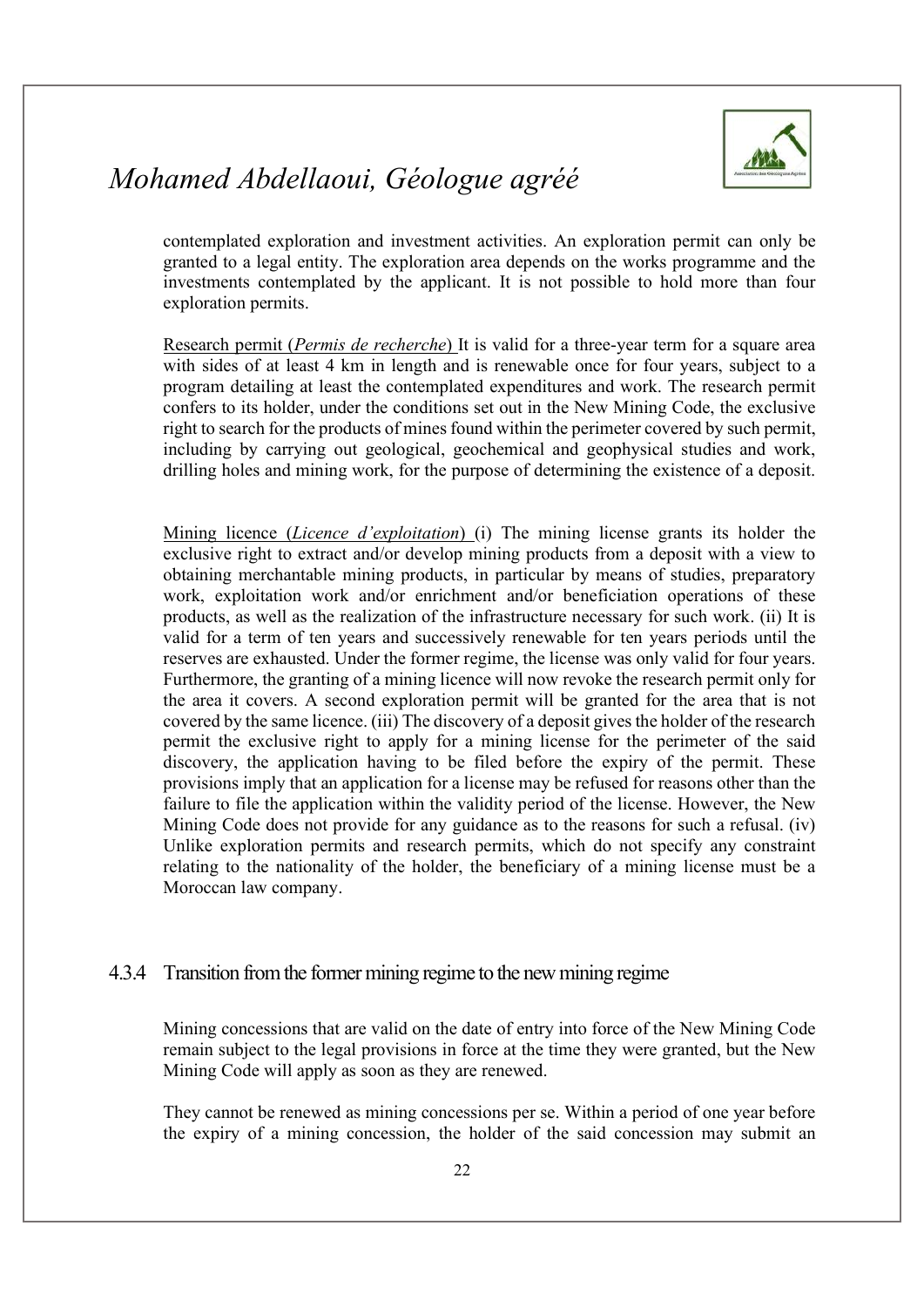

application for a mining license to cover the exploited deposit or deposits, in accordance with the provisions of the New Mining Code and the Decree. Failing this, the concession will be repealed and the land concerned will become available for exploration.

As for the holders of valid research or exploitation permits under the Dahir, the New Mining Code provides that the latter must submit an application for renewal of the research permit or, as the case may be, for its conversion into a mining license within one year of the coming into force of the New Mining Code, failing which the existing permits will be revoked by the administration. This is an important point to check in case of the acquisition of an operator holding mining licences under the former mining regime.

Furthermore, the operators of mineral substances which are considered as quarries before the date of entry into force of the New Mining Code and which are classified as mining products under the provisions of the New Mining Code, must, within one year, submit an application for a mining license to cover the deposit(s) they are exploiting, in accordance with the provisions of the New Mining Code and the Decree. If the application is not filed within the time limit referred to in the first paragraph of this article, the area concerned is released.

#### 4.3.5 Foreign investors' rights

The three above-mentioned mining rights may only be granted to legal entities. There is no restriction relating to the nationality of the holder of the authorisation except for mining licenses, which may only be granted to Moroccan law companies. It must be noted that the exploration and exploitation of phosphates are a monopoly of the Moroccan State.

Through the investment charter (charte d'investissement), foreign investors may benefit from certain tax and regulatory advantages, in particular if the investment meet certain requirements (size, number of workers etc.).

Investments which are made by foreign investors in foreign currency into Morocco benefit from the so-called convertibility regime provided for by the Moroccan foreign exchange regulations, including in particular the *Instruction Générale de l'Office des Changes*.<br>4.3.6 Indigenous population, training, and other social obligations

Permits and concessions may not impediment the rights granted to indigenous persons (droits coutumiers) for the extraction of certain substances. However, permit or concession holders may be allowed to override those rights for all or part of the perimeter of their permit, if they agree with the indigenous persons on the payment of compensation which, if they fail to agree, is determined by the authorization.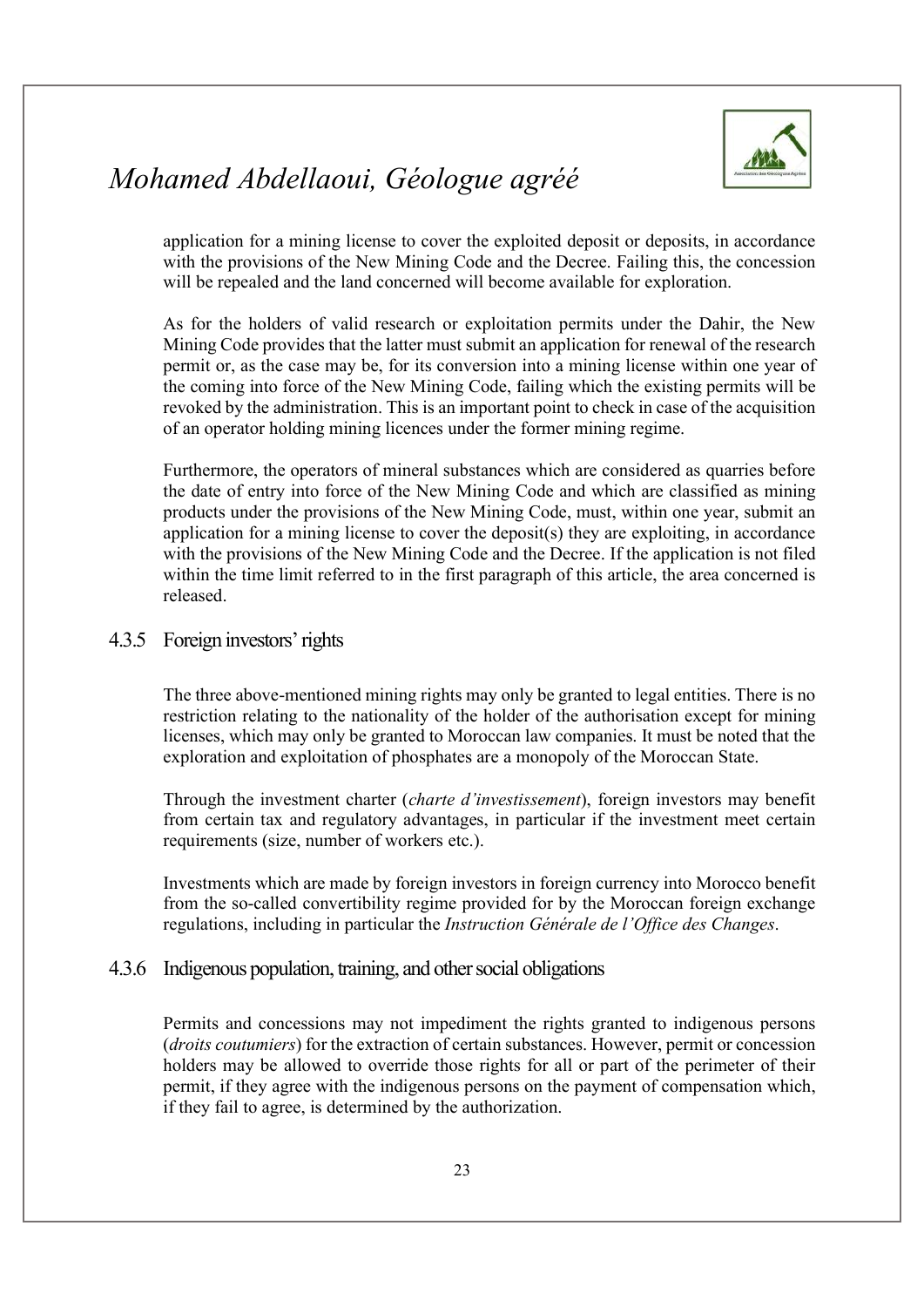

#### 4.3.7 Fees, taxes, duties and royalties

The granting and renewal of mining permits are subject to the payment of certain application taxes, which have been revised by the Decree as follows:

- Exploration permit: MAD50 per square kilometre.
- Research permit: MAD2,000
- Mining licence: MAD18,000

In addition to those taxes which are usually applicable, a local annual tax applicable to mining exploitation activities is payable to the relevant region under Article 4 of Law No 47-06 related to local taxes, promulgated by Dahir No 1-07-195 dated 30 November 2007.

The amount of such taxes is based on the quantity of mining products extracted during the mining operation. The rate varies depending on the extraction region between MAD1 and MAD3 per ton extracted.

Lastly, exploration authorizations and research permits are subject to the performance of a minimum amount of work per square kilometer ranging between MAD10,000 and MAD66,000.

4.3.8 Financial capacity of the investors

The award of a mining title (in particular at first an exploration permit) is subject to justification of technical capabilities and financial resources for all operations related to such title. The holder of a mining title must achieve a program for works to be carried out (which must also include the minimum technical and financial means that the applicant undertakes to deploy).

#### 4.3.9 Protection of the environment

Environmental regulation in Morocco is set out in particular by Law n°11-03 dated 12 May 2003, the main purpose of which is to protect the environment against any kind of pollution and degradation and to implement a liability legal framework guaranteeing compensation for any damages caused to the environment.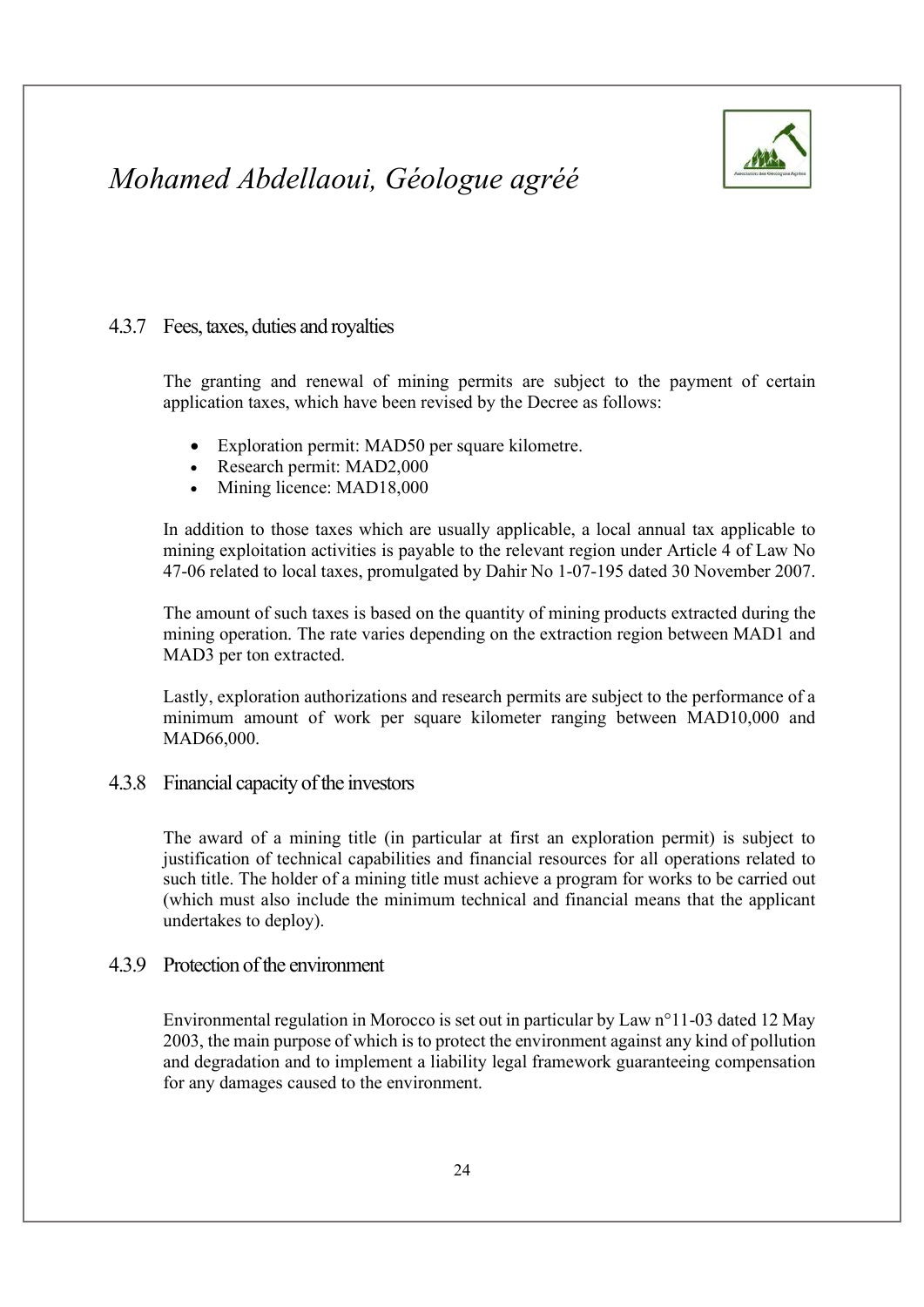

In this context, the New Mining Code specifies that the holders of a mining license must elaborate an environmental assessment study and shall be subject to environmental acceptance by the authorities.

When the occupation of the land lasts more than five years or the land is no longer suitable for the use to which it was previously assigned, the owner of the land may require the holder of the research permit or the mining licence to acquire the land at a mutually agreed upon price. In the event of disagreement on the acquisition price, the price shall be set by the provincial commission referred to in Article 69 of New Mining Code. In the event that no agreement is reached on the price set by the provincial commission, the price shall be set by the competent jurisdiction.

#### 4.3.10 Enforcement regime

Morocco has signed and ratified the New York Convention on the Recognition and Enforcement of Foreign Arbitral Award. This establishes a framework for enforcement of foreign arbitral awards, although the enforcement process is submitted to local law. Moreover, it must be noted that the templates of agreements provided by the ONHYM are submitted to arbitration of the Moroccan Arbitration Chamber (Chambre Marocaine d'Arbitrage) in accordance with its rules of arbitration.

Morocco is a party to bilateral investment treaties with a number of countries, including free trade agreements with the US, European Union and major Arab, African and southeastern Asian countries.

In the case of Ermazon the Forrestal authority agency of Missour, which carries the responsibility for the licensed area has signalized that there are no issues in regards of Flora and Fauna, however, the agency expects that it is stated in the environmental impact study that Ermazon will apply all and every protection measure to protect surface and groundwater levels.

#### 5. Accessibility, Climate, Local Resources, Infrastructure and Physiography

#### 5.1 Accessibility

There is one route from Morocco's economical center Casablanca to the Atlas Lion project with a total length of 513km to the municipality of Tissaf. It follows National Highway A5 and A2 towards Meknes and turns South-East on National Road N4 all the way to Outat El Haj in Boulemane Province. Trucks need ca. 12 hours for this trip.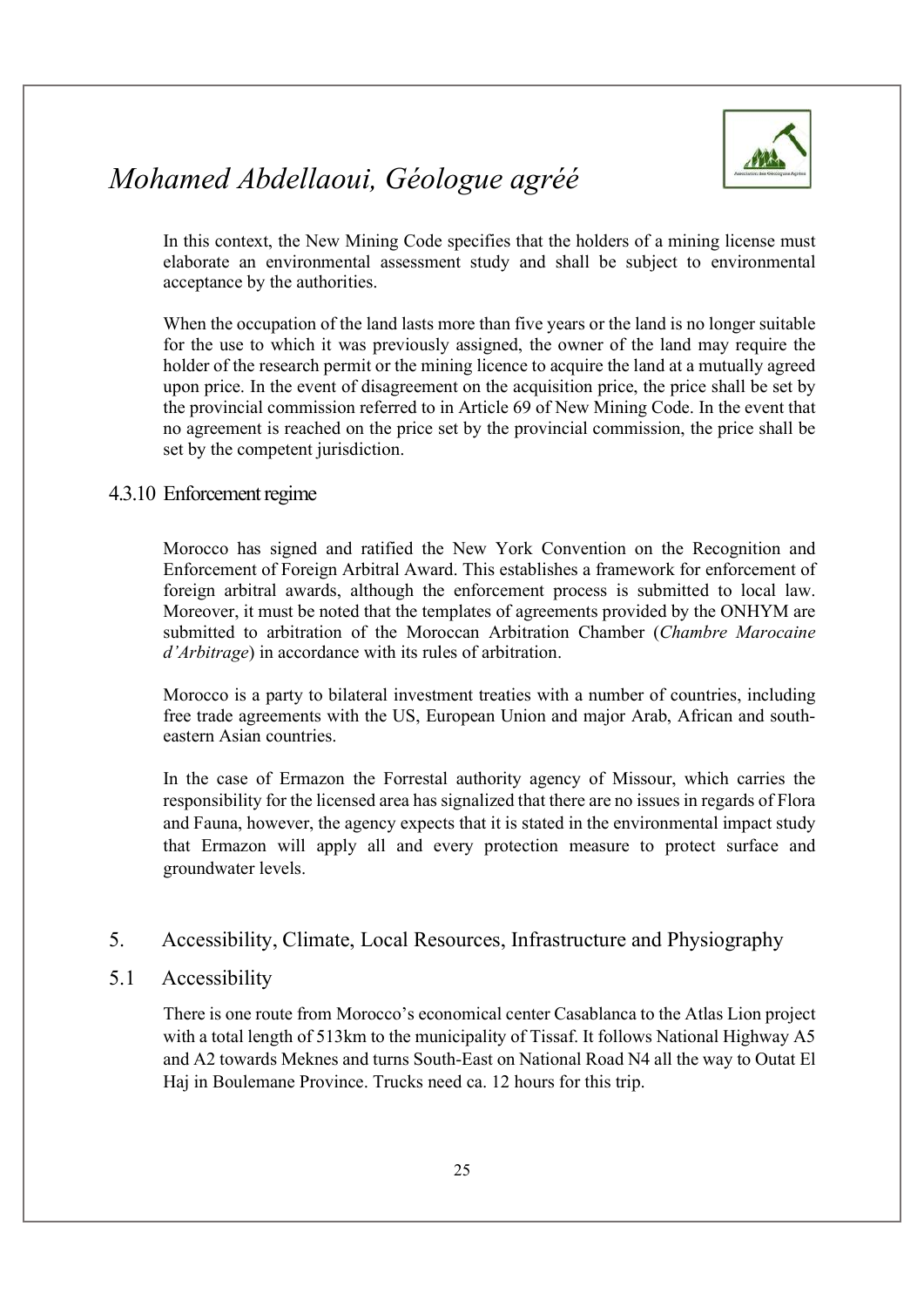

From Outat El Haj the N4 continues for 7km to the road forking East to the village of Tissaf. From the village a gravel road is heading East for about 20km to the sample location on license Nr. 3338367. The rough gravel road has to be broadened and stabilized and then be developed from the former Bedouin camp to the site Area 1. The rough road to area 2 requires also developing works from the existing gravel road.

#### 5.2 Climate

The district's climate is Mediterranean with an average annual temperature of 18.1° C and an average precipitation of 517.2 mm. Summer-temperatures can exceed  $40^{\circ}$  C in daytime and reach low single-digit temperatures at night. Winter temperatures reach 5 to  $15^{\circ}$  C during daytime and drop well below freezing point at night down to -15°C.

Most precipitation falls from January to March, but has been delayed in recent years by one or two months.

#### 5.3 Local Resources

Finding qualified labor for the mining industry is comparable to other remote, predominantly farmed areas. Human resource efforts can tap on a motivated and dedicated local workforce. Mechanical skills and skills necessary for mining are available and at reasonable cost. Non-qualified Labor pays 4.000 MAD on average and skilled Labor from 7000 MAD to 10.000 MAD. Management, Geologists, Engineers are paid from 30.000MAD per month.

Equipment maintenance services are mainly available from Casablanca where all major equipment manufacturers like Caterpillar, Komatsu, Liebherr, Volvo etc. are present. Due to the long travel distance, the cost for preventive maintenance is strongly affected.

Fuel, Tools and Supplies are available at Outat El Haj and Food and Drinking water can be purchased in Tissaf.

Process water for mineral processing has to be searched for by well-drilling as close as possible to the mine site. Locals informed that drilling in Wadi (dry river) beds is highly successful in the entire area. Depending on the distance between well and mine-site, the water will be either pumped via ÜE pipeline or transported with farm tractor and tank trailer.

There is no high-voltage power grid anywhere near the licensed area so all electrical power has to be generated with diesel generator or with solar and/or wind power generation. There are no buildings in close vicinity to the licensed area so setting up a container-camp with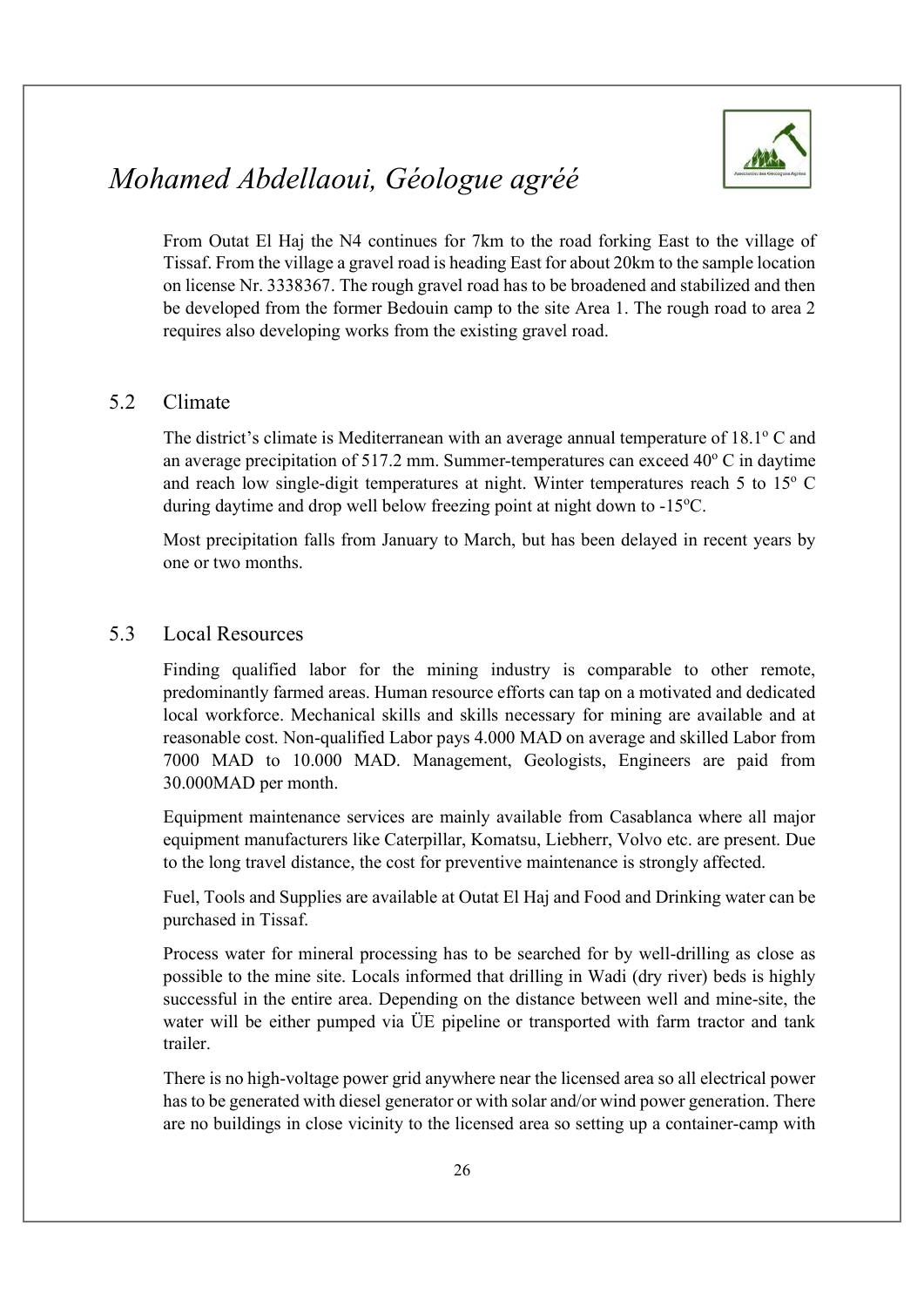

dorms, sanitary, kitchen and socializing containers is necessary. Cell phone service shows weak signal so the installation of a repeater mast is mandatory. There is no emergency service like fire fighter or ambulance within a 2-hour range, so keeping an ambulance at work site is also mandatory.

#### 5.4 Infrastructure

Energy. There is no high-voltage power grid anywhere near the licensed area so all electrical power has to be generated with diesel generator or with solar and/or wind power generation.

Water. While process water may become available through well drilling, potable water has to be locally purchased and provided to staff.

Accommodation. There are no buildings in close vicinity to the licensed area so setting up a container-camp with dorms, sanitary, kitchen and socializing containers is necessary.

Communication. Cell phone service shows weak to no signal so the installation of a repeater mast is mandatory.

Emergency Services. There is no emergency service like fire fighter or ambulance within a 2-hour range, so keeping an ambulance at work site is also mandatory.

Roads. All access from Tissaf is via rough roads pushed with dozers etc. Maintenance with grader will be mandatory for haulage.

#### 5.5 Physiography

The licensed area is a Horst-Stratigraphy region in the Moulouya basin. Average Height above sea-level is ca. 800m with Horst-tops reaching elevations between 1.200 and 1.800m above sea-level. Erosion has formed steep to vertical-walled valleys with depths of up to several hundred meters.

Almost all of the scarce water can be found in these Wadi-valleys. The dip of the Wadi beds on average is around 5 degrees with steeper section behind hard-rock fault-zones.

There is no topsoil, vegetation is typical for this semi arid climate.

#### 6. History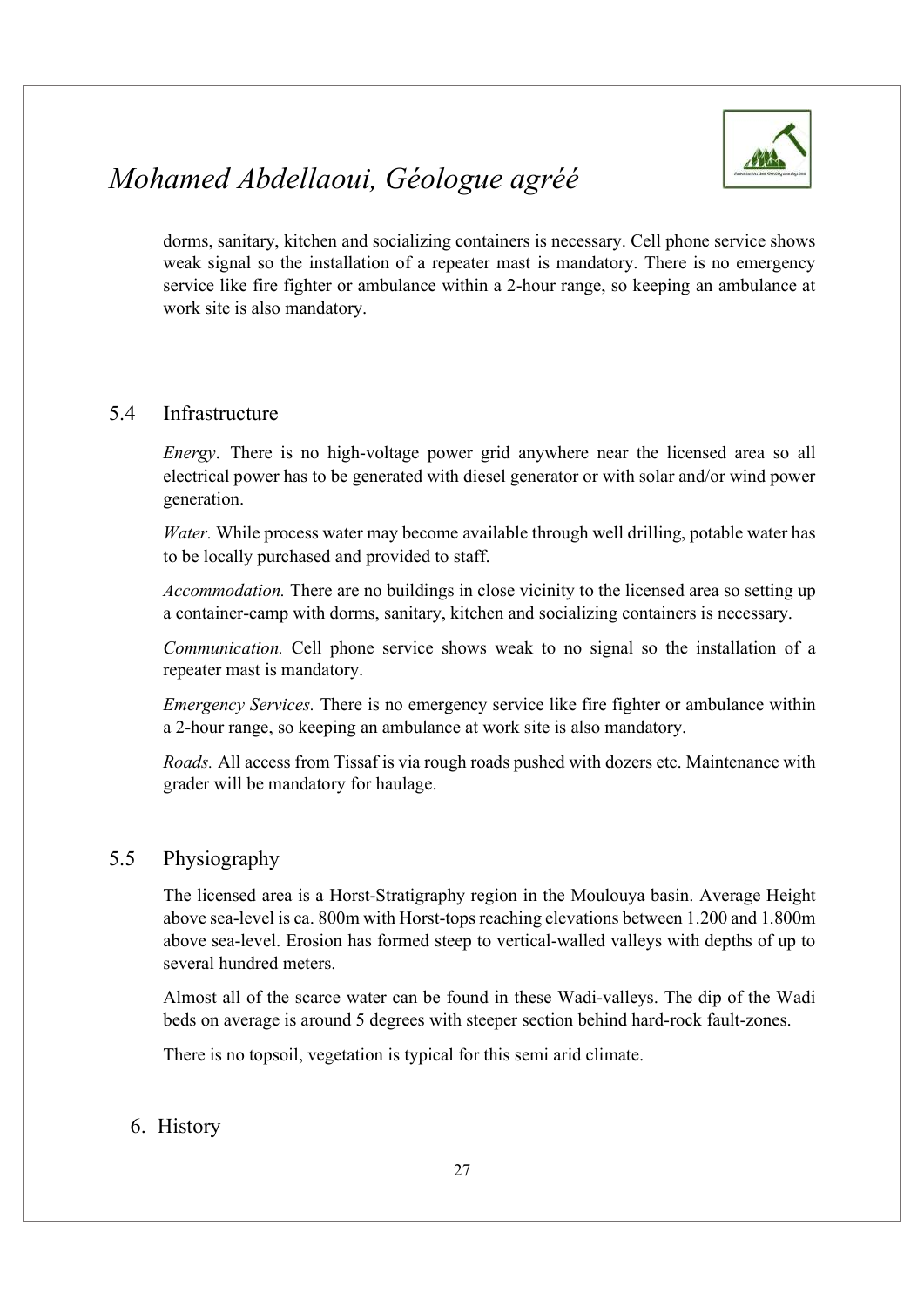

The district may have some history since there are a few old mines and open pits but mostly on artisanal scale. Only known mining operation on a professional scale was until 1954 just outside Ermazon's license 333273.

#### 7. Geology Setting and Mineralization

#### 7.1 Vanadinite Mineral

Vanadinite forms particularly colorful minerals and is named after Vanadium, another name for Freyja, Scandinavian goddess of beauty. Its name-giving metal is Vanadium (V), a white, silvery, hard, ductile and corrosion-resistant Metal. The metal is a good conductor of heat and electricity with a hardness of 7, a density of 6.1 g/cm3. and a melting point of 1910°C.



Vanadinite (Wikipedia)

The metal Vanadium is found in either magmatic or hydrothermal deposits. Vanadium minerals are *Patronite* [VS<sub>4</sub>], *Vanadinite* [Pb<sub>5</sub>(VO<sub>4</sub>)3Cl], *Mottramite*  $[PbCu)(VO<sub>4</sub>)(OH)],$  *Carnotite*  $[K<sub>2</sub>(UO<sub>2</sub>)<sub>2</sub>(VO<sub>4</sub>)<sub>2</sub>(3H<sub>2</sub>O]$  and *Roscoelite*  $[K(V,A1,Mg)_2(SiA1)_3O_{10}(OH)_2]$ . The minerals usually associated with vanadium minerals are magnetite, ilmenite and hematite.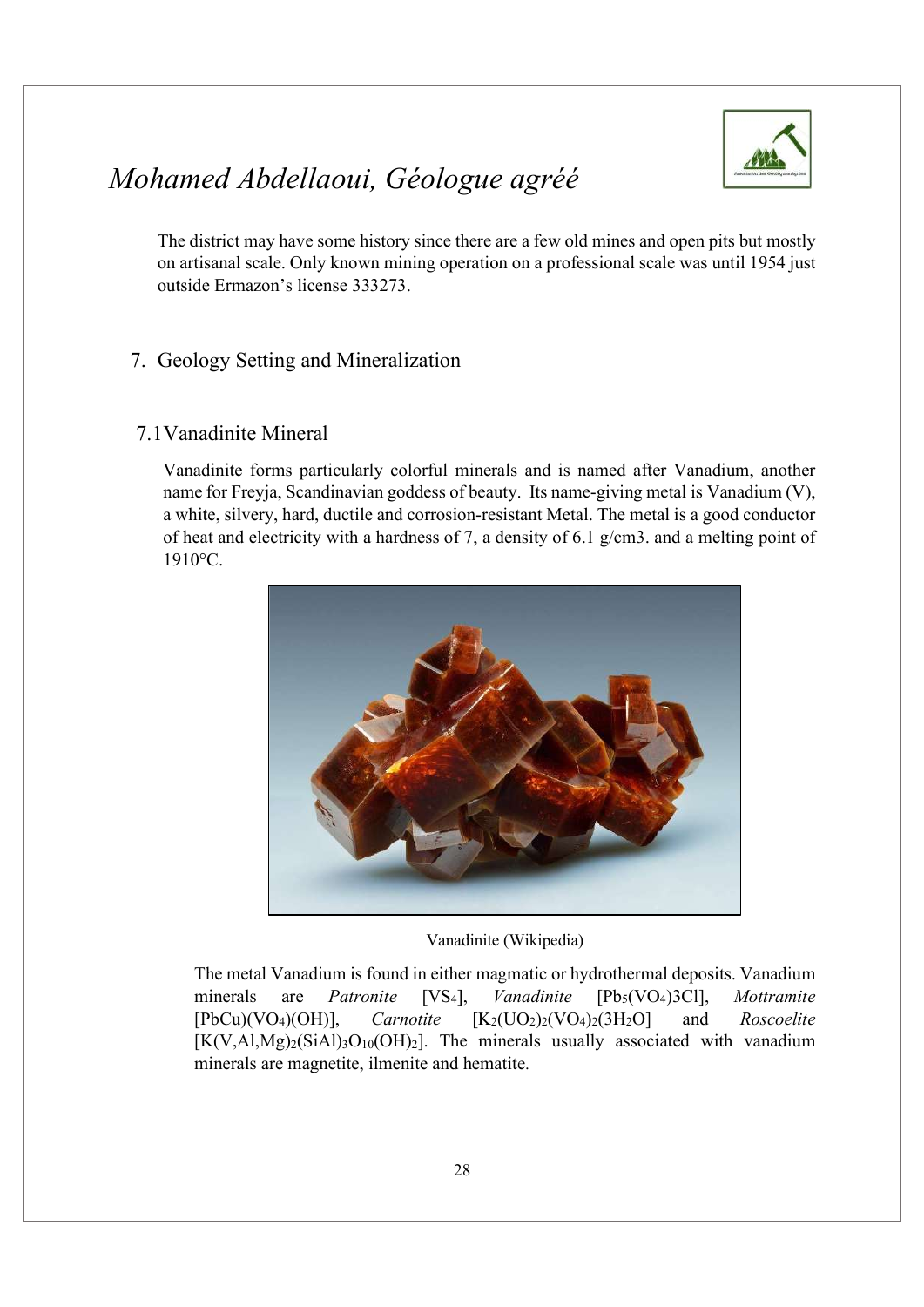

The mineral in the case of Ermazon's deposit is Vanadinite. The hydrothermal Mineral is a secondary Lead-Clorovanadate. Vanadinite is one of three Vanadium minerals mined for industrial use together with *Carnotite* and *Roscoelite*.<br>Traditional method of extraction is roasting and smelting to first extract the Lead and

then Vanadium for this process' slag. A much more modern method is a combination of gravity-separation and hydrometallurgical separation of Lead and Vanadium.

Moroccan Vanadinite served as a source of Lead until the Mid-1950s, when the French Colonial rule came to an end. Since then, all Vanadinite mining in Morocco was abandoned.

Modern hydrometallurgical processing of the mineral now enables the base metals industry to extract 99.99% pure Lead (Pb) and 99.99% (V) from Ermazon's Vanadinite. The increasing demand for Vanadium, which mainly is utilised for such steel alloys as in tools etc. is generated from a completely new technology which is linked to ecological electric power generation: Vanadium-Flow Batteries are expected to become the main solution to store ecological, green energy from solar and wind power generation.

#### 7.2 Geology

The licensed area is located in the Middle Atlas. All licenses are part of the same geological context, which is the middle Moulouya which belongs to geological formation of the Meseta Oranaise.

These areas' boundaries are the Middle Atlas to the North and West, to the East it is the High Plateaux ("Horst") of Moulouya and to the south it is bordered by the High Atlas. Outcrops there are various in geological nature and date from the Paleozoic to the Plio-Quaternary. The overall stratigraphy is illustrated in Naji, 2004.

#### Geological Basis

The Paleozoic basement is formed by schistose and granitic terrains attributed to the Cambro-Ordovician (Hoepffner, 1987). The shales are metamorphosed and intruded by granitoids  $330 \pm 2$  Ma in age (Oukemeni et al., 1995). The whole is affected by Late-Hercynian and Atlas fracturing. These granite massifs outcrop, by the play of tectonics, to the west by crystallophyllian series from Aouli to Zaïda and Boumia Kerrouchène.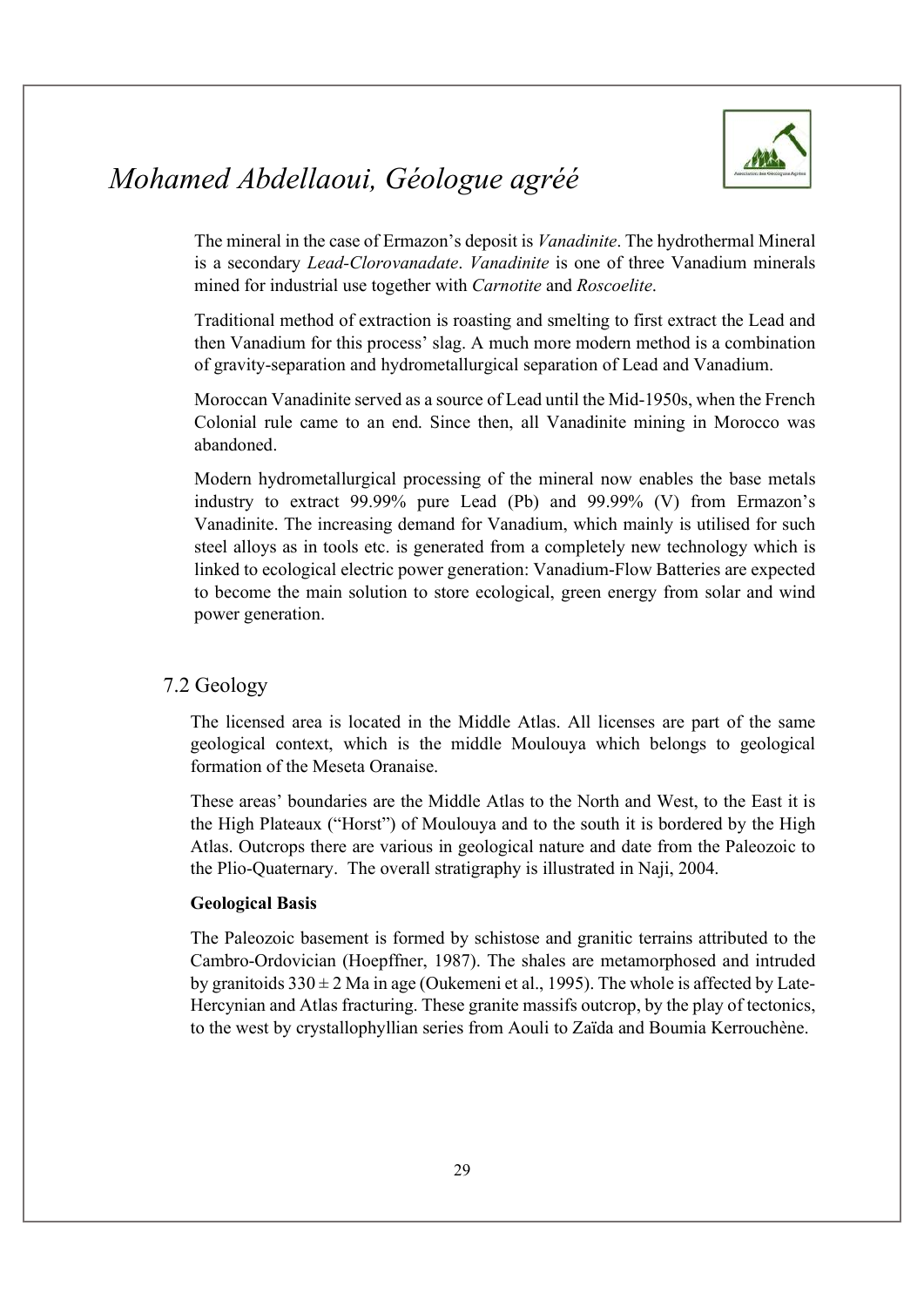



Simplified geological map of Morocco from Frizon de Lamotte et al, 2004



Synthetic stratigraphic log of the Moulouya formation and its Atlas borders (Naji, 2004)

The Moulouya stratigraphy overlays Triassic formations in a pronounced angular discordance, on top of its base formations (Emberger, 1965). The Million-year-old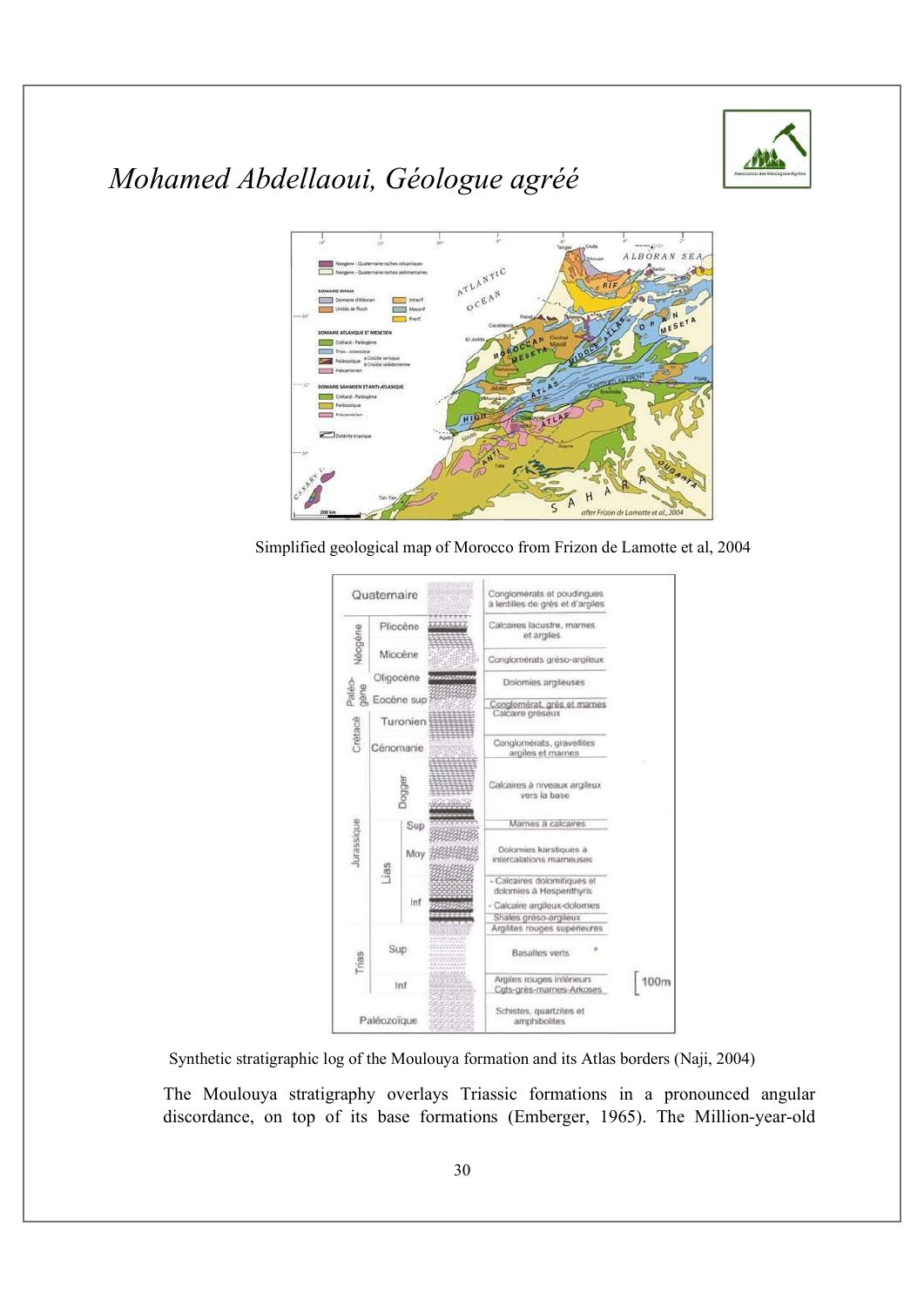

stratigraphy of the Moulouya river basin fills the concave shape stratigraphy of the paleosurface (Derrar, 1996). The Triassic series is topped by marl and Liassic limestone of low thickness and multiple coastal facies (Dagallier, 1977). On the whole of this detrital cover, the thicknesses are reduced, especially near the inlets, under the action of erosion (Jaouani, 2001) and also because these inlets remain after the Permian in an elevated position (Schmitt, 1976).

The Permo-Triassic age rocks correspond to predominantly clay-salt and red detrital formations: conglomerates, arkoses, red clayey sandstone. On the granitic bedrock, saliferous argillites with gypsiferous passages present basaltic doleritic intercalations in the intermediate part. During this period, the outpourings of lava on the outskirts of the bulge were formed by the basement: Basalts, Sakalavites and Trachytes, the region also experienced a series of transgressions / regressions causing the deposit of sandstone, marl, limestone facies and clays.

Triassic formations are generally sub-horizontal and unconformably overlie fractured Paleozoic terrains. They consist at the base of a conglomeratic level with schist pebbles and thin arkoses (Naji, 2004), arenites and feldspathic Rudites cemented by hematite (Felenc and Lenoble, 1965). Arkoses are bound by a siliceous, carbonated, ferruginous or barytic cement (Amade, 1965). The formations in contact with the basement are surmounted by a detrital series of red sandstone clay (Schmitt, 1976) 30 m thick, this one is composed of Pelites and Argillites (Amade, 1965). These facies are considered as a Lower Triassic clayey series (Naji, 2004). The whole is followed by a gray tholeitic basaltic series from the Atlas rifting 200 m thick (Emberger, 1965).

The Jurassic series rests unconformably on the underlying terrains; it is a powerful series of carbonate platforms made up of limestone and dolomitic limestone (Felenc and Lenoble, 1965) strongly karstified (Dagallier and MacAudiere, 1987). It outcrops on the borders of the Atlas. Lead-barite mineralization is hosted in these carbonate formations in two intercalated levels (Naji, 2004).

Under the effect of erosion and emersion, the Cretaceous rests directly on the Middle Dogger (Emberger, 1965). The Cretaceous formations are probably the first terrains completely covering the Zeida Inlier (Schmitt, 1976).

In places, it rests on the Triassic formations and its stratigraphic base (Naji, 2004). This series begins with a transgressive phase of Cenomanian age which covers the entire Moulouya basin. The stratigraphic column begins with the Infra-Cenomanian formations of lagoon character represented by conglomerates with limestone or sandstone cementation (Nasloubi, 1993) partially mineralized in barite (Naji, 2004), sandstones, argillites and marls (Felenc et al., 1965). The top of the Cretaceous is represented by Turonian limestone in bars intercalated by clay beds (Derrar, 1996).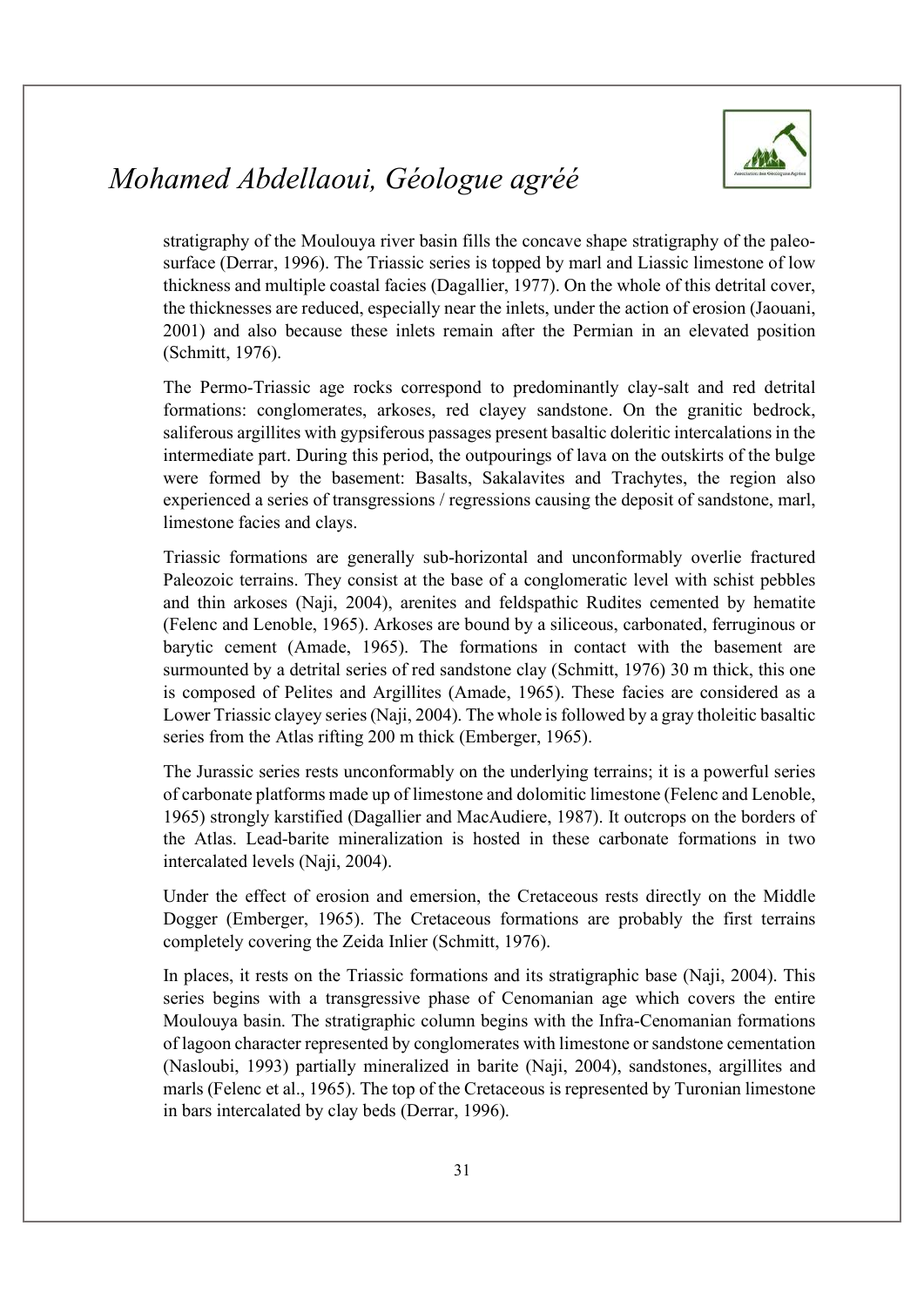

The Paleogene terrains are continental deposits formed at the base by conglomerates followed by marls intercalated by limestones, clays and also by dolomites (Naji, 2004). The Neogene is particularly represented by the Miocene formations (Michard, 1976).

Quaternary formations consist of fluvial terraces. These terraces contain pudding stones, pebbles, sands and sandy clays and travertines. (Combe & Simonot, 1971). The basaltic formations are set up through two volcanic structures present in the region: to the north, the small projection cone of Bou Idarne characterized by a flared crater (Schmitt, 1976); the Tougue did cone is the second volcanic unit of the Moulouya basin (Schmitt, 1976).



Geological map of the Moulouya basin (Geological Service of Morocco, 1985, scale 1/1,000,000). The Middle Moulouya generally showing Triassic and Jurassic deposits characterizing the

eastern edge of the Middle Atlas and mainly secondary-age deposits with calm structure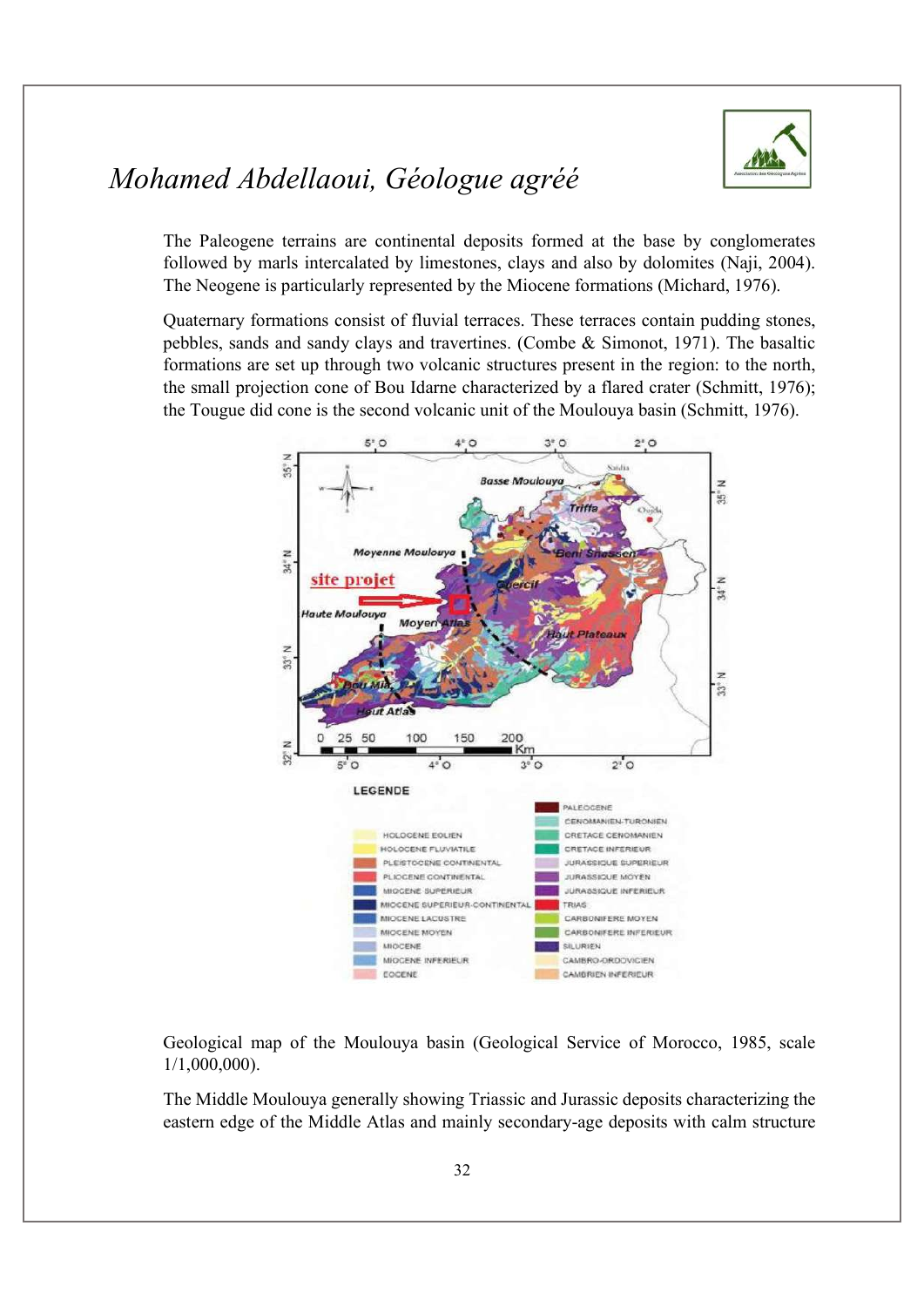

which predominate in the high plateaux of the Rekkame. The subsiding domain with tertiary and quaternary filling characterizes the Middle Moulouya valley in the strict sense.

Triassic formations are generally sub-horizontal and unconformably overlie fractured Paleozoic terrains. They are formed at the base by a conglomeratic level with shale pebbles and thin arkoses (Naji, 2004).

The Jurassic series rests unconformably on the underlying terrains; it is a powerful series of carbonate platforms made up of limestone and dolomitic limestone (Felenc & Lenoble, 1965) strongly karstified (Dagallier & Macaudiere, 1987).

#### 7.3 Mineralization

The Vanadinite mineralization is in the form of hydrothermal veins that run EW to SE-NW and intersect the Jurassic formations that are composed mainly of carbonate rocks, marly limestones and limestones.

The veins have sub-vertical dips, with km-long strike-extensions and mineable thicknesses from 0,30 to 1,0m, often grouped in parallel over packages up to 40m thick. The mineralization is controlled by tectonics, the quartz gangue encasing the Vanadinite is 30 to 50 cm thick; with decametric extensions. The probable fluid for the emplacement of the Vanadinite deposits, was placed in faults, following the interaction of fluids circulating under the effect of thermal gradients and tectonic events, with the carbonated marl rock. The upper part of the mineralized veins is composed mainly of iron oxides, quartz with surface lead showings. Vanadinite appears to be relatively more concentrated at depth, mineral paragenesis is composed of Quartz-Vanadinite-Cerussite-Galena.



Vanadinite Sample Rock from the Atlas Lion Deposit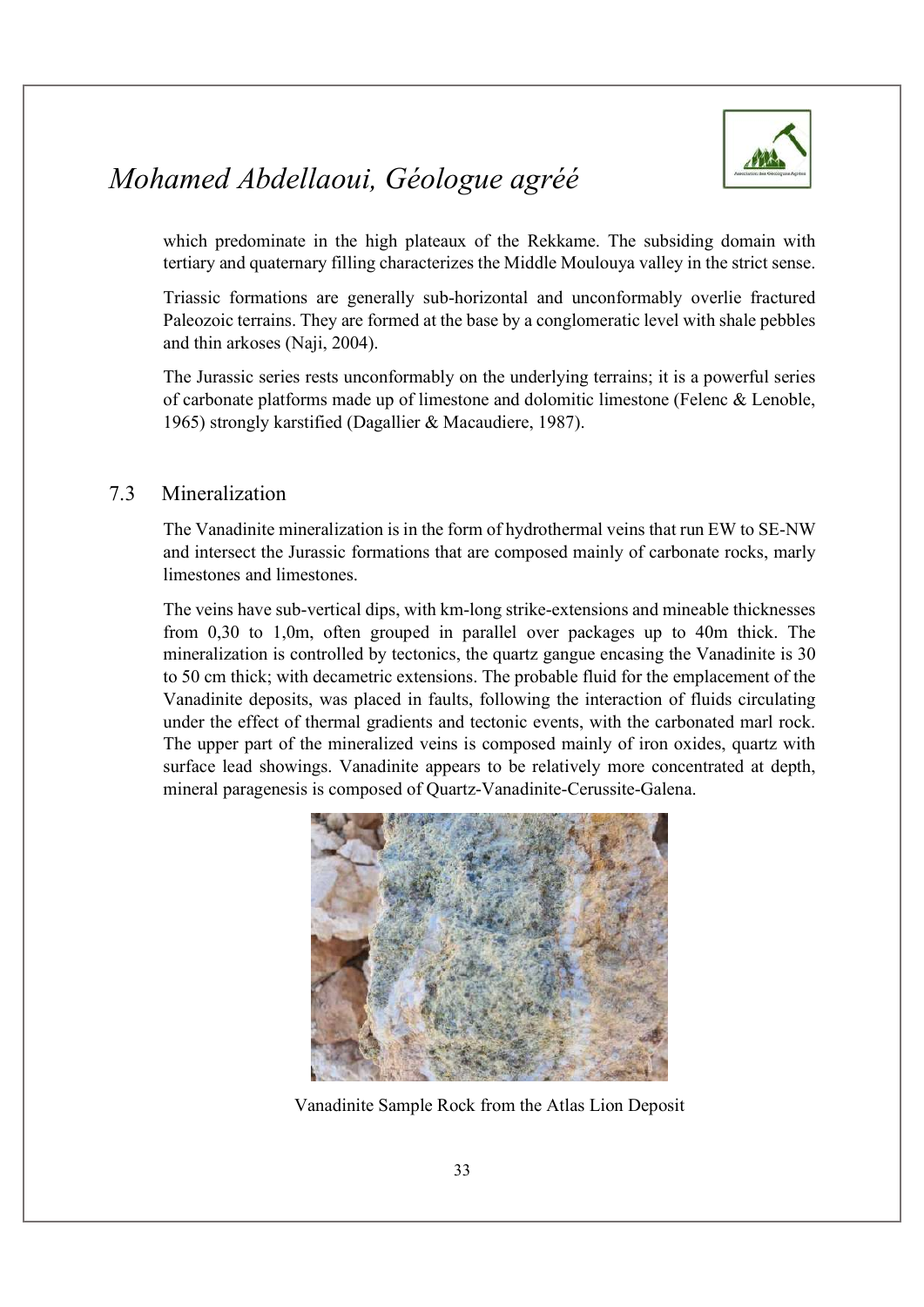



Sampling Sites of the Exploration Campaign

#### 8. Deposit Types

Vanadinite deposits in Morocco are unique and cannot be found elsewhere. As described Vanadinite is a secondary lead chlorvanadate. All known Moroccan Vanadinite deposits have similar to identical mineralogical and geological structure.

#### 9. Exploration

Following extensive prospection work by the former Ermazon owner on the first 9 research licenses, Elcora and Ermazon performed a single exploration campaign from October 12 to October 21,2021 to justify capital expenses for an initial production of raw ore with a focus on Lead.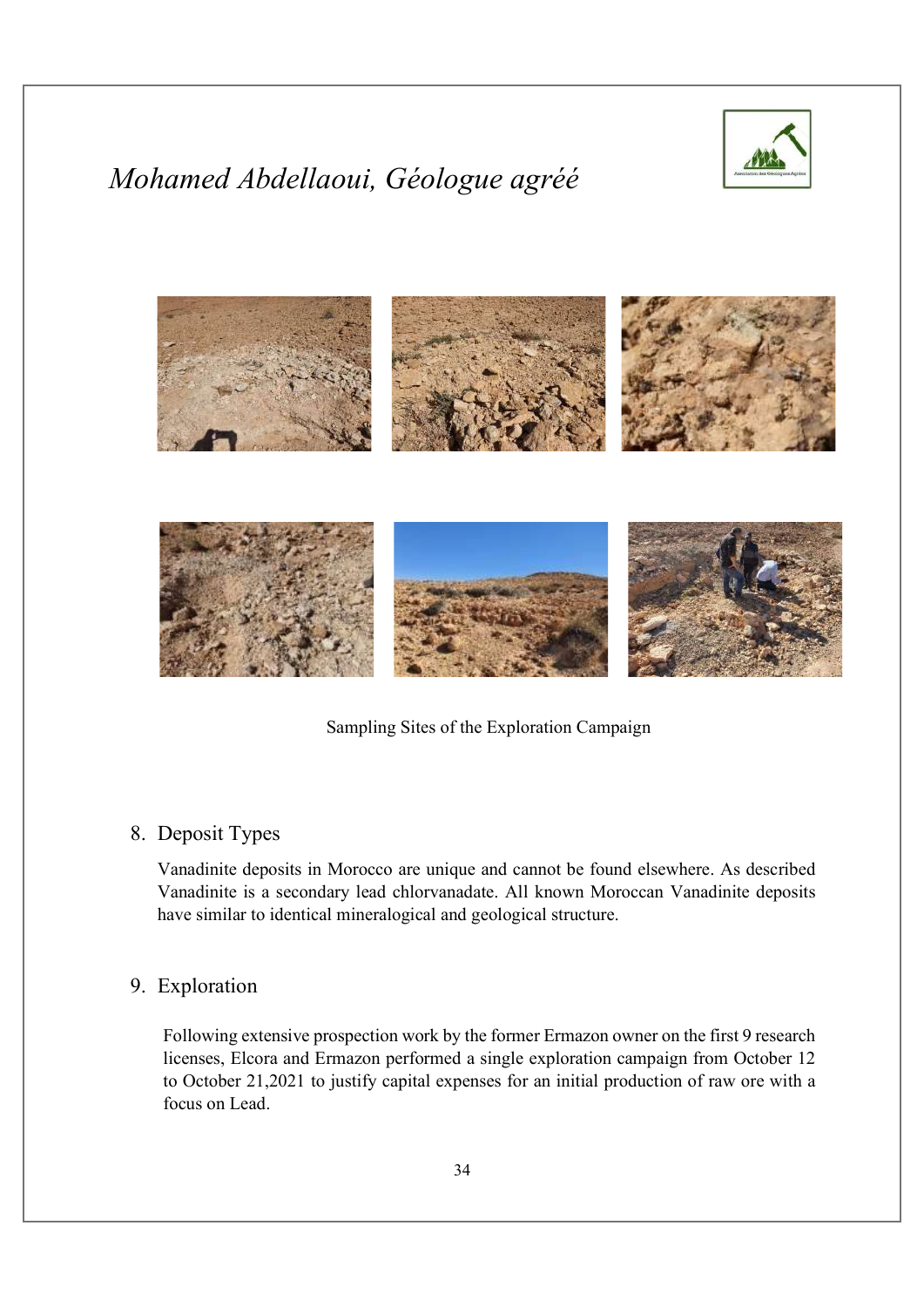

During the prospection work several areas showed surface or near surface veins. Some of the surface veins were partially eroded and it was decided by Geologist Mohamed Abdellaoui to visit Licenses 3338363 and 3338367 with the objective of characterizing the geological context of the Vanadinite mineralization, take representative samples at various locations and send a composite sample to the AFRILAB, African Laboratory for Mining and Environment in Marrakech. All exploration work was performed manually due to the fact that no equipment could be utilised due to the lack of access roads. The aim was to produce a first resource estimate.

The Geologist-QP Mohamed Abdellaoui and a Group of prospectors including QP Klaus Leiders performed surface sampling, manual exploration digging and hand drilling in the exposed vein layers in the time of October 12 to October 22, 2021.



Site visit to PR 338363 with prospectors and QP Lahcen Jouak

The geological and geochemical methods used in this exploration campaign were trenching to the bottom of a surface vein and hand-drilling with a screw-type 100mm-diameter drill at places of indicated mineralization at surface.

This was followed by digging of the trenches where possible with pick-axes and shovels following the strike and dip of the mineralized veins, their thickness by relevance for mining (Starting with a minimum 0,30m, thickest vein found was 0,5m) and the veins visual extension at surface.

Sample locations were chosen according to the surface findings independent from their grade of mineralization. The sampling locations were chosen at pre-determined equal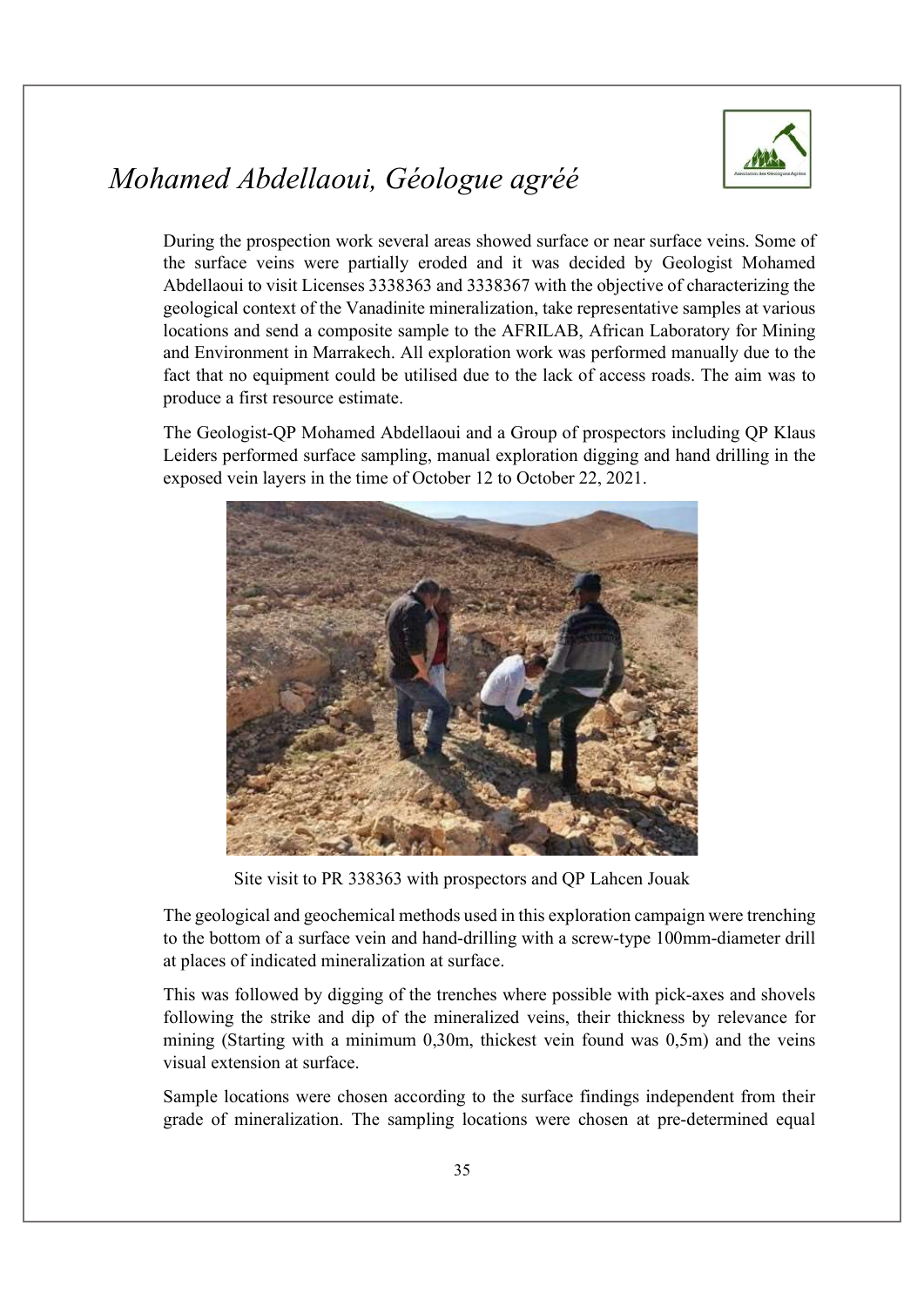

distances. Samples taken as representative ones as it is standard in the mining industry with an emphasis to not contaminate them. Each sample of each location was split to a size allowing to carry it for a large walking distance.

As part of the exploration work the rock formations of head- and footwalls of the vein system were identified as schist-sandstone types and carbonatic formations as they are typical for the Middle Moulouya geological formations.

It is concluded that the rock formations at depth with their in large part magmatic nature and the likelihood of higher grade Vanadinite-bearing veins require an intensive and extensive core drill exploration program.

#### 10. Drilling

No drilling was performed in the period applying to this report. Elcora/Ermazon is in process to move its exploration drill rig Atlas Copco Diamec U7 to Morocco.

#### 11. Sample preparation, Analysis and Security

#### 11.1 Sample preparation

The goal of this exploration trenching campaign was to produce one composite sample from all 14 sampling locations. The reason for this procedere was that all samples were taken in the very same veins -or layers- which can be followed over many square-kilometers. These layers do not appear significantly different in their mineral composition, so the sample trenches and drill-holes (not-core-holes) material was deemed to be representative enough for a first resource estimate.

Each sample taken at each location ranged by weight between 50kg and 200kg. Each sample was carefully piled and mixed and then split into ca. 8kg samples. Geologist Mohamed Abdellaoui supervised that none of the samples was contaminated with foreign rock material and that no one tampered with the samples.

The resulting ca. 120kg of composite sample then were carefully mixed and split and then carried to a vehicle. It then was shipped in a secure manner to AFRILAB in Marrakech for Analysis.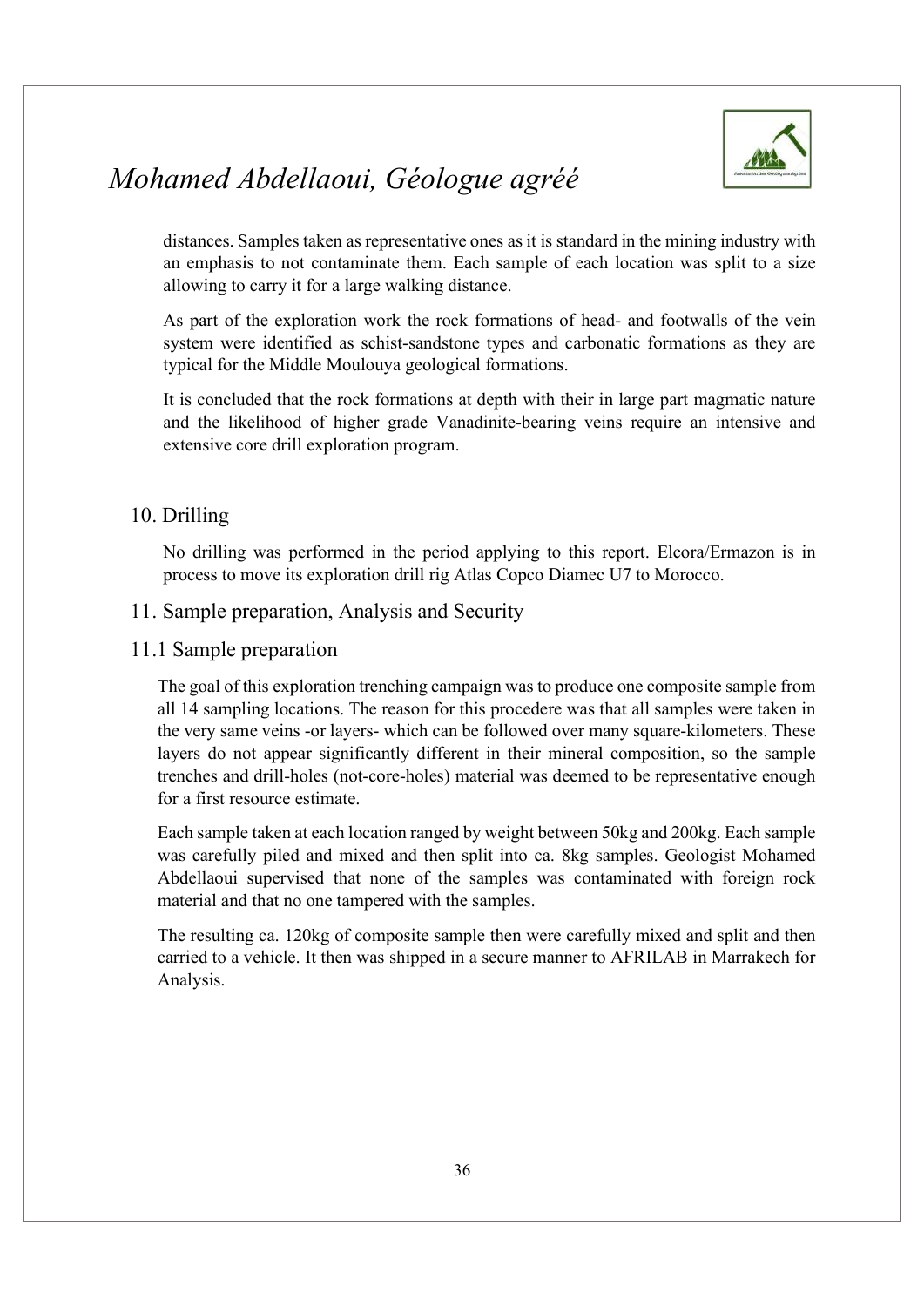



Sampling Locations on License 338367 (Area 1)

|                  | Lambert<br>Zone $4X$ | Lambert<br>Zone 4 Y |
|------------------|----------------------|---------------------|
| Station 1        | 683884               | 709983              |
| West trench 1    | 677983               | 709052              |
| West trench 2    | 677850               | 709145              |
| Last station V   | 677870               | 709140              |
| Surface index    | 678079               | 709047              |
| South Vanadium 3 | 682203               | 709036              |
| Lode V           | 682175               | 709007              |
| Lode 2           | 682175               | 709007              |
| South Vanadium 1 | 682765               | 709018              |



Sampling Locations on 338363 (Area2)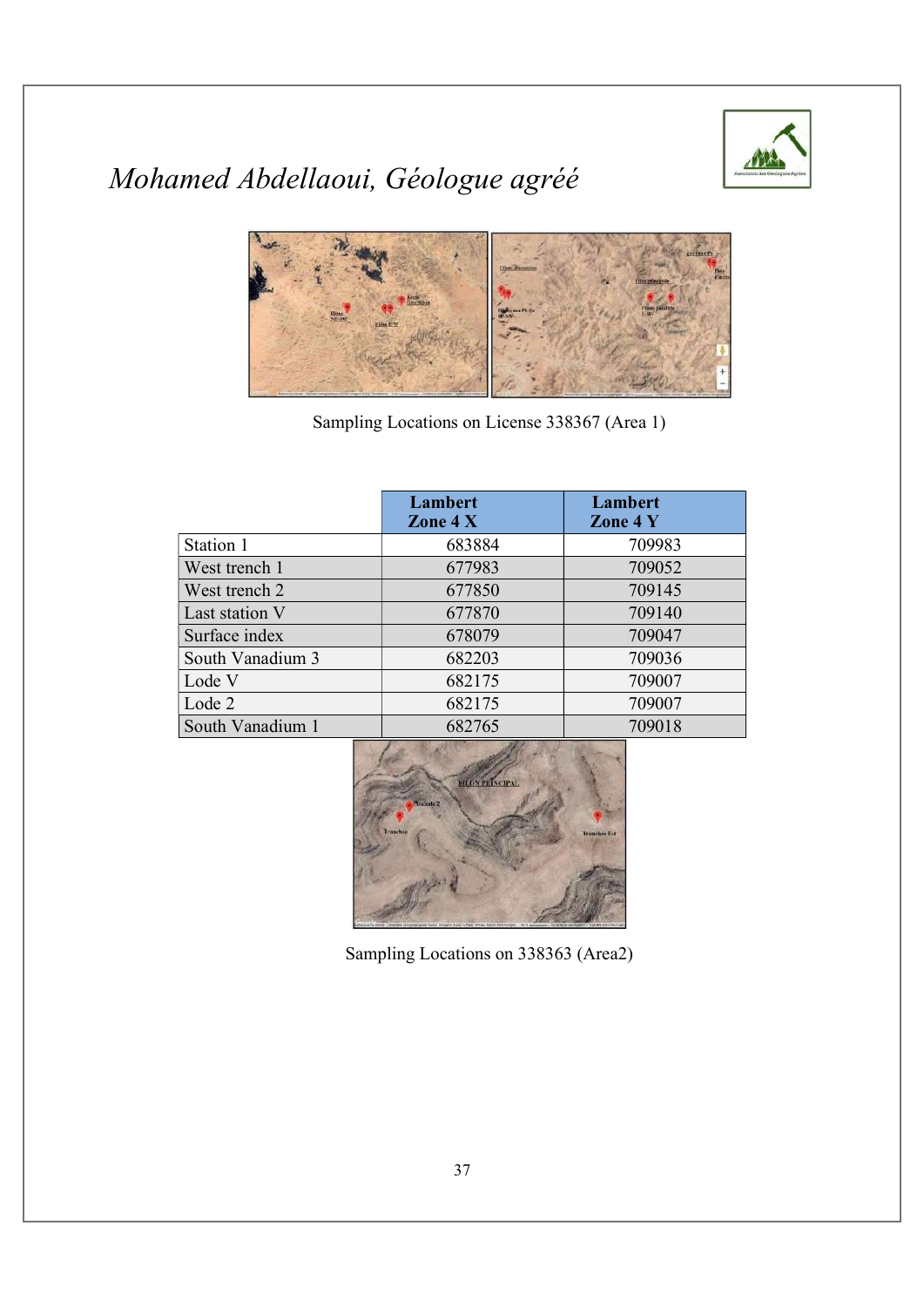

|               | Lambert<br>Zone $4X$ | Lambert<br>Zone 4 Y |
|---------------|----------------------|---------------------|
| WP 107        | 677608               | 309932              |
| <b>WP 108</b> | 677443               | 310063              |
| WP 109        | 677710               | 309933              |
| WP 110        | 677426               | 310122              |
| WP 111        | 677836               | 309818              |
| WP 112        | 677416               | 310200              |
| WP 113        | 677364               | 310334              |
| WP 114        | 677968               | 309637              |
| WP 115        | 677439               | 310337              |
| WP 116        | 677995               | 309599              |
| WP 117        | 677327               | 310542              |
| <b>WP 118</b> | 677170               | 310645              |

The chart above shows the Lambert Zone 4 coordinates for each sample taken.

In a meeting in April 28, 2022, related to the sampling done so far it was decided to sample all locations again with new samples and to get these samples analyzed at the SGS-certified laboratory AFRILAB.

The sampling was done from May 4 to May 5, 2022. The sampling was done in the same fashion as in the first campaign with shovels and picks by hand. The sample bags then were labeled and packed and the sample locations were noted with GPS data in the Lambert coordinate system. The samples then were hand-carried to the nearest vehicle ca. 6km from the sample site.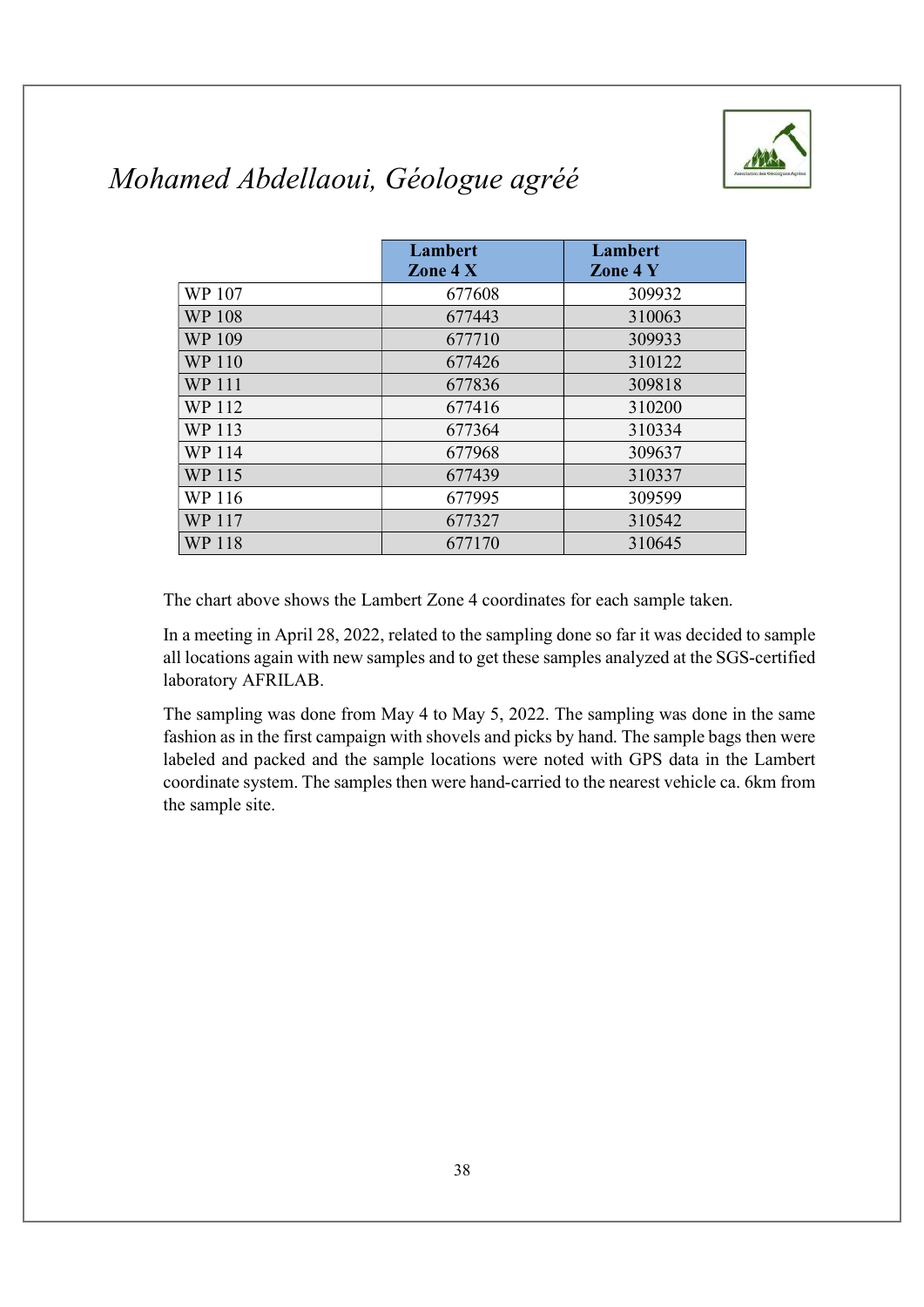

Sample locations in Lambert Zone 4 coordinates.

The next morning on May 6, 2022, the samples were sent in a secure fashion to AFRILAB in Marrakesh for full individual assay. The results were released to the issuer on May 22, 2022.

#### 11.2 Analysis

The following page shows the results from the SGS-certified laboratory AFRILAB both for the composite and the individual samples.

| Report issue date : 10/12/21               | MALVILCAL REPOR      |                          |                                                 |                                          |  |
|--------------------------------------------|----------------------|--------------------------|-------------------------------------------------|------------------------------------------|--|
|                                            |                      |                          | Lab-Ref                                         | R/4460-21-01                             |  |
|                                            |                      |                          | <b>Customers-Ref</b>                            | <b>Echantillon 1</b>                     |  |
|                                            |                      |                          | <b>B</b> (ppm)                                  | 5 <sub>5</sub>                           |  |
| Please find below the results of analyzes. |                      |                          | Be (ppm)                                        | $\mathbf{5}$                             |  |
| Report number                              |                      | AM/QA/DM/RA/4460/12/2021 | <b>Bi</b> (ppm)                                 | < 10                                     |  |
| Company                                    | <b>ERMAZAN</b>       |                          | Cd (ppm)                                        | 27                                       |  |
|                                            |                      |                          | Co [ppm]                                        | $\leq$ 5                                 |  |
| Interlocutor<br>Clent reference            |                      |                          | Cr (ppm)                                        | 32                                       |  |
| Order number                               | lead On:             |                          | Cu (ppm)                                        | 41                                       |  |
| Imputation code                            |                      |                          | Ge (ppm)                                        | < 10                                     |  |
| date of receipt                            | 03/12/2021           |                          | Li (ppm)                                        | 20                                       |  |
| <b>Date of analysis</b>                    | 09/12/2021           |                          | Mo (ppm)                                        | < 10                                     |  |
| Sampled by                                 | Cirstomer            |                          | Ni (ppm)                                        | 30                                       |  |
| Warehouse                                  |                      |                          | Sb (ppm)                                        | 19                                       |  |
| Prepared by                                | <b>AFRICAR</b>       |                          | Se (ppm)                                        | 30                                       |  |
|                                            |                      |                          | So (ppm)                                        | < 20                                     |  |
|                                            | Lab-Ref              | R/4460-21-01             | Sr (ppm)                                        | 304                                      |  |
|                                            |                      |                          | Ta (ppm)                                        | $\overline{6}$                           |  |
|                                            | <b>Customers-Ref</b> | <b>Echantillon 1</b>     | Y (ppm)                                         | <1                                       |  |
|                                            | AF203 (%)            | 0.26                     | Zn (ppm)                                        | 304                                      |  |
|                                            | CaO (%)              | 13,22                    |                                                 |                                          |  |
|                                            | Fe2O3 (%)            | 0.16                     |                                                 |                                          |  |
|                                            | <b>K2O (%)</b>       | 0.44                     |                                                 |                                          |  |
|                                            | MgO <sub>[94</sub> ] | 0.72                     |                                                 |                                          |  |
|                                            | MnO (%)              | 0.01                     |                                                 |                                          |  |
|                                            | P205 (%)             | 0.32                     | Controlled ad approuved by<br><b>R. HARRAKA</b> |                                          |  |
|                                            | <b>SiO2 (%)</b>      | 1.02                     |                                                 |                                          |  |
|                                            | <b>TIO2 (%)</b>      | 0.01                     |                                                 | <b>EL MANY</b>                           |  |
|                                            |                      | 0.31                     |                                                 | <b>Aldican Lag</b><br><b>The Minimum</b> |  |
|                                            |                      |                          |                                                 | <b>ASSESSMENT</b>                        |  |
|                                            | As (%)               |                          |                                                 |                                          |  |
|                                            | <b>Ba (%)</b>        | 2.40                     |                                                 | THE OUTER                                |  |
|                                            | <b>Pb (%)</b>        | 45,14                    |                                                 |                                          |  |
|                                            | V(50)<br>5 (%)       | 6.14<br>0.76             |                                                 |                                          |  |

Assay of the Composite Sample from December 3, 2021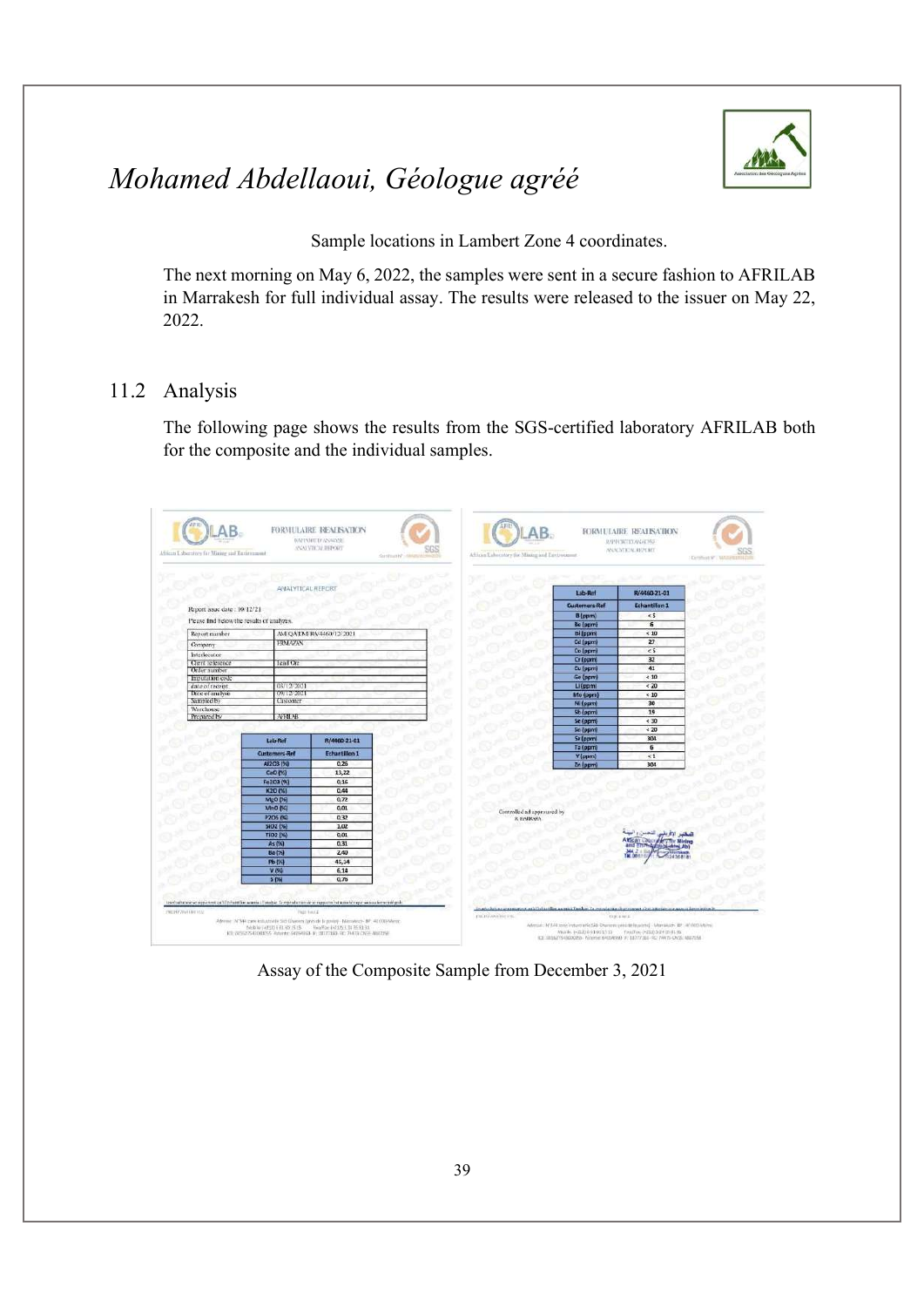

| African Laboratory for Mixing and Eirelen                                                          |                                                                                                                                                                                                                                                                                                                                                                                                                                                                                                                                                                                                                                                                                                        |                                                    |                         |                     |                                                         |                                                      |                                                                                                                                                        |                                                                           |                                            |                                                                                                                                          |
|----------------------------------------------------------------------------------------------------|--------------------------------------------------------------------------------------------------------------------------------------------------------------------------------------------------------------------------------------------------------------------------------------------------------------------------------------------------------------------------------------------------------------------------------------------------------------------------------------------------------------------------------------------------------------------------------------------------------------------------------------------------------------------------------------------------------|----------------------------------------------------|-------------------------|---------------------|---------------------------------------------------------|------------------------------------------------------|--------------------------------------------------------------------------------------------------------------------------------------------------------|---------------------------------------------------------------------------|--------------------------------------------|------------------------------------------------------------------------------------------------------------------------------------------|
|                                                                                                    |                                                                                                                                                                                                                                                                                                                                                                                                                                                                                                                                                                                                                                                                                                        | <b>ANALYTICAL REPORT</b>                           |                         |                     |                                                         | Lab-Ref                                              |                                                                                                                                                        | R/2257-22-01 R/2257-22-02 R/2257-22-03 R/2257-22-04                       |                                            |                                                                                                                                          |
| Report insee date: 18/05/2022.                                                                     |                                                                                                                                                                                                                                                                                                                                                                                                                                                                                                                                                                                                                                                                                                        |                                                    |                         |                     |                                                         | Customers-Ref                                        | <b>WP 107</b>                                                                                                                                          | <b>WP 108</b>                                                             | <b>WP 109</b>                              | <b>WP 110</b>                                                                                                                            |
| Please find below the results of analyzes                                                          |                                                                                                                                                                                                                                                                                                                                                                                                                                                                                                                                                                                                                                                                                                        |                                                    |                         |                     |                                                         | <b>AI2O3 (%)</b><br>CaO (%)                          | 0,26<br>11,65                                                                                                                                          | 0,36<br>15,88                                                             | 0,39<br>20,90                              | 0,06<br>9,69                                                                                                                             |
| Report number                                                                                      |                                                                                                                                                                                                                                                                                                                                                                                                                                                                                                                                                                                                                                                                                                        | AMQA/DM/RA/2257/05/22                              |                         |                     |                                                         | Fe203 (%)                                            | 0,37                                                                                                                                                   | 0,35                                                                      | 0,96                                       | 0,20                                                                                                                                     |
| Company<br>Interfactoro                                                                            |                                                                                                                                                                                                                                                                                                                                                                                                                                                                                                                                                                                                                                                                                                        | <b>ERMAZON</b>                                     |                         |                     |                                                         | K2G (%)                                              | 0,45                                                                                                                                                   | 0,43                                                                      | 0,42                                       | 0,29                                                                                                                                     |
| Chest reference                                                                                    | Lead Ore                                                                                                                                                                                                                                                                                                                                                                                                                                                                                                                                                                                                                                                                                               |                                                    |                         |                     |                                                         | MgO (%)<br>MnO (%)                                   | 2,16<br>0,01                                                                                                                                           | 0,51<br>0.01                                                              | 0,47<br>0.01                               | 0, 18<br>0,01                                                                                                                            |
| Order number                                                                                       |                                                                                                                                                                                                                                                                                                                                                                                                                                                                                                                                                                                                                                                                                                        |                                                    |                         |                     |                                                         | P205 (%)                                             | 0,16                                                                                                                                                   | 0,26                                                                      | 0,22                                       | 0,20                                                                                                                                     |
| Imputation code<br>date of receipt                                                                 |                                                                                                                                                                                                                                                                                                                                                                                                                                                                                                                                                                                                                                                                                                        | 12/05/2022                                         |                         |                     |                                                         | S(M)                                                 | 1,20                                                                                                                                                   | 1,04                                                                      | 0,84                                       | 1,41                                                                                                                                     |
| Date of analysis                                                                                   | 17/05/2022<br>Costumer                                                                                                                                                                                                                                                                                                                                                                                                                                                                                                                                                                                                                                                                                 |                                                    |                         |                     |                                                         | <b>SiO2 (%)</b>                                      | 1,65                                                                                                                                                   | 0,72                                                                      | 1,04                                       | 0,32                                                                                                                                     |
| Sampled by<br>Warehouse                                                                            |                                                                                                                                                                                                                                                                                                                                                                                                                                                                                                                                                                                                                                                                                                        |                                                    |                         |                     |                                                         | <b>TiO2 (%)</b><br>Pb (%)                            | 0,01<br>44.25                                                                                                                                          | 0,01<br>43,07                                                             | 0.01<br>40.01                              | $-0.01$<br>50,76                                                                                                                         |
| Prepared by                                                                                        | <b>AFRILAB</b>                                                                                                                                                                                                                                                                                                                                                                                                                                                                                                                                                                                                                                                                                         |                                                    |                         |                     |                                                         | V(96)                                                | 5,91                                                                                                                                                   | 5,90                                                                      | 5,24                                       | 6,66                                                                                                                                     |
|                                                                                                    |                                                                                                                                                                                                                                                                                                                                                                                                                                                                                                                                                                                                                                                                                                        |                                                    |                         |                     |                                                         | As (porm)                                            | 1713                                                                                                                                                   | 2354                                                                      | 1947                                       | 4268                                                                                                                                     |
|                                                                                                    |                                                                                                                                                                                                                                                                                                                                                                                                                                                                                                                                                                                                                                                                                                        |                                                    |                         |                     |                                                         | <b>B</b> (ppm)                                       | 6                                                                                                                                                      | is.                                                                       | v<br>ï                                     | < 5<br>10                                                                                                                                |
|                                                                                                    |                                                                                                                                                                                                                                                                                                                                                                                                                                                                                                                                                                                                                                                                                                        |                                                    |                         |                     |                                                         | <b>Be [ppm]</b><br><b>Bi</b> (ppm)                   | 9<br>< 10                                                                                                                                              | 9<br>< 10                                                                 | < 10                                       | < 10                                                                                                                                     |
|                                                                                                    |                                                                                                                                                                                                                                                                                                                                                                                                                                                                                                                                                                                                                                                                                                        |                                                    |                         |                     |                                                         | Cd (ppm)                                             | 18                                                                                                                                                     | 15                                                                        | 11                                         | 19                                                                                                                                       |
|                                                                                                    |                                                                                                                                                                                                                                                                                                                                                                                                                                                                                                                                                                                                                                                                                                        |                                                    |                         |                     |                                                         | Co (ppm)                                             | $\times$ 5                                                                                                                                             | 5                                                                         | < 5                                        | 5 <sub>5</sub>                                                                                                                           |
|                                                                                                    |                                                                                                                                                                                                                                                                                                                                                                                                                                                                                                                                                                                                                                                                                                        |                                                    |                         |                     |                                                         | Cr. (ppm)                                            | 52<br>39                                                                                                                                               | 145<br>114                                                                | $\overline{1}$<br>56                       | 67<br>87                                                                                                                                 |
|                                                                                                    |                                                                                                                                                                                                                                                                                                                                                                                                                                                                                                                                                                                                                                                                                                        |                                                    |                         |                     |                                                         | Cu (ppm)<br>Ge (spm)                                 | < 10                                                                                                                                                   | < 10                                                                      | < 10                                       | 10                                                                                                                                       |
|                                                                                                    |                                                                                                                                                                                                                                                                                                                                                                                                                                                                                                                                                                                                                                                                                                        |                                                    |                         |                     |                                                         | Li (pomi)                                            | < 20                                                                                                                                                   | 120                                                                       | < 20                                       | 120                                                                                                                                      |
|                                                                                                    |                                                                                                                                                                                                                                                                                                                                                                                                                                                                                                                                                                                                                                                                                                        |                                                    |                         |                     |                                                         | Mo (ppm)                                             | 27                                                                                                                                                     | 20                                                                        | 15                                         | 25                                                                                                                                       |
|                                                                                                    |                                                                                                                                                                                                                                                                                                                                                                                                                                                                                                                                                                                                                                                                                                        |                                                    |                         |                     |                                                         | Ni (ppm)                                             | 42<br>a                                                                                                                                                | 252<br>< 1                                                                | 116<br>з                                   | 237                                                                                                                                      |
|                                                                                                    |                                                                                                                                                                                                                                                                                                                                                                                                                                                                                                                                                                                                                                                                                                        |                                                    |                         |                     |                                                         | 5b (ppm)<br>Se (ppm)                                 | < 30                                                                                                                                                   | < 30                                                                      | < 30                                       | $\overline{4}$<br>< 30                                                                                                                   |
|                                                                                                    |                                                                                                                                                                                                                                                                                                                                                                                                                                                                                                                                                                                                                                                                                                        |                                                    |                         |                     |                                                         | <b>Sn (ppm)</b>                                      | $<20$                                                                                                                                                  | < 20                                                                      | $20$                                       | 20                                                                                                                                       |
|                                                                                                    |                                                                                                                                                                                                                                                                                                                                                                                                                                                                                                                                                                                                                                                                                                        |                                                    |                         |                     |                                                         | Sr (ppm)                                             | 922                                                                                                                                                    | 453                                                                       | 423                                        | 910                                                                                                                                      |
|                                                                                                    |                                                                                                                                                                                                                                                                                                                                                                                                                                                                                                                                                                                                                                                                                                        |                                                    |                         |                     |                                                         | Ta (ppm)<br>TI (ppm)                                 | 101<br>132                                                                                                                                             | 107<br>142                                                                | 91<br>125                                  | 126<br>150                                                                                                                               |
|                                                                                                    |                                                                                                                                                                                                                                                                                                                                                                                                                                                                                                                                                                                                                                                                                                        |                                                    |                         |                     |                                                         | ¥ japmi                                              | <30                                                                                                                                                    | < 30                                                                      | < 30                                       | 30                                                                                                                                       |
|                                                                                                    |                                                                                                                                                                                                                                                                                                                                                                                                                                                                                                                                                                                                                                                                                                        |                                                    |                         |                     |                                                         | Zn (ppm)                                             | 551                                                                                                                                                    | 192                                                                       | 311                                        | 155                                                                                                                                      |
|                                                                                                    | Les résultés au se reprotent qu'il l'échantifique aux et ait l'endoit. La reproduction de sa support a les automnées que son un donne inséguée<br>Adress: N'344 sons independie Sali Charactrizets de la passa) - Marsakedy SP - 40 000 Marcs<br>$\begin{array}{lll} \textbf{M6886:} & \textbf{1}\textbf{4}\textbf{1}\textbf{1}\textbf{0}\textbf{6}\textbf{6}\textbf{1}\textbf{5}\textbf{0}\textbf{1}\textbf{5}\textbf{1} & \textbf{1} & \textbf{1}\textbf{1}\textbf{8}\textbf{0}\textbf{0}\textbf{1}\textbf{4}\textbf{0}\textbf{1}\textbf{1}\textbf{1}\textbf{1} \\ \textbf{1}\textbf{5}\textbf{5}\textbf{1}\textbf{1}\textbf{4}\textbf{3}\textbf{2}\textbf{5}\textbf{1}\textbf{1}\textbf{1}\textbf{$ | <b>FORMULAIRE REALISATION</b><br>RAPPORT D'ANALYSE |                         |                     | Lo registration<br><b>PASSAGE</b><br>PRO EQUIVALIST VID | AB.                                                  | terrar's Victors for argent A Condoo, La reporter<br>Adresse : N'il Maose industrielle Sick Gharleen (près de la goste) - Marzinech- MP : 48 BID-Maraz | in de ee nom<br><b>FORMULAIRE REALISATION</b><br><b>RAPPORT D'ANALYSE</b> | of relationshype an analysis mere holygish |                                                                                                                                          |
|                                                                                                    |                                                                                                                                                                                                                                                                                                                                                                                                                                                                                                                                                                                                                                                                                                        | ANALYTICAL REPORT                                  |                         | <b>Continued to</b> | sns                                                     | <b>Africas Laboratory for Mining and Eurizeamont</b> |                                                                                                                                                        | ANALYTICAL REPORT                                                         |                                            |                                                                                                                                          |
| <b>PRETOWNAME FIRE</b><br>Abican Laboratory for Mining and Environment<br>Lith-Ref                 | W/2257-22-05                                                                                                                                                                                                                                                                                                                                                                                                                                                                                                                                                                                                                                                                                           | R/2257-22-06                                       | R/2257-22-07            | R/2257-22-08        |                                                         | Lab-Ref                                              |                                                                                                                                                        | R/2257-22-09 R/2257-22-10 R/2257-22-11 R/2257-22-12                       |                                            |                                                                                                                                          |
| <b>Customers-Ref</b>                                                                               | <b>WP 111</b>                                                                                                                                                                                                                                                                                                                                                                                                                                                                                                                                                                                                                                                                                          | <b>WP 112</b>                                      | <b>WP 113</b>           | <b>WP 114</b>       |                                                         | <b>Customers-Ref</b>                                 | <b>WP115</b>                                                                                                                                           | <b>WP 116</b>                                                             | <b>WP 117</b>                              |                                                                                                                                          |
| <b>AI2O3 (%)</b>                                                                                   | 0,16                                                                                                                                                                                                                                                                                                                                                                                                                                                                                                                                                                                                                                                                                                   | 0, 17                                              | 0,36                    | 0,72<br>16,56       |                                                         | AIZO3 I%I                                            | 0,39                                                                                                                                                   | 0.31                                                                      | 0.16                                       |                                                                                                                                          |
| CaO (%)                                                                                            | 11,78<br>0,45                                                                                                                                                                                                                                                                                                                                                                                                                                                                                                                                                                                                                                                                                          | 20,02<br>2,19                                      | 23,34<br>0,40           | 0,90                |                                                         | CaO (%)                                              | 28.60                                                                                                                                                  | 18,20                                                                     | 11.20                                      |                                                                                                                                          |
| <b>K2O (%)</b>                                                                                     | 0,44                                                                                                                                                                                                                                                                                                                                                                                                                                                                                                                                                                                                                                                                                                   | 0,38                                               | 0,42                    | 0,53                |                                                         | Fe2O3 (%)                                            | 0.59<br>0.50                                                                                                                                           | 0.36<br>0.39                                                              | 0.40                                       |                                                                                                                                          |
|                                                                                                    | 0,62                                                                                                                                                                                                                                                                                                                                                                                                                                                                                                                                                                                                                                                                                                   | 1,60                                               | 2,46                    | 3,44                |                                                         | K2O (%)<br>MgO (%)                                   | 2,39                                                                                                                                                   | 4,94                                                                      | 0,41<br>1,37                               |                                                                                                                                          |
|                                                                                                    | 0,01<br>0, 23                                                                                                                                                                                                                                                                                                                                                                                                                                                                                                                                                                                                                                                                                          | 0,02<br>0, 17                                      | 0,01<br>0,24            | 0,02<br>0,27        |                                                         | MnD (%)                                              | 0,02                                                                                                                                                   | 0,01                                                                      | 0,01                                       |                                                                                                                                          |
| 3(96)                                                                                              | 1,05                                                                                                                                                                                                                                                                                                                                                                                                                                                                                                                                                                                                                                                                                                   | 0,33                                               | 0,87                    | 1,35                |                                                         | <b>P205 (%)</b>                                      | 0,07                                                                                                                                                   | 0.14                                                                      | 0,19                                       |                                                                                                                                          |
|                                                                                                    | 0,87                                                                                                                                                                                                                                                                                                                                                                                                                                                                                                                                                                                                                                                                                                   | 1,52                                               | 2,04                    | 2,52                |                                                         | 5(8)                                                 | 0,80<br>2.11                                                                                                                                           | 2,18<br>1.49                                                              | 1,35<br>0,67                               |                                                                                                                                          |
|                                                                                                    | 0.01                                                                                                                                                                                                                                                                                                                                                                                                                                                                                                                                                                                                                                                                                                   | 0.01                                               | 0.02                    | 0,02                |                                                         | <b>SIO2</b> (%)<br>TIO2 (%)                          | 0,02                                                                                                                                                   | 0,02                                                                      | 0,01                                       |                                                                                                                                          |
| Pb (%)<br>$V$ (%)                                                                                  | 41.35<br>5,38                                                                                                                                                                                                                                                                                                                                                                                                                                                                                                                                                                                                                                                                                          | 40.80<br>5,45                                      | 28.87<br>3,91           | 34.83<br>4,89       |                                                         | Pb (%)                                               | 7,61                                                                                                                                                   | 27,93                                                                     | 44.88                                      | Contracts <sup>e</sup> Liston<br><b>WP 118</b><br>0.33<br>14.35<br>1.08<br>0.41<br>4,71<br>0,01<br>0,29<br>0,79<br>2,32<br>0,02<br>28,48 |
|                                                                                                    | 1956                                                                                                                                                                                                                                                                                                                                                                                                                                                                                                                                                                                                                                                                                                   | 2279                                               | 1521                    | 1086                |                                                         | V(5)                                                 | 1,09                                                                                                                                                   | 1.53                                                                      | 6,24                                       |                                                                                                                                          |
|                                                                                                    | 6                                                                                                                                                                                                                                                                                                                                                                                                                                                                                                                                                                                                                                                                                                      | 8                                                  | 6                       | 12                  |                                                         | As (ppm)                                             | 348                                                                                                                                                    | 405                                                                       | 1733                                       |                                                                                                                                          |
|                                                                                                    | $\mathbf{x}$                                                                                                                                                                                                                                                                                                                                                                                                                                                                                                                                                                                                                                                                                           | $\mathbf{a}$                                       | ×.                      | $\mathcal{I}$       |                                                         | <b>B</b> Eppm                                        | 6<br>$\epsilon$ <sup>1</sup>                                                                                                                           | $\overline{\phantom{a}}$<br>$\overline{ }$                                | 5<br>٠                                     |                                                                                                                                          |
|                                                                                                    | $10^{-1}$<br>12                                                                                                                                                                                                                                                                                                                                                                                                                                                                                                                                                                                                                                                                                        | < 10<br>16                                         | 510<br>45               | < 10<br>to          |                                                         | Be (ppm)<br>Bi foom)                                 | 510                                                                                                                                                    | $\times 10$                                                               | $10^{-4}$                                  |                                                                                                                                          |
| (M) Christ<br>102151<br>8 (ppm)                                                                    | 45                                                                                                                                                                                                                                                                                                                                                                                                                                                                                                                                                                                                                                                                                                     | 19                                                 | ë5                      | $\overline{5}$      |                                                         | Cd (ppm)                                             | 21                                                                                                                                                     | 82                                                                        | 10                                         | 3,77<br>2319<br>510<br>25                                                                                                                |
|                                                                                                    | 91                                                                                                                                                                                                                                                                                                                                                                                                                                                                                                                                                                                                                                                                                                     | 110                                                | 78                      | 63                  |                                                         | Co (ppm)                                             | $\times$ 5                                                                                                                                             | 5 <sub>5</sub>                                                            | 55                                         |                                                                                                                                          |
| MgO (%)<br>50206<br><b>Bi</b> (ppm)                                                                | 39                                                                                                                                                                                                                                                                                                                                                                                                                                                                                                                                                                                                                                                                                                     | 110                                                | $\overline{\mathbf{u}}$ | 61                  |                                                         | Cr (ppm)                                             | 54                                                                                                                                                     | 86                                                                        | 51                                         |                                                                                                                                          |
|                                                                                                    | 4.10                                                                                                                                                                                                                                                                                                                                                                                                                                                                                                                                                                                                                                                                                                   | < 10                                               | 410                     | $-10$               |                                                         | Cu (ppm)                                             | $\overline{22}$<br>510                                                                                                                                 | \$2<br>< 10                                                               | 34<br>< 10                                 |                                                                                                                                          |
| P2O5 (%)<br>As (ppm)<br><b>Be (ppm)</b><br>Cd (ppm)<br>Co (ppm)<br>Cr (ppm)<br>Cu (ppm)<br>U (ppm) | < 20                                                                                                                                                                                                                                                                                                                                                                                                                                                                                                                                                                                                                                                                                                   | < 20<br>28                                         | < 20                    | 20                  |                                                         | Ge (ppm)                                             | × 20                                                                                                                                                   | < 20                                                                      | $\approx 20$                               |                                                                                                                                          |
|                                                                                                    | 23<br>78                                                                                                                                                                                                                                                                                                                                                                                                                                                                                                                                                                                                                                                                                               | 115                                                | 15<br>84                | 23<br>74            |                                                         | Li (ppm)<br>Mo (ppm)                                 | 12                                                                                                                                                     | 16                                                                        | 12                                         | 55<br>$\boldsymbol{77}$<br>39<br>$-10$<br>< 20<br>22                                                                                     |
| Fe203 (%)<br>Ge (ppm)<br>Mo (ppm)<br>Ni (ppm)<br>Shippm)                                           | $\leq 1$                                                                                                                                                                                                                                                                                                                                                                                                                                                                                                                                                                                                                                                                                               | $\leq 1$                                           | $\leq 1$                | 1                   |                                                         | Ni (ppm)                                             | 39                                                                                                                                                     | 93                                                                        | 63                                         |                                                                                                                                          |
| Se (ppm)                                                                                           | < 30                                                                                                                                                                                                                                                                                                                                                                                                                                                                                                                                                                                                                                                                                                   | < 30                                               | < 30                    | < 30                |                                                         | <b>Sb (ppm)</b>                                      | ٠                                                                                                                                                      | 58                                                                        | $\overline{\mathbf{z}}$                    |                                                                                                                                          |
| Sn (ppm)                                                                                           | < 20                                                                                                                                                                                                                                                                                                                                                                                                                                                                                                                                                                                                                                                                                                   | < 20                                               | 520                     | < 20                |                                                         | Se (ppm)                                             | < 30<br>230                                                                                                                                            | < 30<br>20                                                                | $\leq 30$<br>$\times 20$                   |                                                                                                                                          |
|                                                                                                    | 1376<br>92                                                                                                                                                                                                                                                                                                                                                                                                                                                                                                                                                                                                                                                                                             | 152<br>97                                          | 867<br>73               | 385<br>82           |                                                         | Sm (ppm)<br>Sr (ppm)                                 | 1765                                                                                                                                                   | 980                                                                       | 522                                        |                                                                                                                                          |
| Sr (ppm)<br>Ta (ppm)<br>Ti (ppm)                                                                   | 120                                                                                                                                                                                                                                                                                                                                                                                                                                                                                                                                                                                                                                                                                                    | 123                                                | 87                      | 114                 |                                                         | Ta (ppm)                                             | 20                                                                                                                                                     | 11                                                                        | 109                                        | 74<br>< 30<br>$50 - 30$<br>1382<br>74                                                                                                    |
| <b>Y</b> (ppm)<br>Zis (ppm)                                                                        | < 30<br>186                                                                                                                                                                                                                                                                                                                                                                                                                                                                                                                                                                                                                                                                                            | < 30<br>179                                        | 580<br>1138             | 6.35<br>644         |                                                         | Ti (ppm)<br>Y (ppm)                                  | 19<br>50                                                                                                                                               | $\overline{27}$<br>< 30                                                   | 135<br>10                                  | 88<br>< 30                                                                                                                               |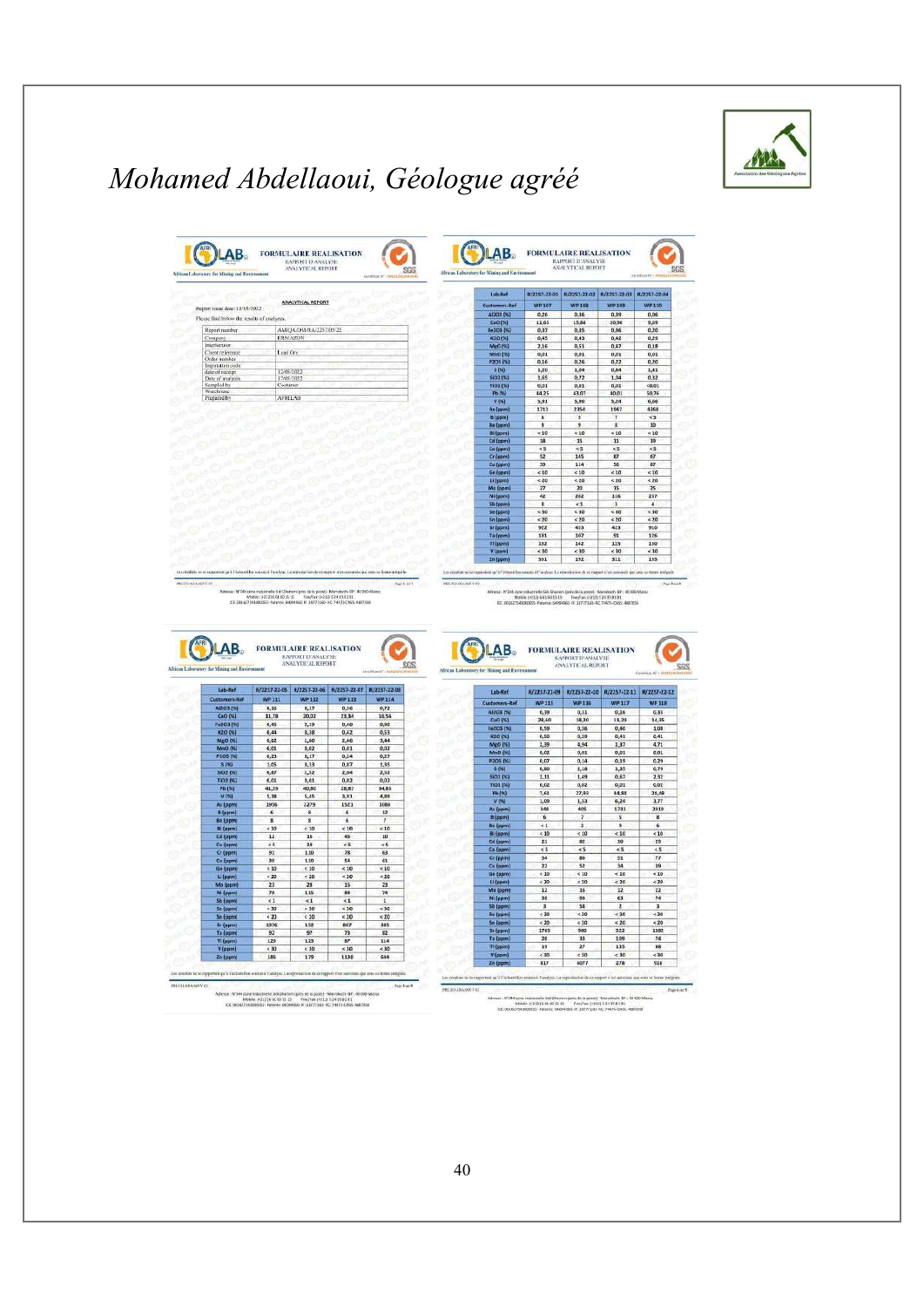



Assays of the 14 samples analyzed at AFRILAB dated May 12, 2022

#### 11.3 Interpretation of the Analysis

The very positive results from the composite sample reflects the observations made by the authors during their site expansion and during the sampling process. A Lead content of 45% and Vanadium of 6.14% is typical for this type of deposit in Morocco.

The 14 sample assays from the May 2022 campaign reflect the natural fluctuation in these hydrothermally altered Lead-deposits. A lead average content over the 14 samples of 36.52% Pb is typical for Morocco's lead deposits.

The average content of 4,125% V from all 14 samples confirms that the issuer's plan to produce a maximum lead content concentrate of ca. 50% Pb will show Vanadium concentrations from 6% V up and up to 10%V in the lead concentrate,

Mineralogically-same-type deposits in the areas of Sidi Yahia Oussad, the Ouijda-Angad Province and the famous, now mined-out deposits at Zaida and Mibladen have shown similar Lead and Vanadium contents. For this first resource estimate it appears to be correct and adequate to assume that the near-surface Vanadinite ore will have an average Lead and Vanadium content as shown in this Analysis.

With this Analysis result it appears safe to say that an initial low-budget mining operation may show positive economic results due to sufficient raw ore grades.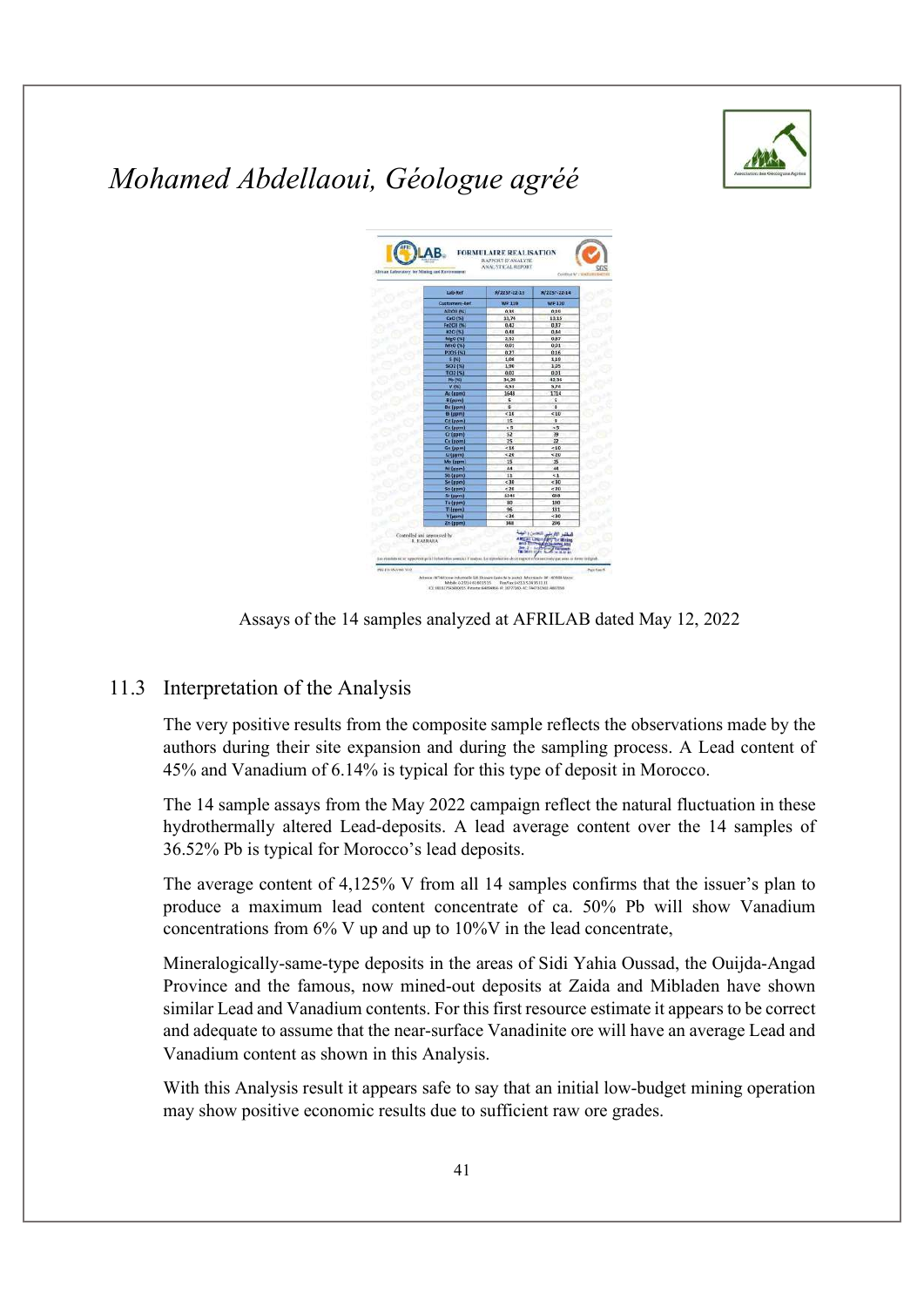

However, for security of economics, the first mining phase, which aims at Lead-sales only, was calculated with an average of 30% Pb.

Cautionary note: this exploration campaign was performed to determine the possibility to start a low-budget mining operation with raw ore sales to fund an extensive exploration program and a gravimetric concentration plant to upgrade the Vanadinite to ca. 55%Pb for better pricing.

#### 11.4 Security

All samples taken were placed in individual bags, numbered and the sample location recorded in Lambert Zone 4 coordinates. The samples were taken by car from site to the city of Midelt from where they were shipped same day by individual transport service to AFRILAB in Marrakesh.

Tampering of the samples was hindered by bag seals.

#### 12. Data Verification

All utilised data in this NI 43-101 Tech Report have been verified through the following steps:

- a) Presence of the QP's during sampling and sample preparation
- b) Supervision of transport
- c) Verification of the status of the sample being untampered upon arrival at laboratory
- d) Choice of a SGS certified Laboratory for the sample-analysis

The Qualified persons of this NI 43-101 Tech Report and First Resource Estimate state that all sample procedures were performed in a correct, professional and adequate fashion and that the collected data reflect the reality in the Vanadinite deposit as it is known at the point of signing the report.

#### 13. Mineral Processing and Metallurgical Test-Work

There was no mineral processing and metallurgical test work performed in the reporting period of this report. However, according to the issuer this test work will be done once mine production and raw ore sales generate cash flow.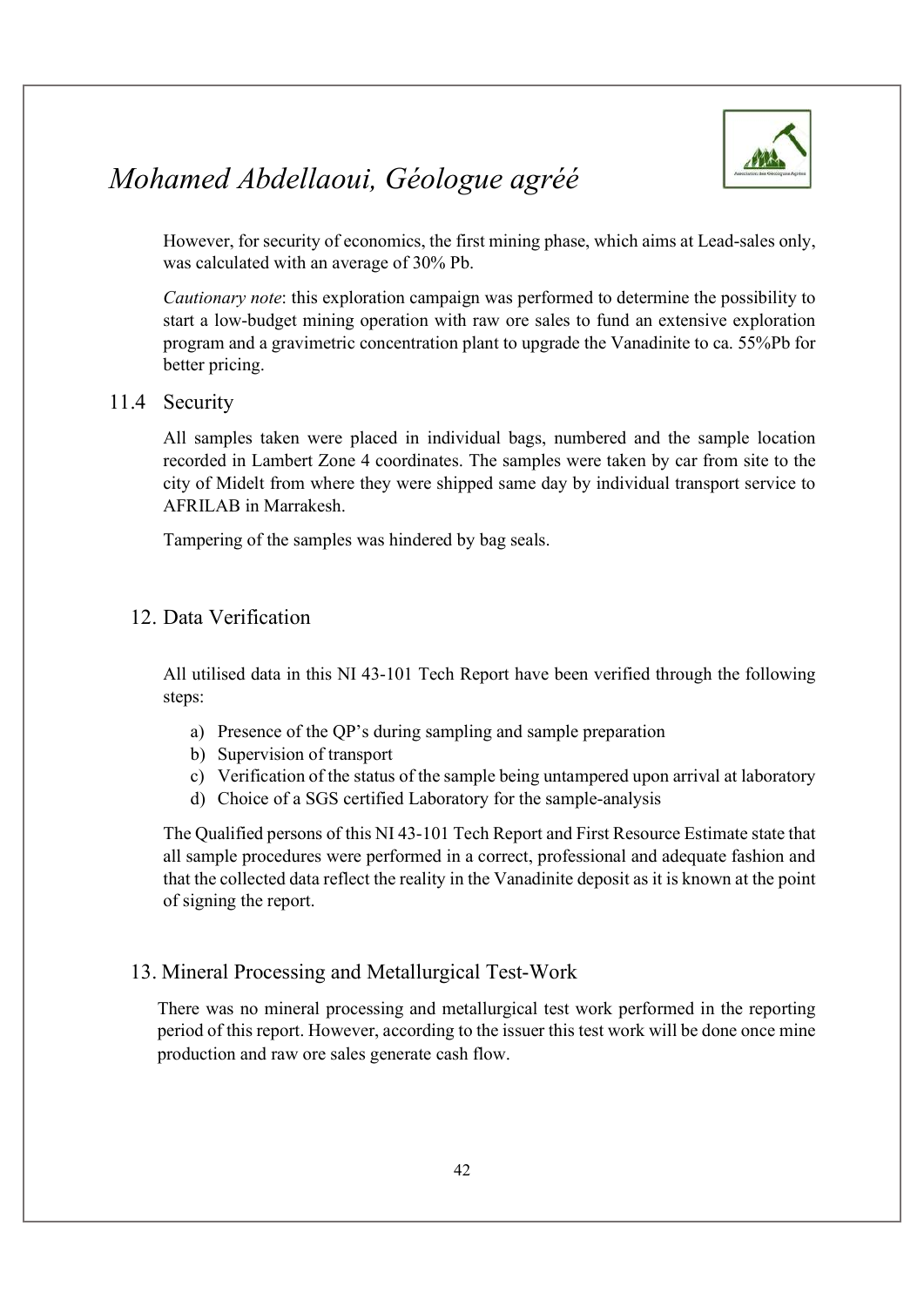

#### 14. Mineral Resource Estimate

The Resource Estimate was calculated utilizing the length of the mineralized structures, average thickness of the Vanadinite seam and the width of exposed Vanadinite mineral structures. Ore density was determined as an average of  $4 \text{ t/m}^3$ .

. Three veins with thickness between 0.3m and 0.5m were identified over a total length of 2.5km, 1.700m on area 1 and 800 m on area 2. The average width of exposed mineralization with a maximum cover of 1.0m was measured at 220m which calculates to 1.1  $\text{km}^2$  of total explored area. The exposed Mineral accounts to 463.000 t of indicated resources. Mineral covered under a maximum cover of 10m along ridges with exposure on three sides of the ridge account for 309.000 t of inferred resources according to National Instrument 43-101. In total 772.000t of resources were found in the exploration campaign.

The results of the May 2022 campaign confirmed the estimates made above.

#### 15. Mineral Reserve Estimates

No Mineral Reserve Estimates were possible due to lack of exploration drilling.

#### 16. Mining

This Tech Report is limited to the determination of the initial method of mining for the indicated reserves. It will be open pit mining with a 40-ton class dozer with single shank ripper and a 40-ton class excavator with fifth valve and hydraulic hammer. No drilling and blasting will be necessary due to the fractured nature of overburden rock formations.

The method will suffice to produce the amounts the issuer is intending to produce a total of 250 ton per day containing ca. 75 ton of Vanadinite ore.

The issuer has provided its initial business plan for the first year and the following 10 years. The figure of 70 US\$/t of raw ore extraction, including overburden removal, appears to be realistic under the rock conditions found at site.

Once the company is positioned to hydro-metallurgically separate Lead and Vanadium to produce these metals in pure form according to LME rules, it will be necessary to determine cut-off grades and/or overburden/ore relation to determine whether open pit mining can be continued or a form of underground mining, potentially room-and-pillar mining, becomes more economical.

The result of a core hole drill campaign may change the actual mine planning in case highgrade, thicker vein(s) will be found at depth.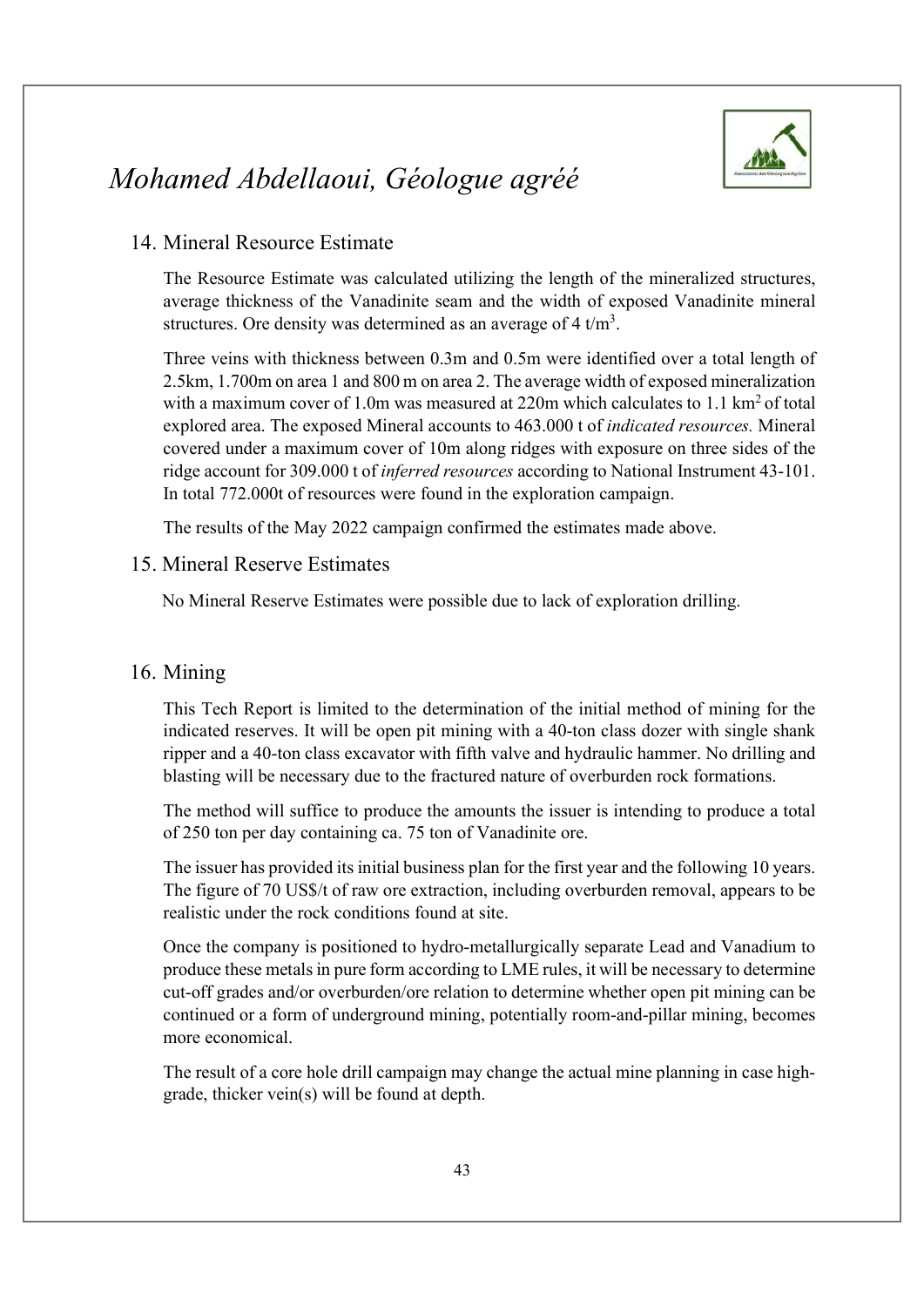

#### 17. Recovery Methods

The issuer, Elcora/Ermazon, plans to develop its operation in three stages.

At first the issuer plans to sell raw ore to local mineral dealers at LME prices.

Secondly, once cash flow has generated sufficient funds, the issuer is planning to construct a semi-mobile gravimetric concentrator plant on skids and/or tracks. This measure allows to set up the concentrator as close as possible to the mining operation. The feeding method could be load-and-carry with a  $4 \text{ m}^3$ -class wheel loader or excavate-haul-dump-feed.

Tests performed at the RWTH Aachen mining university in Aachen, Germany, with the same-type ore of Sidi Yahia Outat have shown that crushing, milling, rougher concentration with spirals and then application of Deister-tables will produce a 50% (Pb) Lead concentrate with up to 10% (V) Vanadium contained in that concentrate.

It is possible, and this is verified with a German foundry in Stolberg/North-Rhine Westfalia, to repurchase the slag from the Lead production and resell it to a company which extracts the Vanadium with a hydrometallurgical process. This means that Elcora/Ermazon will have the option to start exporting concentrate from Morocco once the semi-mobile concentrator is commissioned.

The third project phase starts with the tests of the hydrometallurgical method to separate Lead and Vanadium in 99.99% concentration form the gravimetrically produced concentrate. The test phase is understood to take a few months. Elcora Ermazon then plans to build the hydrometallurgical separator plant in a location within its licensed area. The location for that plant remains to be determined.

Tailings from the concentrator plant will be pumped into on-site built sediment ponds from which processing water will be recuperated. Once a pond is filled and the tailings dewatered, the pond will be emptied with excavator and dumper and the tailings will be dumped into constructed dams in dry Wadis and then covered by overburden from operation to avoid erosion.

The tailings from the separator plant are subject to polymetallurgical research laboratory work to determine which of the metals and rare elements as shown in the AFRILAB analysis can be recuperated at reasonable cost.

The all-in cost forecast for the concentrator operation is calculated at 120 US\$/t of concentrate. The increase in concentrate sales revenue is calculated at ca. 70% per ton in comparison to the raw ore sales.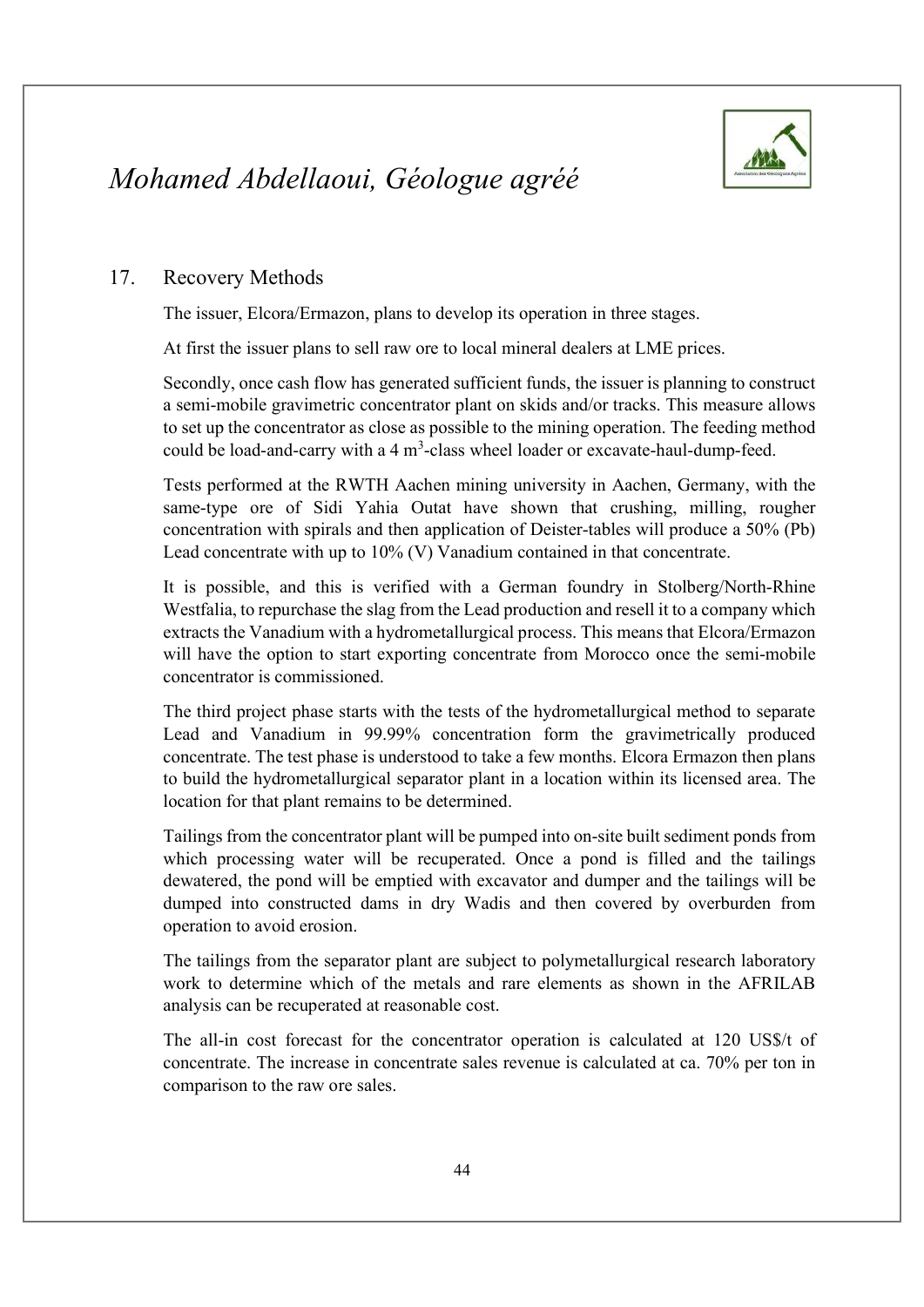

At this point there is no final figure available for the Lead/Vanadium separation process. The inventor and patent holder for the process gives a cost estimate of 700 US\$ per ton of concentrate as a plan-figure. These costs appear to be justifiable in light of the opportunity to obtain a 100% full Lead price with premium under LME rules and Vanadium prices from 25.000US\$/t and up on European and Asian Markets.

#### 18. Project Infrastructure

There is no high voltage electrical power available in a 50km distance from the project site. All electrical power may be generated by Diesel-powered generators and/or in part by solar power

Process water is available through well drilling in the aquifers below the Wadi valleys but water consumption must be minimized so not to drain an aquifer.

Most work force will come from Outat El Haj and Tissaf. For their well being a container -based canteen will be established. Expats and/or Moroccan specialists will find accommodation in a container camp at site.

Access by dirt road will be constructed for each individual mine and processing site. Roadgoing trucks will such be able to access the site.

#### 19. Market Studies and Contracts

The issuer has connections through their Moroccan partners to the Moroccan mineral buyers with who they will sell their raw ore.

There are several European and Asian Mineral Traders identified with whom the issuer plans to market the lead concentrates once a concentrator is built.

The third stage sale of purified Lead and Vanadium will be initiated once the lead concentrate business generated enough funds to build the lead/Vanadium separator facility.

Independent Market studies show strong growth for high grade Vanadium (Especially Ferro-Vanadium at 80% V-grade). The newer Vanadium-flow technology batteries do need purified Vanadium, a market that is hardly served by the actual Vanadium producers.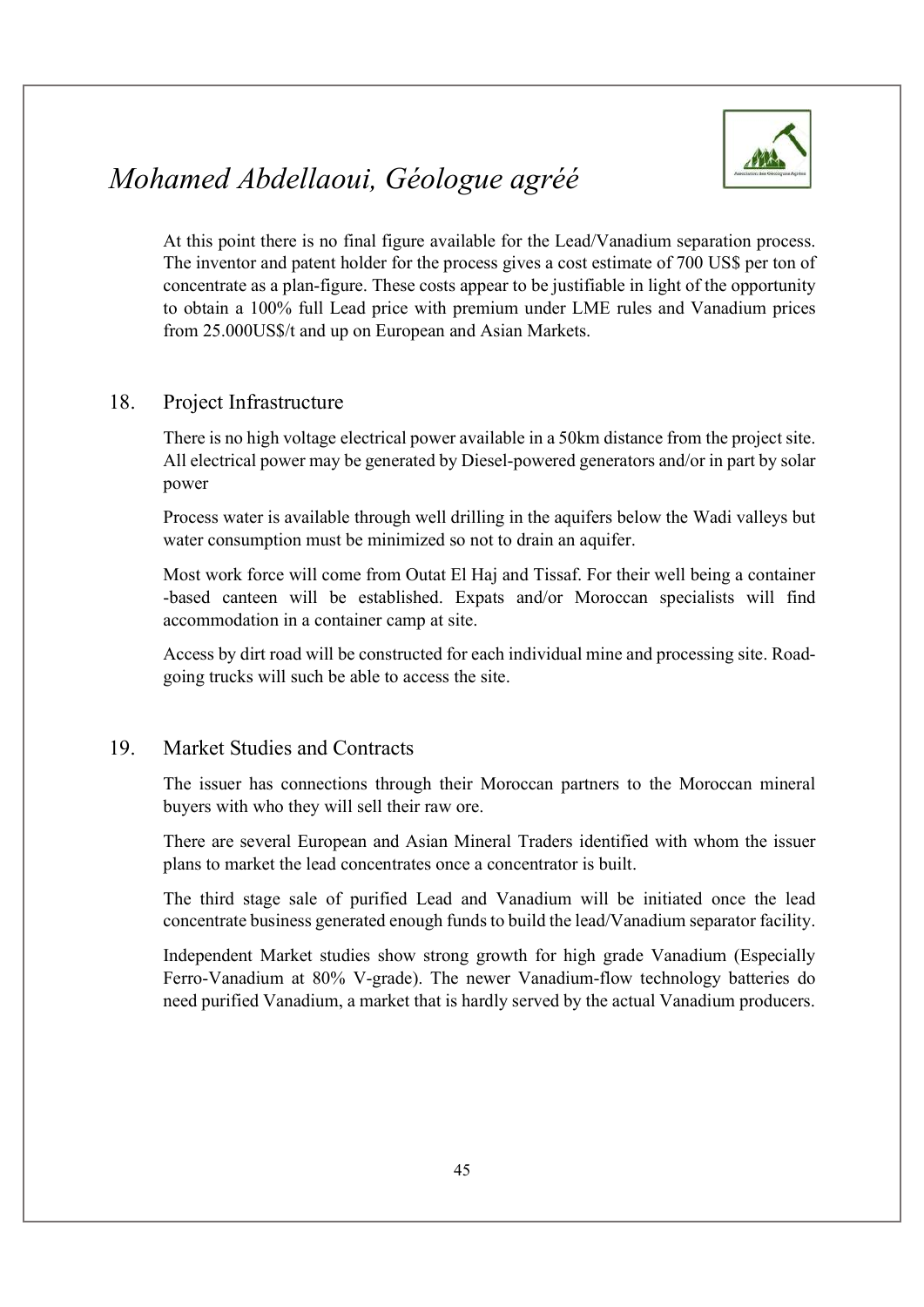

#### 20. Environmental Studies, Permitting and Social or Community Impact

Ermazon has performed an environmental study for the process of the application of exploitation license. Every entity applying for a mining exploitation license must submit an environmental assessment study with the application for said license.

The applicable authorities then will examine the environmental protection and remediation measures as the applicant has submitted them. It is solely in the authority of the applicable authorities to demand environmental protection and remediation measures.

The permitting process ant its status was described in chapter 4.

Social impact is expected to be very positive in this area of more than 20% unemployment. A study on this matter will be performed at a later point.

#### 21. Capital and Operating Costs

Initial purchase cost for licenses were 600.000 US\$. Additional licenses and exploitation license application cost additional 230.000 US\$ for a total initial CAPEX of 830.000 US\$.

CAPEX for raw ore production is estimated at 400.000 US\$. All-in OPEX cost for raw ore operation are estimated at 300 US\$/t.

Any further development and/or of the Atlas Lion Vanadium Project will require detailed economic analysis when such a measure reaches planning stage.

The entire licensed area of Ermazon is state-owned property. There are no royalties to be paid to any private party or the state. The only royalty to be paid is 10 Dh/t to the closest neighboring municipality.

#### 22. Economic Analysis

A full economic analysis will be started once the raw ore sales show results.

#### 23. Adjacent Properties

There are adjacent properties known through the contacts at the mining authorities. None of them are active.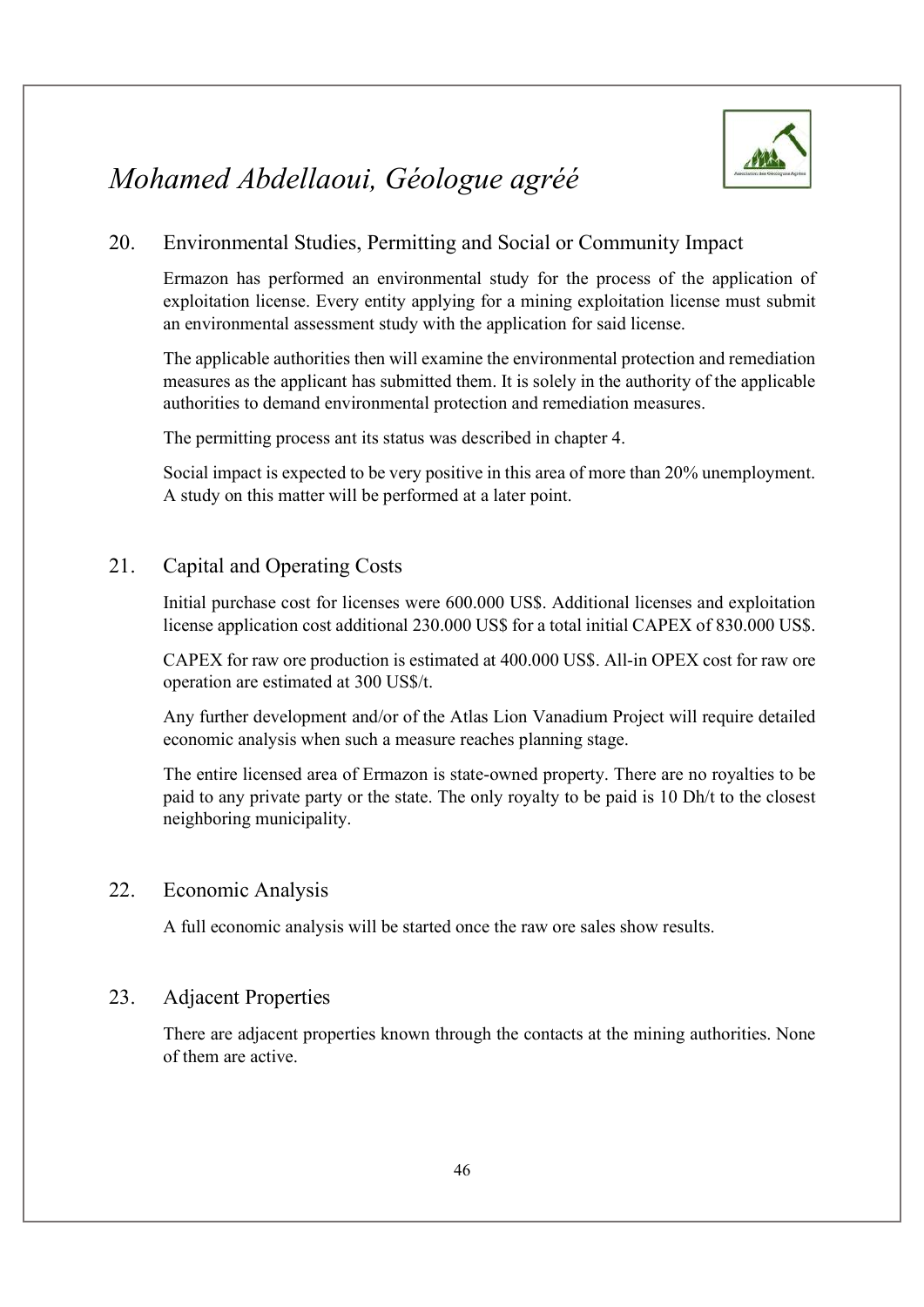

#### 24. Other Relevant Data and Information

#### 24.1 Country Risk

In a 2017 Doing-Business survey, Morocco has ranked 67Th out of 190 Nations. Morocco has good to very good relations with Canada, Israel and many European Countries.

The modernized mining laws set in place in 2021, which mirror French mining laws and regulations, give mining companies an investment security on a high level almost equaling European investment security.

Taxation is 20% VAT on sales and 30% on annual profit after all-in cost.

As in many countries, bureaucracy can be slow in procedures and/or decision making but the experience made by the issuer in the process of obtaining the additional research (exploration) licenses show that the mining authorities are effectively organized.

The exchange rate risk is relatively small since the Moroccan Dirham (MAD) for years exchanged for around 8 MAD towards the US\$ and 10 MAD towards the Euro.

Biggest known risk are some restrictions on pre-payments on import-purchases which complicates and slows down the purchase of equipment. This can be mitigated by good inadvance planning of purchases and/or purchase of equipment through local dealerships. All major mining equipment manufacturers are present in Morocco.

As a constitutional monarchy Morocco is ranked as very politically stable.

There is no risk from the point of infrastructure. Half of the route from Tissaf to Casablanca is possible on two-lane-highways, the other half is four-lane-highway with short access to the Casablanca port via a newly constructed access road.

There is no record off any mentionable social unrest in Morocco over the past 10 years. The labor laws are clear and are designed to establish stable relationships between employer and employee.

#### 24.2 Area Risk

The risks associated with operating in the Tissaf area are the same as experienced in any semi-arid climate. With good planning and tight organisation issues like water, food and accommodation for the workers can be successfully mitigated.

The threats for the employees' health from poisonous snakes and scorpions can be considered as minor since all on-site workers will be hired locally. The local people know well how to be precautious.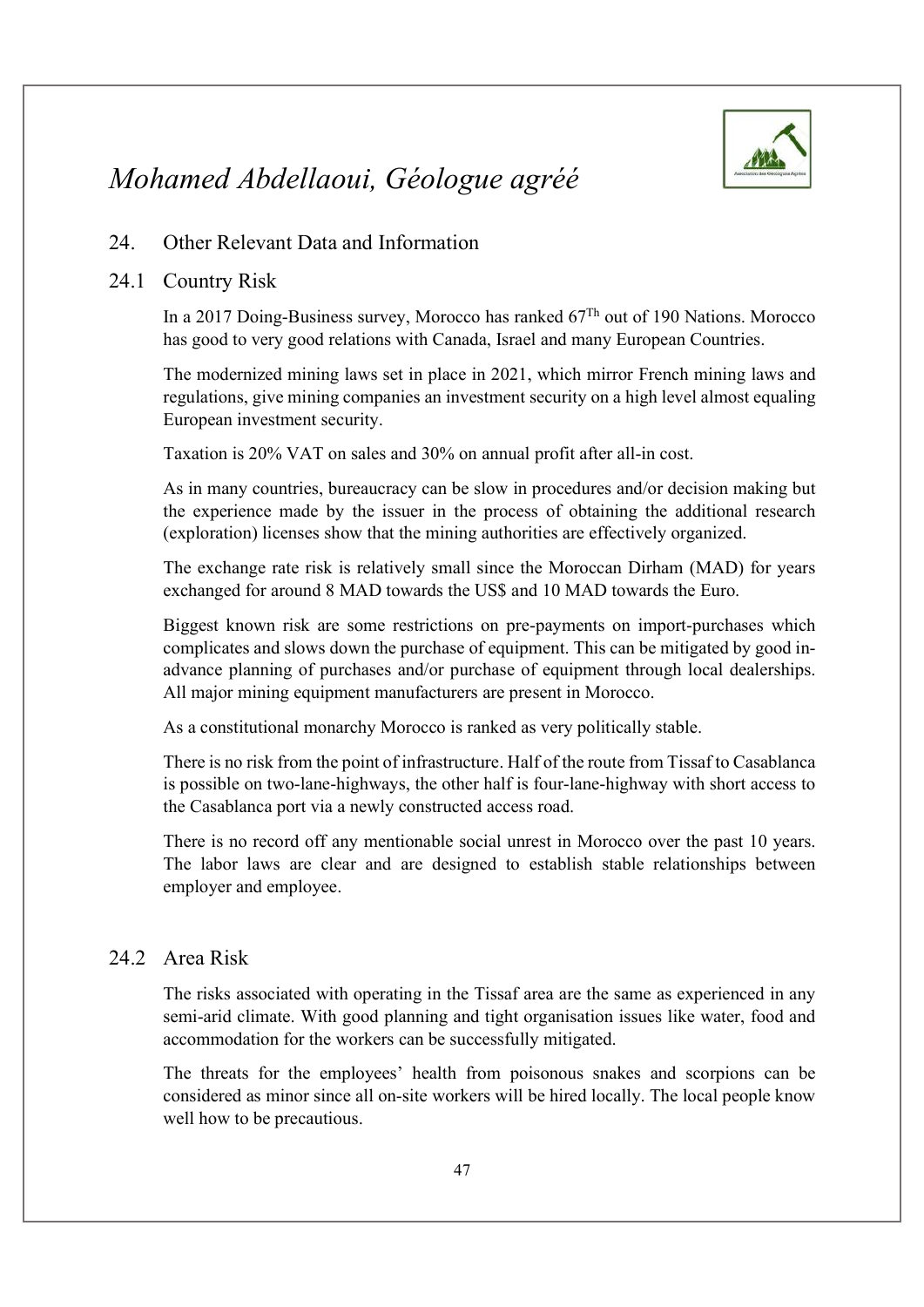

The water supply for the processing operation may become an operative risk after prolonged draughts. In recent years the weather pattern has shifted also in Morocco but the overall precipitation amounts remained stable year-on-year.

#### 24.3 Other Risk

Other risk associated with Elcora/Ermazon's operation in Tissaf/Morocco are the typical issues associated with mining operations anywhere:

- o Undetected Geological Changes: fault zones, vein-fading,
- o Undetected Mineralogical Changes: fluctuation in ore-grades, fluctuation in content of harmful metals as example Arsenic or Cadmium
- o Operative Issues: Machinery and/or Labor performance
- o Supply challenges: fuel, imported supplies, logistics

#### 25. Interpretations and Conclusions

The information derived from exploration program performed by Elcora/Ermazon leads to the conclusion that there is substantial evidence of existence of Vanadinite ore at near or surface which justifies an initial mining operation with raw ore sales.

It is mandatory that the Elcora/Ermazon, the issuer, starts an extensive exploration campaign as soon as the company's core drill machine is on site. It is recommended to operate the exploration works in a 24/7 fashion so to locate best reserves in aspect of accessibility, grade, vein thickness and mineability in a relatively short time frame.

Also mandatory is that the Elcora/Ermazon invests as soon as possible into a concentration plant to mitigate the risk associated with ore quality fluctuation.

#### 26. Recommendations

It is recommended to stat the open pit operation with quality used machinery which is available on the Moroccan equipment market. This avoids high investment before a cash flow is established.

It is strongly recommended to invest into a concentrator to produce a highest possible Lead concentrate as soon as possible, particularly into a semi-mobile one due to the large consumption of area by the mining operation. This would generate higher prices based on LME rules for the Lead concentrate and either a premium for the Vanadium content or allowing for the re-sale of foundry-lead-slag to hydrometallurgical plants.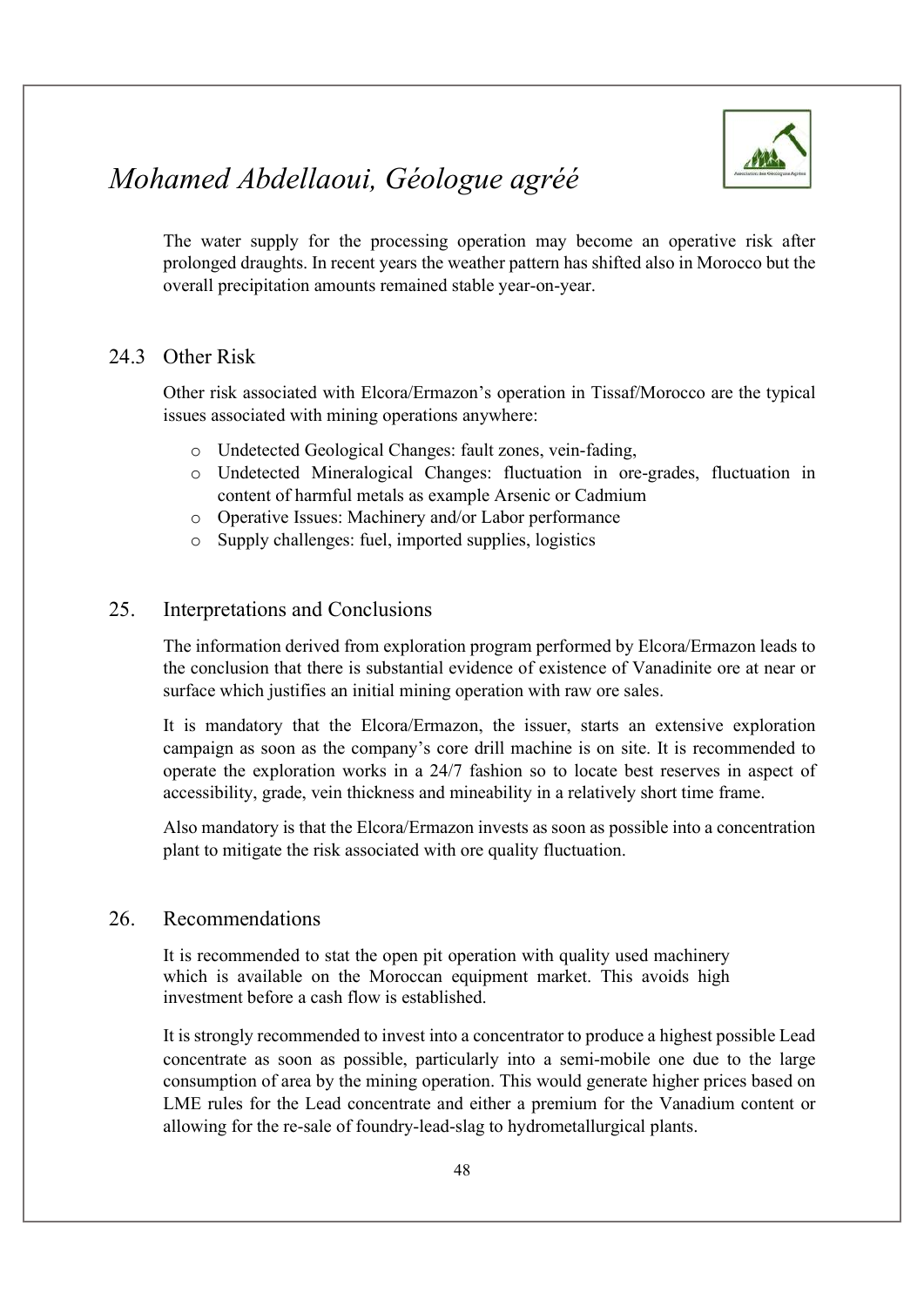

It is recommended to employ a local core drill contractor, if Elcora/Ermazon cannot receive its core drill machine within 3 months of the issuance of this Tech Report. The exploration program needs to begin as soon as possible to avoid potentially costly planning errors.

The evenness of the vein systems which only get disrupted by Wadis or rather rare fault zones, does help with the exploration program. It should contain rather shallow core holes of ca. 100m in depth at the corner of each quadrant of 400 to 500m spacing which should be combined with a center-located hole drilled to maximum depth of 700 to 800m to explore the existence of feeder structures and other mineral veins.

Although open pit mining obviously appears to be the mining method to start with, it is recommended to investigate overburden to mineral vein ratios to determine whether some of the deposit should be mined underground.

Separation of Lead and Vanadium is recommended as a hydrometallurgical process rather than the standard thermal one for reasons of much reduced energy consumption and low Carbon footprint. It is highly recommended to test the hydrometallurgical process under laboratory conditions with certified laboratory companies.